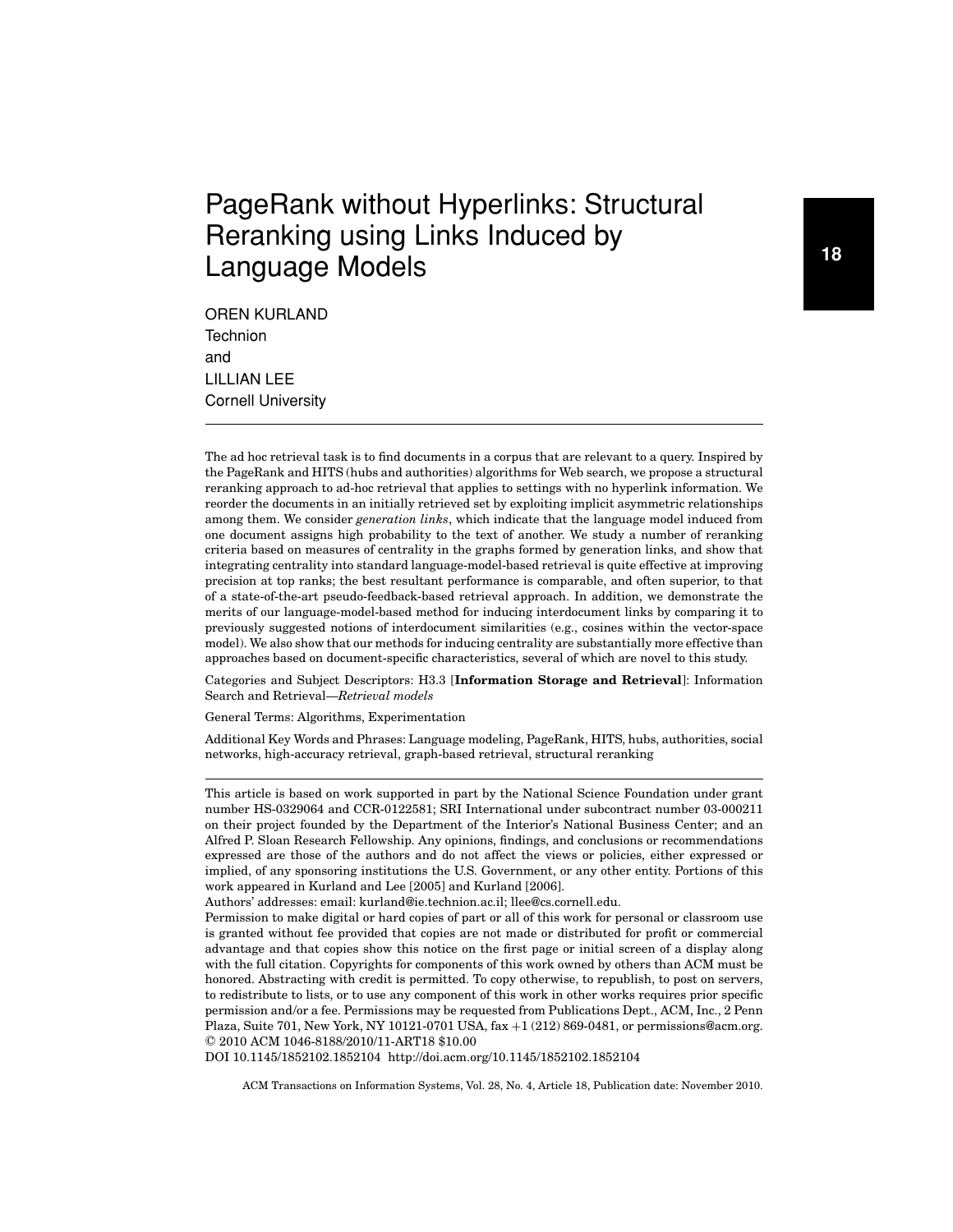# 18:2 • O. Kurland and L. Lee

#### **ACM Reference Format:**

Kurland, O. and Lee, L. 2010. PageRank without Hyperlinks: Structural reranking using links induced by language models. ACM Trans. Inform. Syst. 28, 4, Article 18 (November 2010), 38 pages. DOI = 10.1145/1852102.1852104 http://doi.acm.org/10.1145/1852102.1852104

## 1. INTRODUCTION

One of the most basic tasks in the field of text-based information retrieval (IR) is *ad-hoc retrieval*: given a query, automatically find the most relevant documents in a specified corpus. Information retrieval systems capable of achieving high precision at the top ranks of the returned results would be of obvious benefit to human users. Furthermore, for automated systems that are based on ad-hoc retrieval as an intermediate step (e.g., question-answering systems [Voorhees 2002]), high precision at top ranks is also very important.

Crafting retrieval systems capable of obtaining high precision at top ranks remains a key research challenge, but utilizing extra nontextual information can help. Here, we consider links between documents, since they convey potentially useful information about corpus structure (e.g., hyperlink structure in Web settings helps to determine which Web pages are authoritative [Brin and Page 1998; Kleinberg 1999]), and can help us to develop a corpus-based retrieval method that does not depend on external sources (e.g., semantic networks [Voorhees 1993; Shah and Croft 2004]) or user feedback [Ruthven and Lalmas 2003].

As just mentioned, in the Web setting, the PageRank algorithm [Brin and Page 1998] uses explicitly-indicated interdocument relationships to compute which documents are the most central. Here, we consider adapting this idea to corpora in which such explicit links among documents do not exist.

How should we form links in a nonhypertext setting? While previous work in text summarization [Erkan and Radev 2004] and document reranking [Daniłowicz and Balinski 2000; Diaz 2005] utilized cosine-based links induced ´ for pairs of textual items, we draw on research demonstrating the success of using statistical language models (described more fully in Section 3.4) to improve IR performance in general [Ponte and Croft 1998; Croft and Lafferty 2003] and to model interdocument relationships in particular [Kurland and Lee 2004; Liu and Croft 2004; Kurland et al. 2005]. We employ generation links, which are based on the probability assigned by the language model induced from one document to the term sequence comprising another.1 We thus combine the strengths of two approaches; one is based on language models used both to model textual information within documents and to inferring links between them, and the other induces centrality based on the inferred links.

We note that the analogy between hyperlinks and generation links is not perfect. In particular, one can attribute much of the success of link-based Web-search algorithms to the fact that hyperlinks are often human-provided

<sup>&</sup>lt;sup>1</sup>While the term, generate, is convenient, we do not think of a generator document or language model as literally creating others. That is, we do not assume an underlying generative model, in contrast to Lavrenko and Croft [2003] and Lavrenko [2004], inter alia. Other work further discusses this issue and proposes alternate terminology (e.g., render) [Kurland et al. 2005].

ACM Transactions on Information Systems, Vol. 28, No. 4, Article 18, Publication date: November 2010.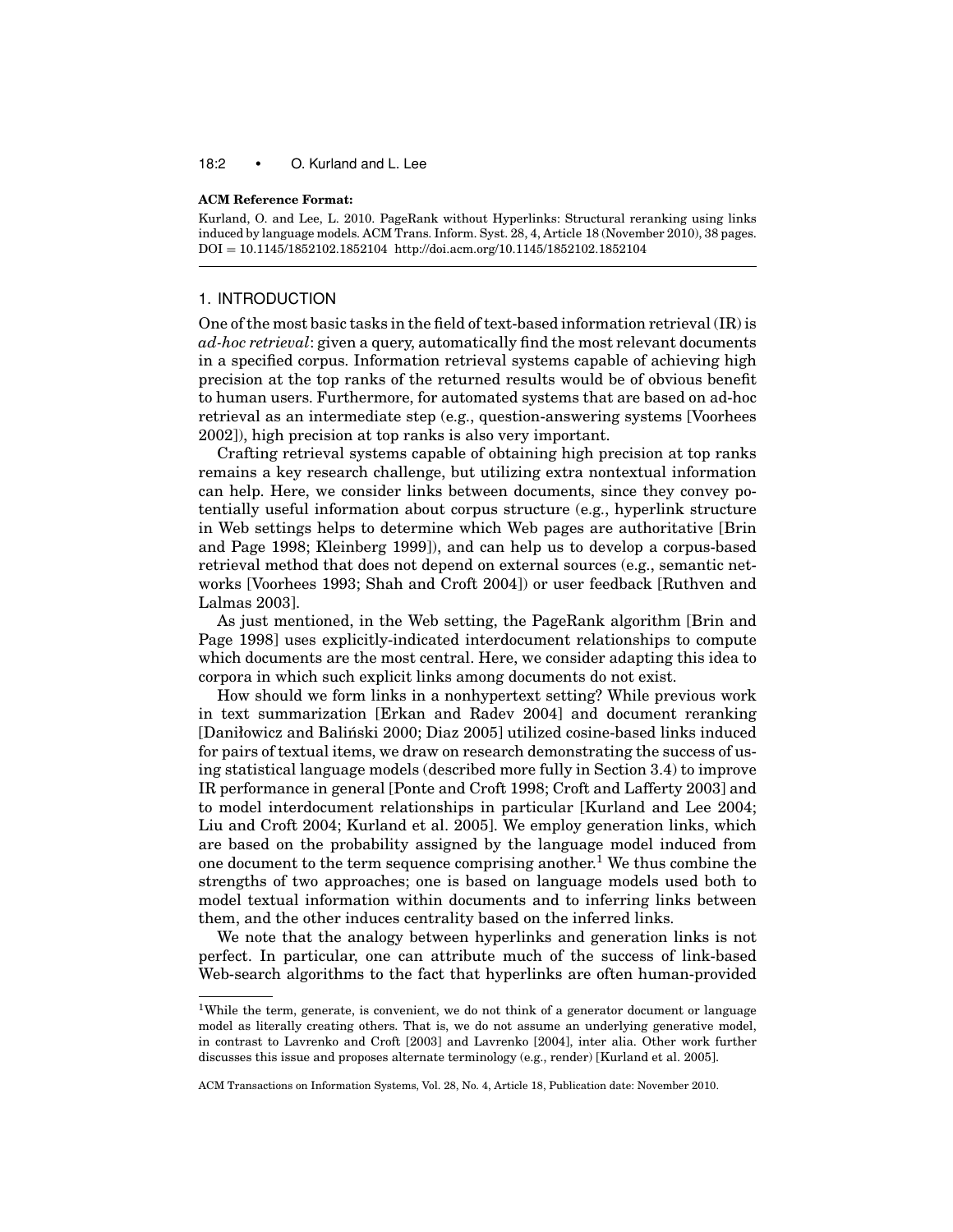## PageRank without Hyperlinks • 18:3

certifications that two pages are truly related [Kleinberg 1999]. In contrast, automatically-induced generation links are surely a noisier source of information. To compensate, we advocate an approach (used elsewhere as well [Willett 1985; Hearst and Pedersen 1996; Kleinberg 1999; Leuski 2001; Daniłowicz and Balinski 2000; Tombros et al. 2002; Liu and Croft 2004; Balinski and Daniłowicz 2005; Diaz 2005]) that we term *structural reranking*: we use interdocument relationships to compute an ordering not of the entire corpus, but of a possibly unranked set of documents produced by an initial retrieval method. This set should provide a reasonable ratio of relevant to nonrelevant documents, and thus form a good foundation for our algorithms. Note that our approach differs in spirit from pseudo-feedback-based methods [Buckley et al. 1994; Ruthven and Lalmas 2003], which define a model based on the initially retrieved documents expressly in order to rerank the entire corpus. Indeed, since the quality of the initially retrieved results plays a major role in determining the effectiveness of pseudo-feedback-based algorithms [Tao and Zhai 2006], our methods can potentially serve to greatly enhance the input to them.

To compute centrality values for a given generation graph, we propose a number of methods, including variants of PageRank [Brin and Page 1998]. Through an array of experiments, conducted on various TREC datasets [Voorhees and Harman 2005], we show that centrality, as induced by graph-based methods over our generation graphs, and relevance, are connected. In addition, comparisons against numerous baselines show that language-model-based reranking using centrality as a form of document prior is indeed successful at moving relevant documents in the initial retrieval results higher up in the list; the resultant (precision at top ranks) performance is comparable, and often superior, to that of a state-of-the-art pseudo-feedback-based query-expansion method.

Using an additional array of experiments, we study the effect on performance of different properties of the initial list upon which reranking is performed. We then explore an alternative framework for graph formation that is based on a vector-space representation and corresponding similarity measures. In addition, we show that our centrality measures are superior to measures based on document-specific characteristics, several of which are novel to this study.

# 2. PRELIMINARY DISCUSSION

We start by informally introducing two important notions, document centrality and language models, that will be used throughout Section 3 wherein we present our graph-based methods more formally.

## 2.1 Document Centrality

In Web retrieval, to determine whether a Web page is a good candidate for answering the information need underlying a user's request, two types of measures (among others) are often used. The first is *textual relevance*—the extent to which a document's content seems to pertain to the user's request. The second is the *centrality* of the document (a.k.a. *authoritativeness*), which is usually

ACM Transactions on Information Systems, Vol. 28, No. 4, Article 18, Publication date: November 2010.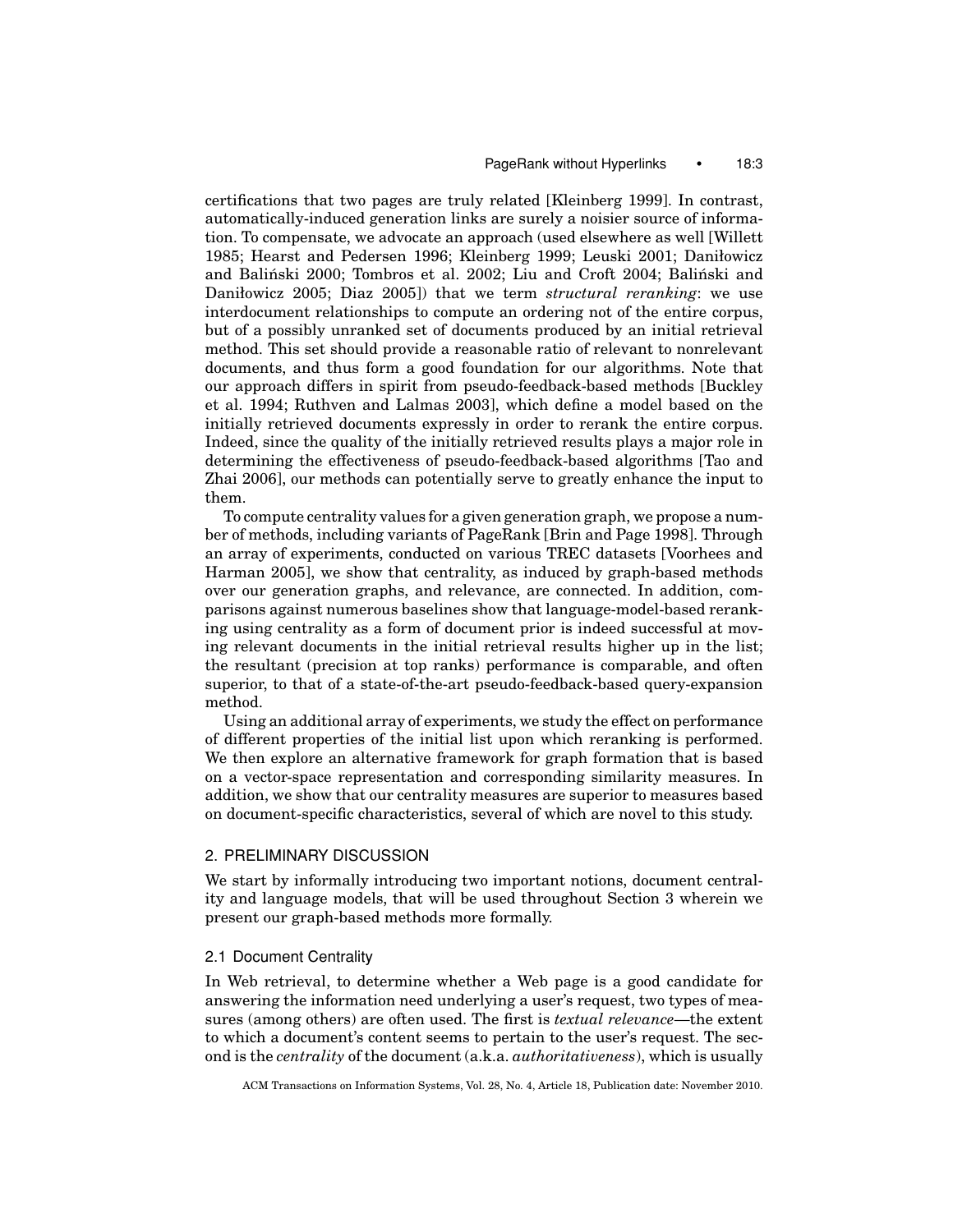# 18:4 • O. Kurland and L. Lee

estimated using the graph structure of the Web as determined by the hyperlink structure.

Here, we pursue the task of reranking an initial list of documents that was retrieved in response to a query utilizing only the documents' content (and some vocabulary statistics), that is, we assume no hyperlink structure. Our goal is to investigate whether some notion of centrality of documents with respect to the initial list could help in identifying relevant documents.

While on the Web centrality induction is often guided by a hyper-link-induced graph structure (e.g. Brin and Page [1998] and Kleinberg [1999]), and so is the state of affairs in bibliometrics [Garfield 1972; Pinski and Narin 1976], where citations serve as the basis for edges in the citation-graph, it might not be clear at first glance what it means for a document to be central with respect to some document list where no apparent graph structure exists.

We propose to adopt Web-based approaches for centrality induction using a graph defined from the initial document list. We determine links by the textual similarity between documents. Given the constructed graph, centrality definitions such as: "a document is central to the extent that it gets support for centrality from other textually similar central documents" are relatively easy to quantify using graph-based methods. We discuss this centrality definition and others in depth in Section 3. But, while the constructed graph provides convenient technical grounds for inducing centrality in graph terms, an important question is the connection between centrality induced from interdocumentsimilarity information and relevance.

To address this question we first note that the notion of centrality in an initially retrieved list has already been considered in the past, although it was not usually termed as such, nor were documents the items for which centrality was induced. In pseudo-feedback-based query expansion methods [Buckley et al. 1994], for example, the initially retrieved list is used for deriving a query model with which a reranking of the entire corpus is performed. Some of these methods, such as Rocchio's method [Rocchio 1971] and the relevance model approach [Lavrenko and Croft 2001] use the center of the document list (given some representation and similarity metric) to define a new query model; such a center does not have to be a document in the list, and usually it is indeed not. Other query expansion methods, (e.g., Xu and Croft [1996], Lafferty and Zhai [2001], and Zhai and Lafferty [2001a]), seek central terms in documents in the list, that is, terms that appear in many documents with relatively high weight according to some representation. The common line of reasoning among all these methods is that some notion of centrality with respect to the initial list can help to devise a better representation of the information-need underlying the original query, as the documents in the list were retrieved in response to the query.

Along these lines we hypothesize that central documents that are similar to many other central documents in the list can be considered as good representatives of the query. Thus, identification of such documents can lead to the design of effective reranking approaches of the list, as we will show in this article.

To better understand how centrality might be connected with relevance, we first point out that central documents contain terms from many other central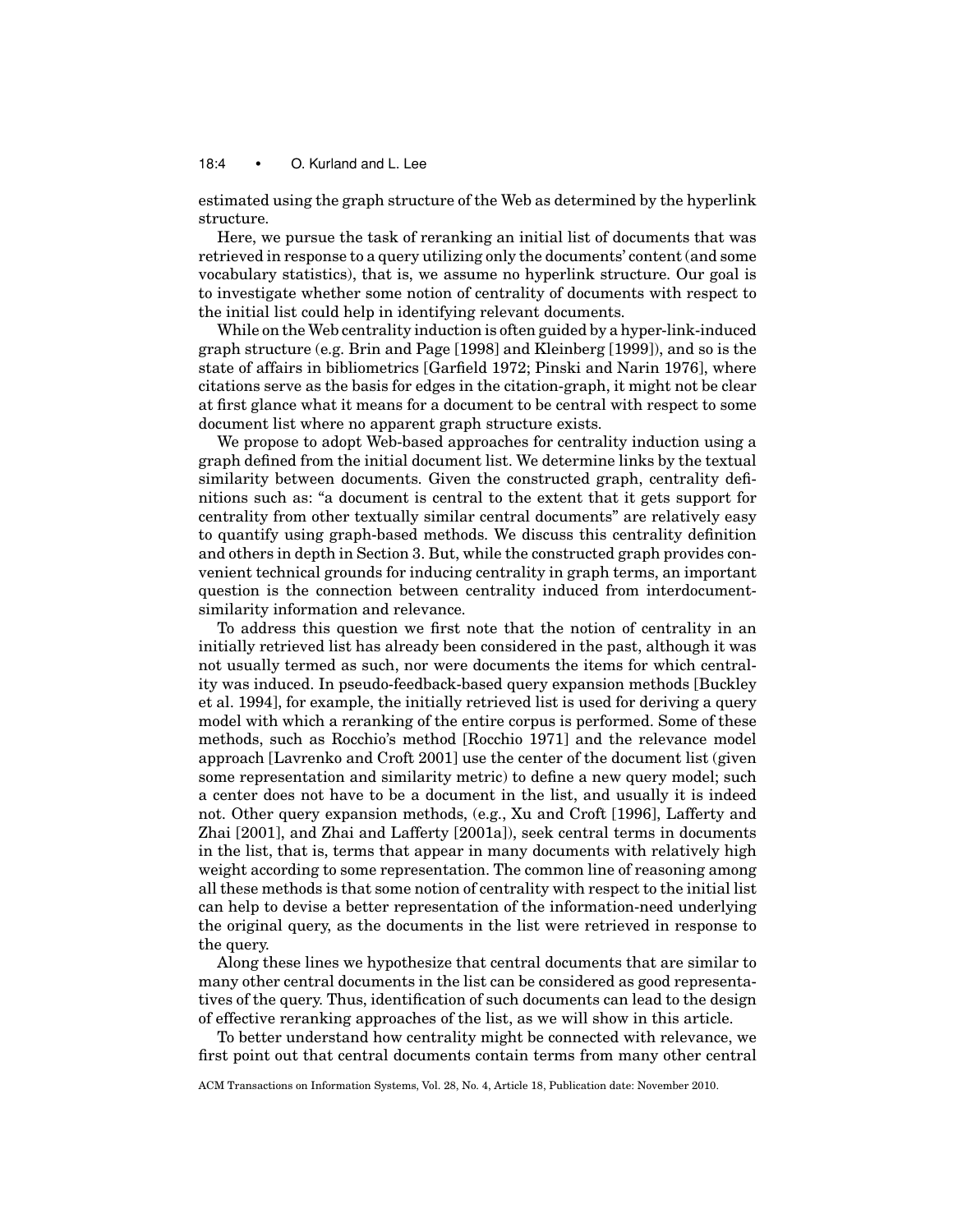documents in the list and therefore might comprise a good representation of the underlying information need, by virtue of the way the initial list was created. Still, it could be the case that a rather general document that uses many terms that appear in many other documents, is not relevant to the query; we address this issue in Section 3 by considering the query-similarity of a document on top of its centrality status.

Another insight about the connection between centrality and relevance in the initial list can be drawn from the cluster hypothesis [van Rijsbergen 1979]. Indeed, the premise that relevant documents in the list tend to be more similar to each other than to nonrelevant documents, and that they are more similar to each other than nonrelevant documents are to each other, was validated in several studies (e.g. Leuski and Allan [1998]).<sup>2</sup> Thus, we hypothesize that relevant documents will tend to provide centrality support to each other, while nonrelevant documents will spread this support between relevant and nonrelevant documents. Consequently, if there are a reasonable number of relevant documents in the initial list, they will potentially draw the most centralitysupport. We present experimental results that support this hypothesis to some degree in Section 5.2.

# 2.2 Language Models

Statistical language models play an important role in our graph-construction methods. To briefly review the core underlying principle of language-model estimation, consider the following example. (We present in depth our languagemodel induction techniques in Section 3.4.) Suppose we are given a toy document "hello world hello world morning," and a span of text "hello world." If we assume term-independence (a.k.a. a bag-of-terms representation), then we could say, under some assumptions and conditions, that the probability assigned to the text span by a language model induced from the document is  $\frac{2}{5} \times \frac{2}{5}$ , as the relative frequency of the terms "hello" and "world" in the document is  $\frac{2}{5}$ . Often, we will use language-model jargon and say that the probability that the text span was generated from a language model induced from the document is  $rac{2}{5} \times \frac{2}{5}$ .

Naturally, if the text span contains a term not appearing in the document from which a language model is induced, the resultant assigned probability will be zero. To address this issue, language models are smoothed using general corpus term-statistics. Furthermore, we can see that long spans of texts will be assigned, in general, smaller probabilities than shorter text spans. We address these issues in Section 3.4.

# 3. STRUCTURAL RERANKING

Throughout this section, we assume that the following have been fixed: the corpus  $C$  (in which each document has been assigned a unique alphanumeric ID); the query *q* (composed of a list of terms); the set  $\mathcal{D}_{init} \subseteq \mathcal{C}$  of top documents

<sup>2</sup>The cluster hypothesis [van Rijsbergen 1979] was originally formulated for the entire corpus, rather than for an initially retrieved list.

ACM Transactions on Information Systems, Vol. 28, No. 4, Article 18, Publication date: November 2010.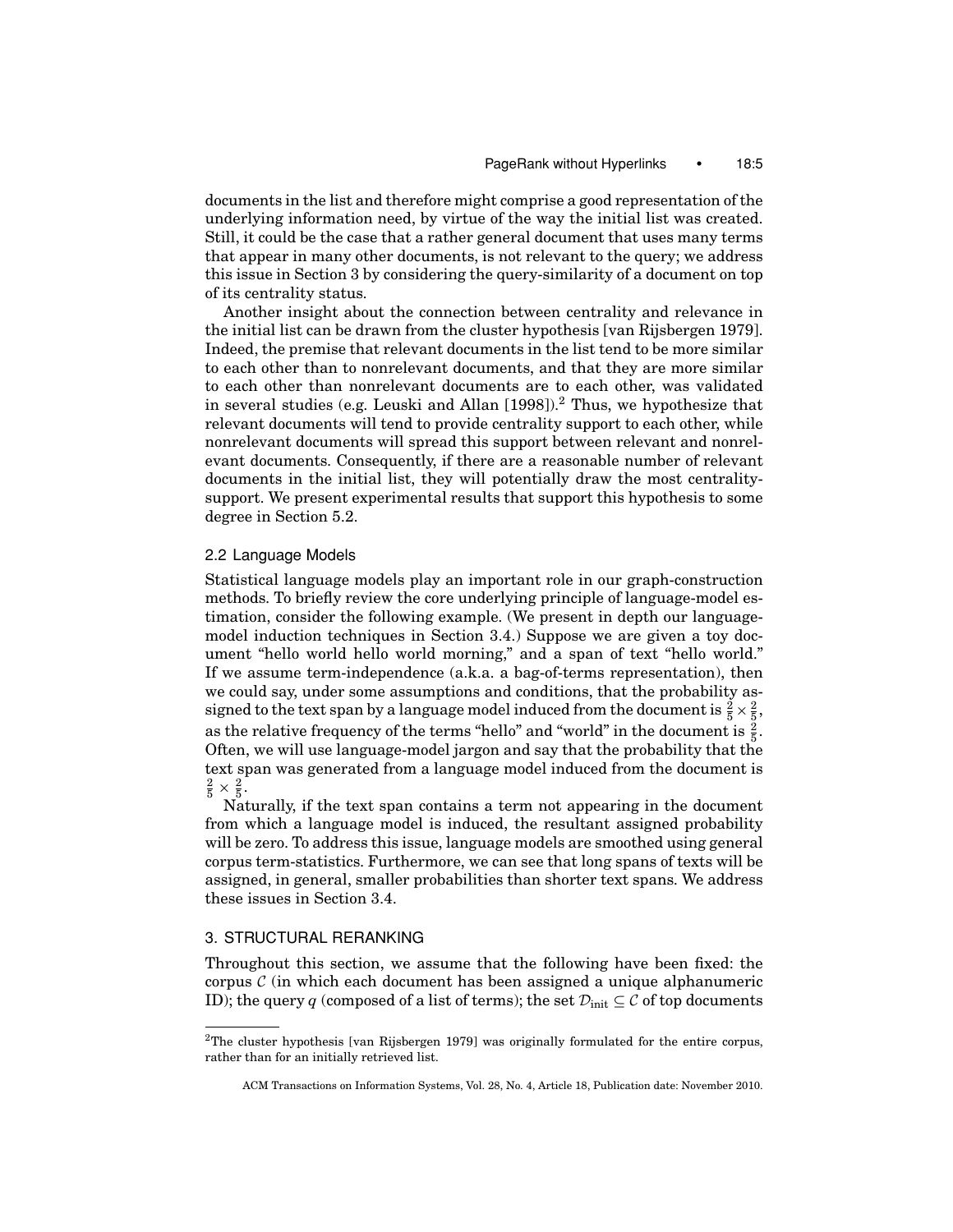## 18:6 • O. Kurland and L. Lee



Fig. 1. Intuition behind using language models to induce link information. Assuming unsmoothed unigram language models,  $p_d_1(d_2) = p_d_1$  ("Salvador")<sup>3</sup> = (1/3)<sup>3</sup>, which is larger than  $p_d_2(d_1) = 0$ (due to "Sheffield" and "Toronto" not appearing in *d*2). Therefore, the support for centrality being transferred from  $d_2$  to  $d_1$  given that  $d_2$  is relevant (thick arrow) is much stronger than the support transferred from  $d_1$  to  $d_2$  (thin arrow) given that  $d_1$  is relevant. This conforms to the intuition that knowing that  $d_2$  is important (central or relevant) would provide strong evidence that  $d_1$  is at least somewhat important, because  $d_2$ 's importance must stem from the term "Salvador," which also appears in  $d_1$ . However, knowing that  $d_1$  is very important does *not* allow us to conclude that  $d_2$  is, since the importance of  $d_1$  might stem from its first two terms.

returned by some initial retrieval algorithm in response to *q* (this is the set upon which reranking is performed); and the value of an ancestry parameter,  $\alpha$ , that pertains to our graph-construction process.

For each document,  $d \in \mathcal{C}$ ,  $p_d(\cdot)$  denotes the smoothed unigram language model induced from *d* (estimation details appear in Section 3.4). We use *g* and *o* to distinguish between a document treated as a generator and a document treated as offspring, that is, something that is generated (details follow).

We use the notation  $(V, wt)$  for weighted directed graphs. *V* is the set of vertices; and  $wt : V \times V \to \{y \in \mathbb{R} : y \geq 0\}$  is the *edge-weight function*. Thus, there is a directed edge between every ordered pair of vertices, but w*t* may assign zero weight to some edges. We write  $wt(v_1 \rightarrow v_2)$  to denote the value of *wt* on edge  $(v_1, v_2)$ .

#### 3.1 Generation Graphs

Our use of language models to form links can be motivated by considering the following two documents:

- *d*1: Toronto Sheffield Salvador
- *d*2: Salvador Salvador Salvador.

Knowing that  $d_2$  is important (central or relevant) would provide strong evidence that  $d_1$  is at least somewhat important, because  $d_2$ 's importance must stem from the term Salvador, which also appears in  $d_1$ . However, knowing that  $d_1$  is very important does not allow us to conclude that  $d_2$  is, since the importance of *d*<sup>1</sup> might stem from its first two terms. Using language models induced from documents enables us to capture this asymmetry in how centrality is propagated. We allow a document *d* to receive support for centrality status from a document *o* only to the extent that  $p_d$ (*o*) is relatively large. If *o* is not in fact important, the support it provides may not be significant. Indeed, as shown in Figure 1, if for simplicity's sake we induce two unsmoothed unigram

ACM Transactions on Information Systems, Vol. 28, No. 4, Article 18, Publication date: November 2010.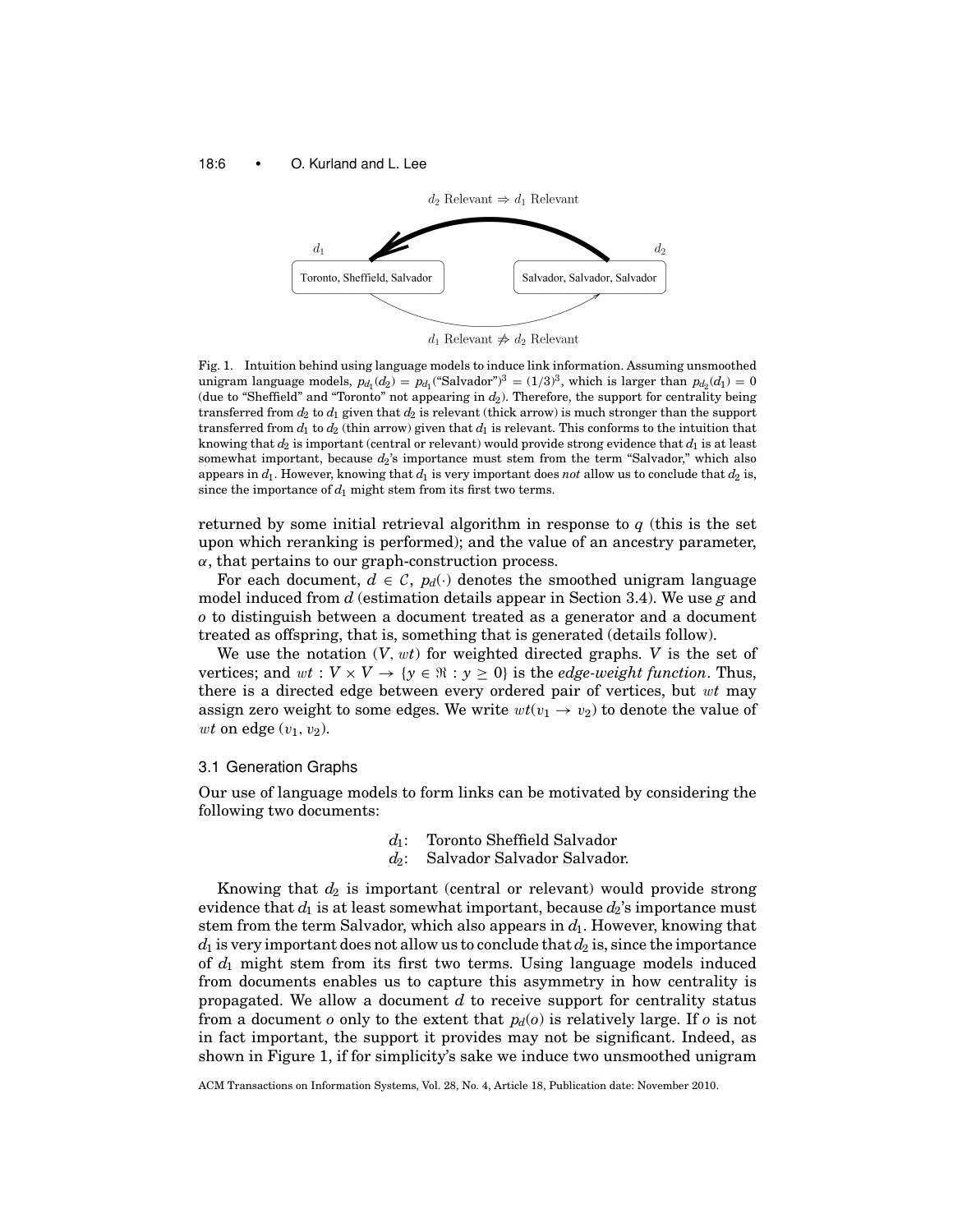language models,  $p_{d_1}(\cdot)$  and  $p_{d_2}(\cdot)$ , from  $d_1$  and  $d_2$  respectively, we get that  $p_{d_1}(d_2) = p_{d_1}$  ("Salvador")<sup>3</sup> =  $(1/3)^3$  is larger than  $p_{d_2}(d_1) = 0$  (due to "Sheffield" and "Toronto" not appearing in  $d_2$ ). Therefore, the link induced between  $d_2$ and  $d_1$  should have higher weight than the opposite link, indicating that  $d_2$ transfers more centrality status to  $d_1$  than the other way around.<sup>3</sup> Note that ranking documents by  $p_d(q)$ , as first proposed by Ponte and Croft [1998], can be considered a variation of our proposed principle: given that a query is central (relevant), rank documents by the support for centrality status that they receive from the query, as captured by  $p_d(q)$ .

We are thus led to the following definitions.

*Definition* 1. The *top*  $\alpha$  *generators* of a document  $d \in \mathcal{D}_{init}$ , denoted TopGen(*d*), is the set of  $\alpha$  documents  $g \in \mathcal{D}_{init} - \{d\}$  that yield the highest  $p_g(d)$ , where ties are broken by document ID. (We suppress  $\alpha$  in our notation for clarity.)

*Definition* 2. The *offspring* of a document  $d \in \mathcal{D}_{init}$  are those documents for which *d* is a top generator, that is, the set { $o \in \mathcal{D}_{init} : d \in TopGen(o)$ }.

Note that multiple documents can share offspring, and that it is possible for a document to have no offspring.

We can encode top-generation relationships using either of two generation graphs,  $G_U = (\mathcal{D}_{init}, wt_U)$  and  $G_W = (\mathcal{D}_{init}, wt_W)$ , where for  $o, g \in \mathcal{D}_{init}$ ,

$$
wt_U(o \to g) = \begin{cases} 1 & \text{if } g \in TopGen(o), \\ 0 & \text{otherwise}; \end{cases}
$$

$$
wt_W(o \to g) = \begin{cases} p_g(o) & \text{if } g \in TopGen(o), \\ 0 & \text{otherwise}. \end{cases}
$$

Thus, in both graphs, positive-weight edges lead only from offspring to their respective top  $\alpha$  generators; but  $G_U$  treats edges to the top generators of  $\alpha$ uniformly, whereas  $G_W$  differentially weights them by the probability their induced language models assign to *o*.

Several of our algorithms (namely, the direct variants of PageRank) rely on the assumption that the graph satisfies certain connectivity properties with respect to those edges with non-zero weight and that for each  $o \in \mathcal{D}_{\text{init}}$ , with respect to those edges with non-zero weight and that for each  $o \in \mathcal{D}_{\text{init}}$ ,<br>  $\sum_{g \in \mathcal{D}_{\text{init}}} wt(o \to g) = 1$ , holds. Since  $G_U$  and  $G_W$  do not satisfy these assumptions, we define *smoothed* versions of them in which all edges, including selfloops have non-zero weight. To be specific, we employ PageRank's [Brin and Page 1998] smoothing technique.

*Definition* 3. Given an edge-weighted directed graph  $G = (\mathcal{D}_{init}, wt)$  and smoothing parameter  $\lambda \in [0, 1)$ , the *smoothed* graph  $G^{[\lambda]} = (\mathcal{D}_{\text{init}}, wt^{[\lambda]})$  has

<sup>&</sup>lt;sup>3</sup>The inequality  $p_{d_1}(d_2) > p_{d_2}(d_1)$  also holds if smoothed language models are utilized. As noted, our actual method for language-model induction does involve smoothing (details in Section 3.4).

ACM Transactions on Information Systems, Vol. 28, No. 4, Article 18, Publication date: November 2010.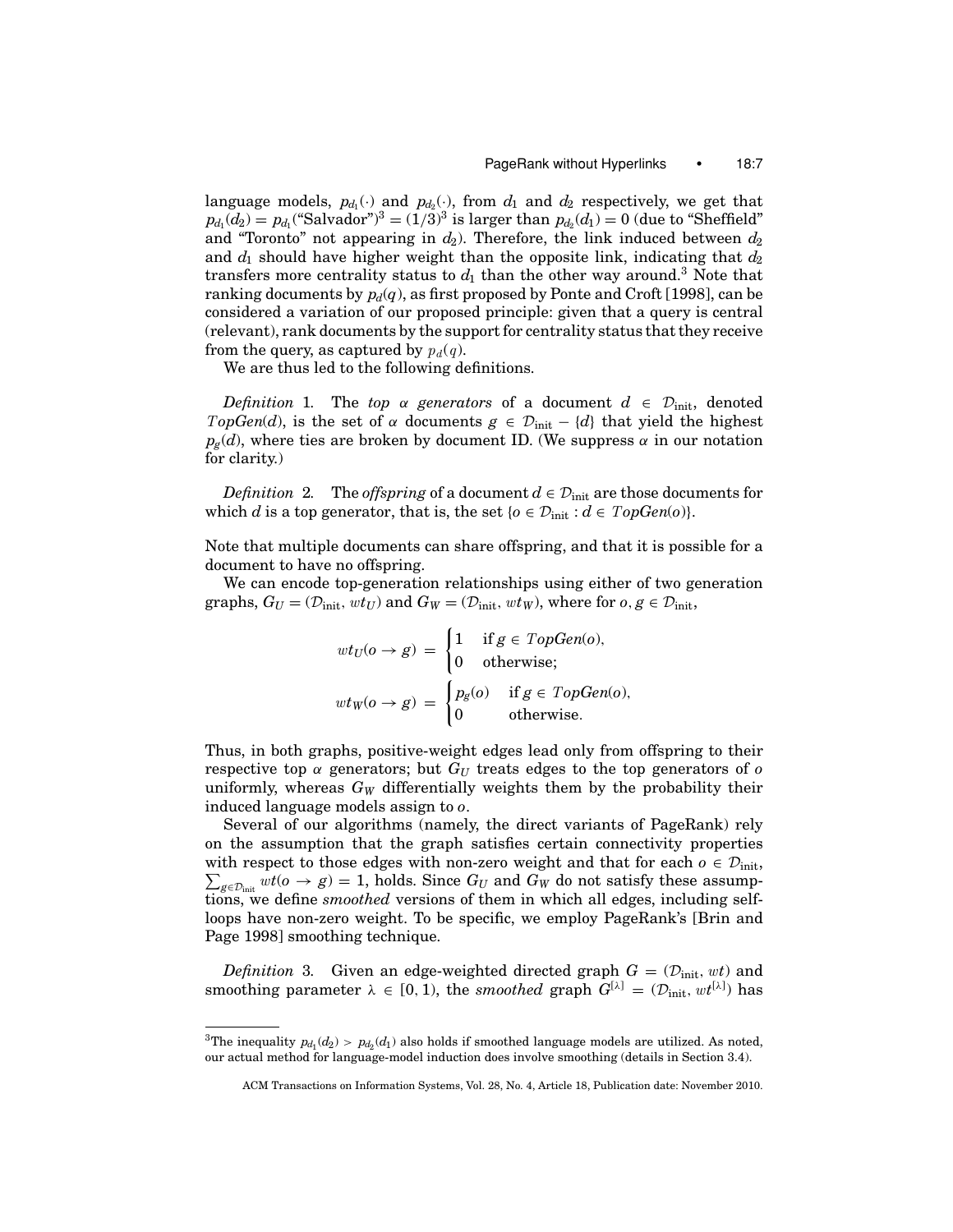## 18:8 • O. Kurland and L. Lee

edge weights defined as follows: for every  $o, g \in \mathcal{D}_{init}$ ,

$$
wt^{[\lambda]}(o \to g) = \lambda \cdot \frac{1}{|\mathcal{D}_{\text{init}}|} + (1 - \lambda) \cdot \frac{wt(o \to g)}{\sum_{g' \in \mathcal{D}_{\text{init}}} wt(o \to g')}.
$$

Note that the definition is valid  $(\sum_{g' \in \mathcal{D}_{\text{init}}} wt(o \to g') \neq 0)$ , since each document is assigned non-zero generation probability by all documents in  $\mathcal{D}_{init}$  as a result of applying smoothed language models (details in Section 3.4). Furthermore, it is easy to see that  $\sum_{g' \in \mathcal{D}_{\text{init}}} wt^{[\lambda]}(o \to g') = 1$ , and thus the weights of all edges leading out of any given node in  $G^{[\lambda]}$  may be treated as transition probabilities.

With these concepts in hand, we can now phrase our centralitydetermination task as follows: given a generation graph, compute for each node (document) how much centrality is transferred to it from other nodes. By our edge-weight definitions, centrality therefore corresponds to the degree to which a document is responsible for "generating" (perhaps indirectly) the other documents in the initially retrieved set. We now consider different ways to formalize this notion of transferrence of centrality.4

# 3.2 Computing Graph Centrality

A straightforward way to define the centrality of a document *d* with respect to a given graph  $G = (\mathcal{D}_{init}, wt)$  is to set it to *d*'s weighted in-degree, which we call its *influx*:

$$
Cen_I(d;G) \stackrel{def}{=} \sum_{o \in \mathcal{D}_{\text{init}}} wt(o \to d). \tag{1}
$$

The *Uniform Influx* algorithm sets  $G = G_U$ , so that the only thing that matters is how many offspring *d* has; it is thus reminiscent of the journal *impact factor* function from bibliometrics [Garfield 1972], which computes normalized counts of explicit citation links. The *Weighted Influx* algorithm sets  $G = G_W$ , so that the generation probabilities that *d* assigns to its offspring are factored in as well.

As previously noted by Pinski and Narin [1976] in their work on influence weights, one intuition not accounted for by weighted in-degree methods is that a document with even a great many offspring should not be considered central (or relevant) if those offspring are themselves very non-central. We can easily modify Equation (1) to model this intuition; we simply scale the evidence from a particular offspring document by that offspring's centrality, thus arriving at the following recursive equation.

$$
Cen_{RI}(d;G) \stackrel{def}{=} \sum_{o \in \mathcal{D}_{init}} wt(o \to d) \cdot Cen_{RI}(o;G), \tag{2}
$$

where we also require that  $\sum_{d \in \mathcal{D}_{\text{init}}} Cen_{RI}(d; G) = 1$ . Unfortunately, for arbitrary  $G_U$  and  $G_W$ , Equation 2 may not have a unique solution or even any solution at

<sup>4</sup>We present the merits of this framework with respect to an alternative in which one seeks documents that are *central offspring* generated either directly or indirectly by many other documents in  $\mathcal{D}_{init}$ , in Section 5.2.2.4.

ACM Transactions on Information Systems, Vol. 28, No. 4, Article 18, Publication date: November 2010.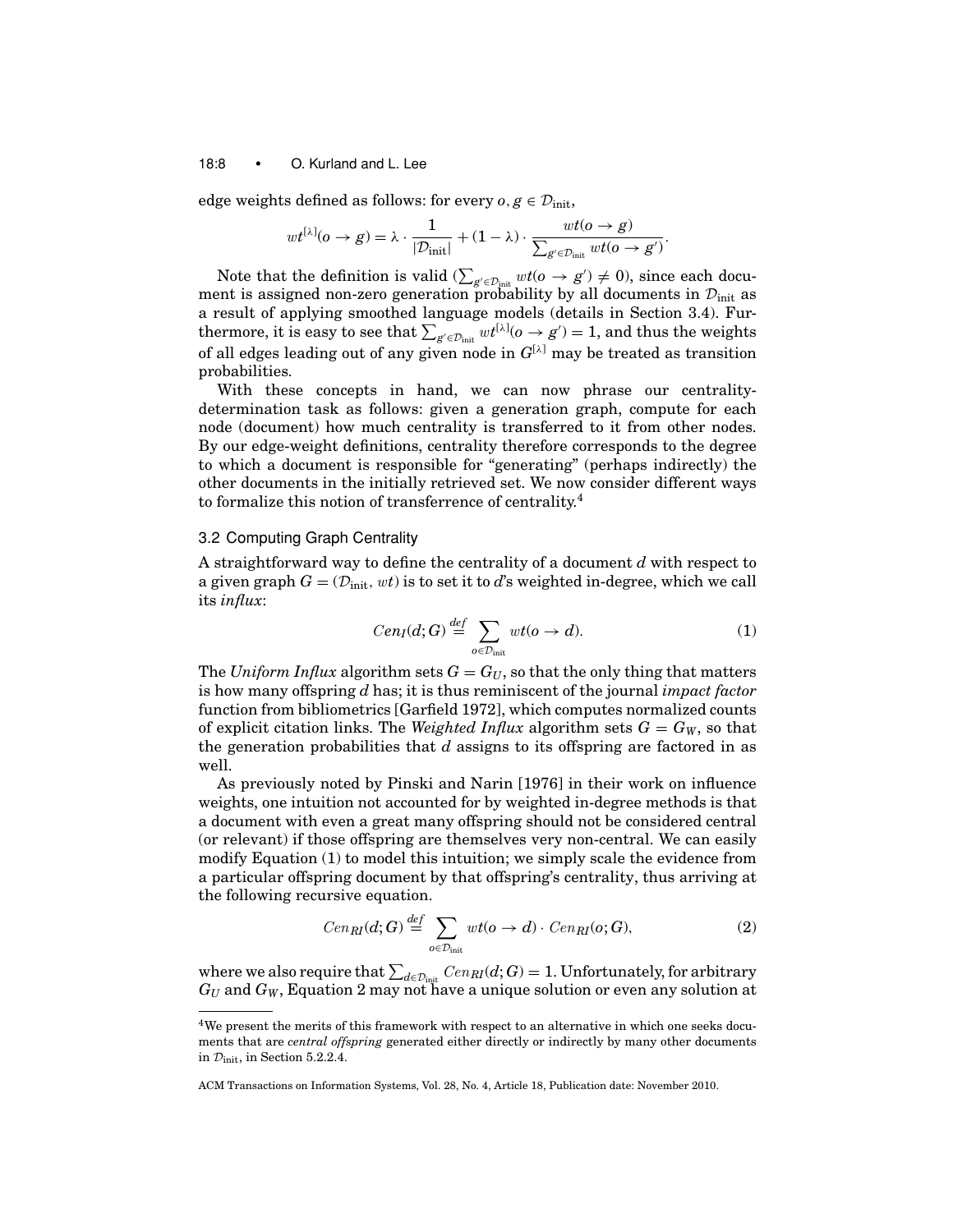all under the normalization constraint just given; however, a unique solution is guaranteed to exist for their PageRank-smoothed versions, since in such graphs, the edge weights correspond to the transition probabilities for a Markov chain that is aperiodic and irreducible, and hence has a unique stationary distribution [Grimmett and Stirzaker 2001] that can be computed by a variety of means [Grassmann et al. 1985; Stewart 1994; Golub and Van Loan 1996]. In our experiments, power iteration converged very quickly.

By analogy with these two influx algorithms then, we have the *Recursive Uniform Influx* algorithm, which sets  $G = G_U^{[\lambda]}$  and is a direct analog of Page-Rank [Brin and Page 1998], and the *Recursive Weighted Influx* algorithm, which  $\mathrm{sets}\; G=G_W^{[\lambda]}.$ 

# 3.3 Incorporating Initial Scores

The centrality scores we presented can be used in isolation as criteria by which to rank the documents in  $\mathcal{D}_{init}$ . However, if available, it might be useful to incorporate more information from the initial retrieval engine to help handle cases where centrality and relevance are not strongly correlated. (Recall that the initial retrieval engine participates in any case by specifying the set  $\mathcal{D}_{init}$ . In our experiments, we explore one concrete instantiation of this approach: we apply language-model-based retrieval [Ponte and Croft 1998; Croft and Lafferty 2003] to determine  $\mathcal{D}_{init}$ , and consider the following family of reranking criteria:

$$
Cen(d;G) \cdot p_d(q),\tag{3}
$$

where  $d \in \mathcal{D}_{init}$ , Cen is one of the centrality functions defined in the previous section, and  $p_d(q)$  is the score that the initial retrieval engine assigns to d. This gives rise to the algorithms *Uniform Influx* + *LM*, *Weighted Influx* + *LM*, *Recursive Uniform Influx* + *LM*, and *Recursive Weighted Influx* + *LM*.

Incidentally, our choosing  $p_d(q)$  as the initial score function has the interesting consequence that it suggests interpreting C *en*(*d*; *G*) as a document *prior*—in fact, Lafferty and Zhai [2001] write, "with hypertext, [a document prior] might be the distribution calculated using the 'PageRank' scheme." We will return to this idea later.

#### 3.4 Estimating Generation Probabilities: Length and Entropy Effects

Generation probabilities form the basis for the graphs on which our algorithms are defined. This section describes our method for estimating these probabilities.

Let  $\text{tf}(w \in x)$  denote the term frequency, or number of times the term w occurs in the text or text collection, *x*. What is often called the *maximum-likelihood estimate* (MLE) of w with respect to *x* is defined as:

$$
\widetilde{p}_{x}^{MLE}(w) \stackrel{def}{=} \frac{\mathrm{tf}(w \in x)}{\sum_{w'} \mathrm{tf}(w' \in x)}.
$$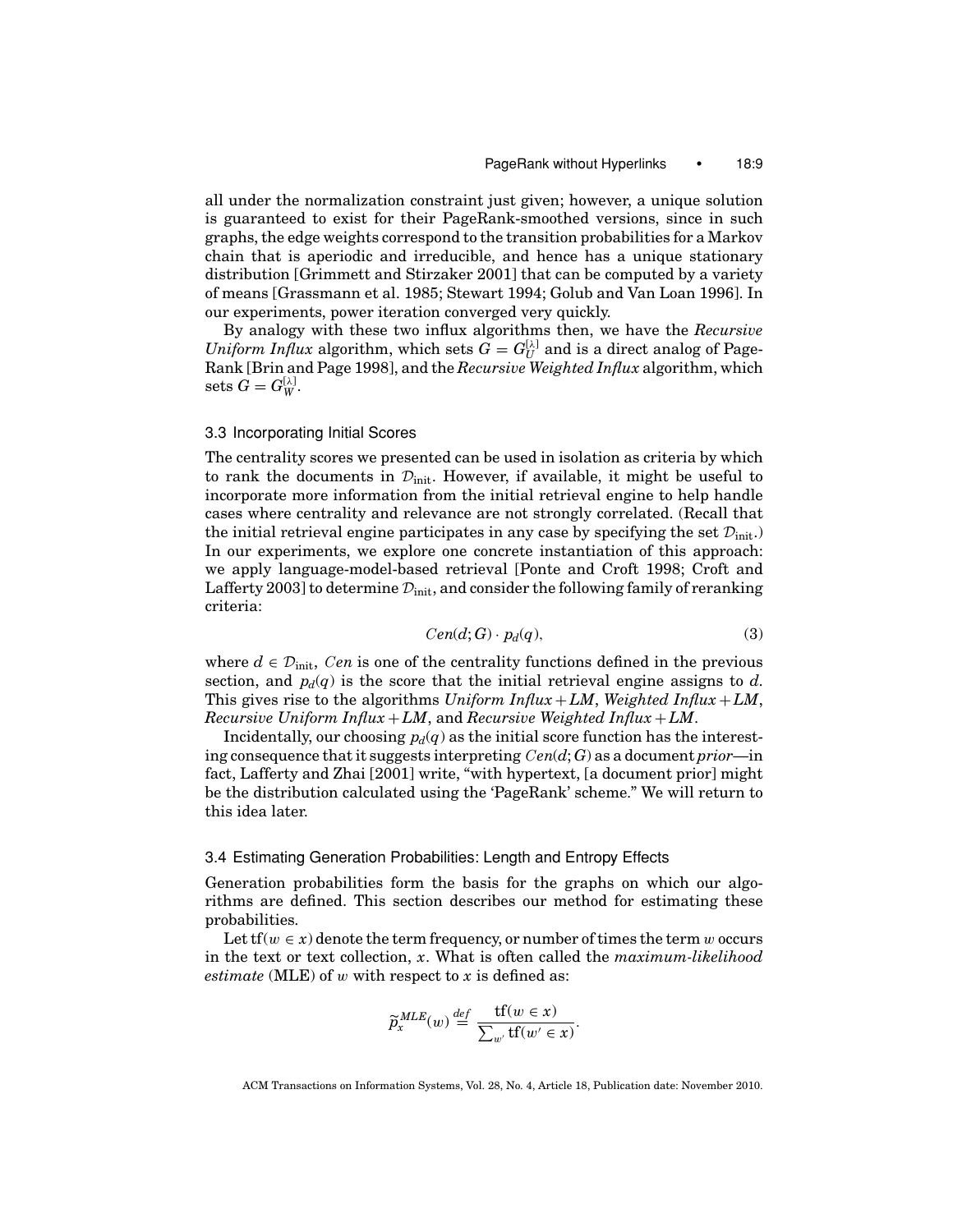## 18:10 • O. Kurland and L. Lee

Some prior work in language-model-based retrieval [Zhai and Lafferty 2001b] employs a Dirichlet-smoothed version:

$$
\widetilde{p}_{x}^{[\mu]}(w) \stackrel{def}{=} \frac{\mathrm{tf}(w \in x) + \mu \cdot \widetilde{p}_{\mathcal{C}}^{MLE}(w)}{\sum_{w'} \mathrm{tf}(w' \in x) + \mu};
$$

the smoothing parameter  $\mu$  controls the degree of reliance on relative frequencies in the corpus rather than on the counts in *x*. Note that smoothing helps to avoid the *zero probability problem*, namely, the assignment of zero probability to unseen terms (see Zhai and Lafferty [2001b] and Zhai and Lafferty [2002] for more details on smoothing language models for information retrieval). Both estimates just described are typically extended to distributions over term sequences by assuming that terms are independent: for an *n*-term text sequence  $w_1w_2\cdots w_n$ 

$$
p_x^{MLE}(w_1w_2\cdots w_n) \stackrel{def}{=} \prod_{j=1}^n \widetilde{p}_x^{MLE}(w_j);
$$
  

$$
p_x^{[\mu]}(w_1w_2\cdots w_n) \stackrel{def}{=} \prod_{j=1}^n \widetilde{p}_x^{[\mu]}(w_j).
$$

While in previous work on language models for information retrieval, this Dirichlet-smoothed estimate has been used to assign generation probability to a single query [Croft and Lafferty 2003], using it to estimate generation probabilities when constructing our graphs will have two detrimental effects. First, documents are generally substantially longer than queries, and long term sequences are assigned very low probabilities by bag-of-words models (models assuming term-independence), which leads to numerical (underflow) problems [Lavrenko et al. 2002]. A related issue is that a length bias occurs: longer documents will have lower weights on their outgoing edges than shorter documents.

We adopt another estimation approach, which incorporates the Kullback-Leibler (KL) divergence *D* between document language models [Kurland and Lee 2004; Kurland et al. 2005]. The KL divergence has previously been used in a number of ways to score documents with respect to a query, for example, Ng [2000] and Lafferty and Zhai [2001]. Unless otherwise specified, for document *d* and word sequence  $s = w_1, \ldots, w_n$  (in our setting, either a document or the query), we set  $p_d(s)$  to

$$
p_d^{KL,\mu}(s) \stackrel{def}{=} \exp(-D\left(\widetilde{p}_s^{MLE}(\cdot) \mid \mid \widetilde{p}_d^{\lceil \mu \rceil}(\cdot)\right)),\tag{4}
$$

which is equivalent (using some algebraic manipulation) to

$$
p_d^{KL,\mu}(s) = \underbrace{(p_d^{[\mu]}(s))^{\frac{1}{|s|}}}_{\text{term } A} \cdot \underbrace{\exp(H(\widetilde{p}_s^{MLE}(\cdot)))}_{\text{term } B},
$$

where *H* is the entropy function:  $H(\widetilde{p}_s^{MLE}(\cdot)) \stackrel{def}{=} -\sum_w \widetilde{p}_s^{MLE}(w) \log \widetilde{p}_s^{MLE}(w)$ . Now, observe that term A length-normalizes  $p_d^{[\mu]}(s)$  via the geometric mean, and therefore helps ameliorate the previously mentioned problems (length bias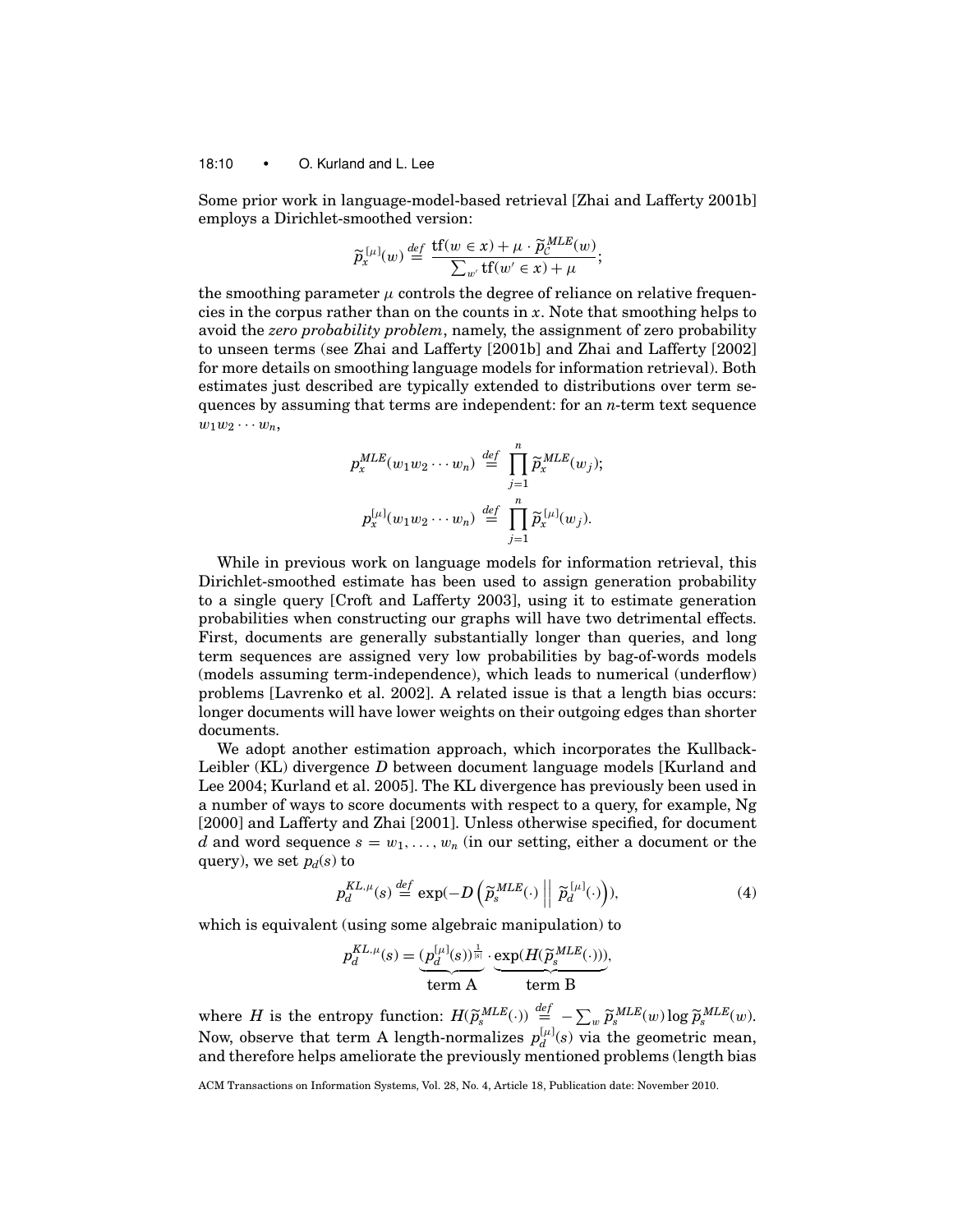and underflow). Additionally, term B raises the generation probability for texts with high-entropy MLE term distributions. High entropy may be correlated with a larger number of unique terms, for example, we get an entropy of 0 for the document "Salvador Salvador Salvador" but log 3 for "Toronto Sheffield Salvador," which in turn, has previously been suggested as a cue for relevance [Singhal et al. 1996; Hiemstra and Kraaij 1999]. Hence, generators of documents inducing high-entropy language models may be good candidates for centrality status. (We hasten to point out, though, that for the algorithms based on smoothed graphs (Definition 3), the entropy term cancels out due to our normalization of edge weights.)

#### 4. RELATED WORK

Work on structural reranking in traditional ad-hoc information retrieval has mainly focused on *query-specific clustering*, wherein one seeks to compute and exploit a clustering of the initial retrieval results [Preece 1973; Willett 1985; Hearst and Pedersen 1996; Leuski 2001; Tombros et al. 2002; Liu and Croft 2004; Kurland 2006; Kurland and Lee 2006; Liu and Croft 2006b, 2006a]. Clusters represent structure within a document set, but do not directly induce an obvious single criterion or principle by which to rank documents; for instance, they have been used to improve rankings indirectly by serving as smoothing mechanisms [Liu and Croft 2004; Kurland 2006], and in *interactive retrieval* settings [Hearst and Pedersen 1996; Leuski 2001] they were utilized for effective visualization of the initial retrieved list.<sup>5</sup> Recently, Kurland and Lee [2006] used our graph-formation principles for creating bipartite graphs wherein documents from the intial list are on one side and query-specific clusters are on the other side. They showed that if centrality is induced over such graphs using the HITS (hubs and authorities) algorithm [Kleinberg 1997], then authoritative documents tend to be relevant and authoritative clusters tend to contain a high percentage of relevant documents.

In a related vein, Balinski and Daniłowicz [2005] and Diaz [2005] apply score regularization to ensure that similar documents within an initial retrieved list receive similar scores. In contrast to our framework, centrality is not introduced as an explicit notion and therefore cannot be explored in its own right.

There has been increasing use of techniques based on graphs induced by implicit relationships between documents or other linguistic items, for example, Salton and Buckley [1988], Hatzivassiloglou and McKeown [1997], Daniłowicz and Balinski [2000], Dhillon [2001], Lafferty and Zhai [2001], Joachims [2003], ´ Erkan and Radev [2004], Mihalcea and Tarau [2004], Pang and Lee [2004], Toutanova et al. [2004], Barzilay and Lapata [2005], Collins-Thompson and Callan [2005], Otterbacher et al. [2005], Zhang et al. [2005], Zhu [2005], Erkan [2006a], and Erkan [2006b]. The work in the domain of text summarization [Erkan and Radev 2004; Mihalcea and Tarau 2004; Erkan 2006b] resembles

<sup>&</sup>lt;sup>5</sup>Interestingly, some centrality measures have been previously employed to produce clusterings; in Tishby and Slonim [2000], the stochastic-process interpretation of our Equation 2 was utilized to detect structures in the underlying graph, thereby inducing a clustering.

ACM Transactions on Information Systems, Vol. 28, No. 4, Article 18, Publication date: November 2010.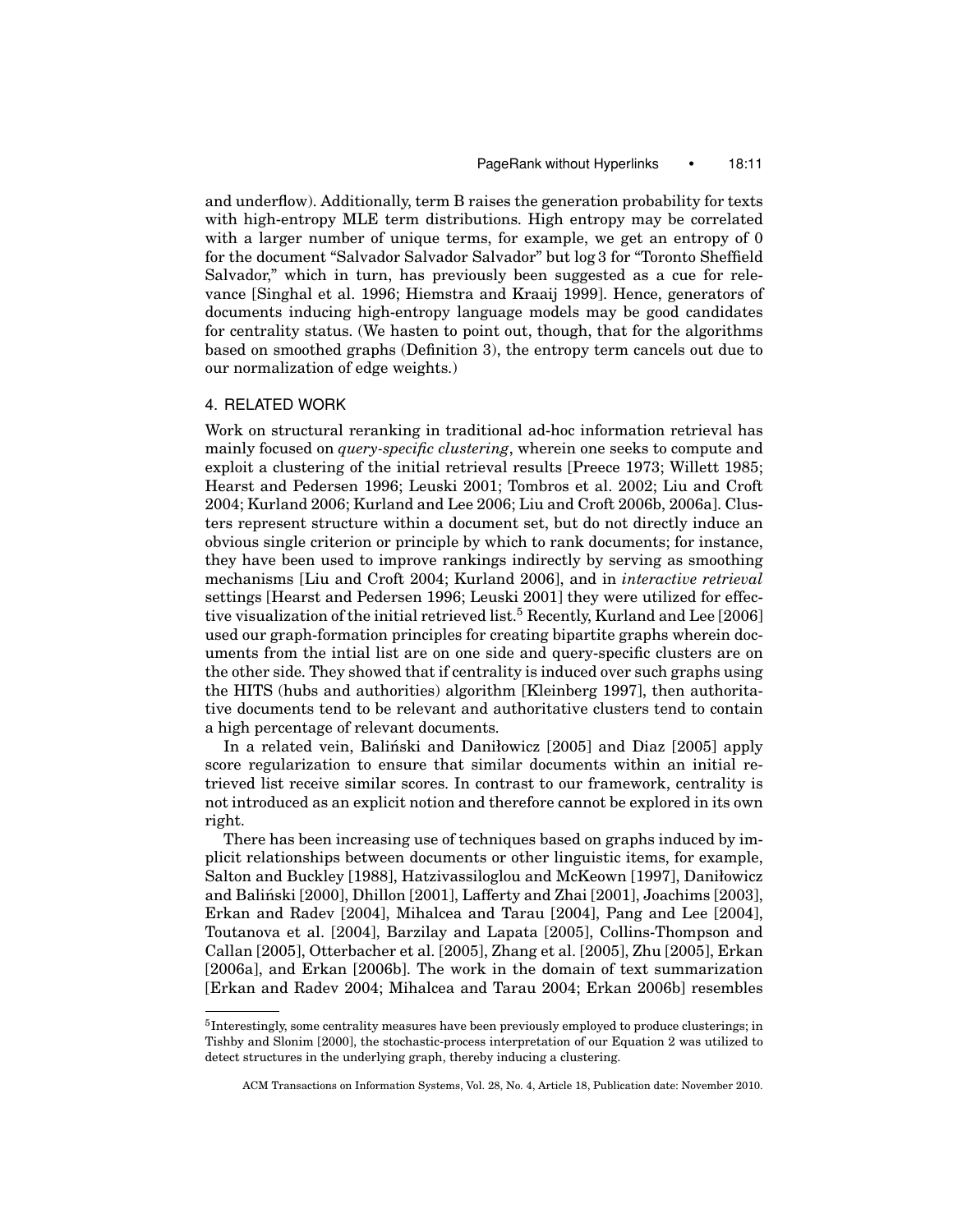## 18:12 • O. Kurland and L. Lee

ours, in that it also computes centrality on graphs, although the nodes correspond to sentences or terms rather than documents. Erkan and Radev [2004], Mihalcea and Tarau [2004] and Erkan [2006b] present methods similar to our Recursive Weighted Influx algorithm; the Uniform Influx algorithm is also used in Erkan and Radev [2004] for selecting central sentences. The main contrast between the work of Erkan and Radev [2004] and Mihalcea and Tarau [2004] and ours is that links were not induced by generation probabilities, but by symmetric vector-space similarity measures (Section 5.2.2.3 presents the results of experiments studying the relative merits of our particular choice of link definition). Erkan [2006b], on the other hand, adopted our generation graphs for the task of focused summarization. Our generation graphs have also been used in Erkan [2006a] for creating enhanced document representations for the purposes of summarization. It is also important to note that in Erkan and Radev [2004] and Mihalcea and Tarau [2004], summarization does not depend on a specific user's request and therefore centrality serves as the sole criterion for selecting sentences, while in the ad hoc retrieval setting, one has to handle cases in which relevance and centrality are not strongly correlated. One method for doing so is the technique represented by Equation (3). Alternatively, similarity to a representation of the information need can be used to smooth edge weights [Erkan 2006b].

Otterbacher et al. [2005] and Daniłowicz and Balinski [2000] use interitem ´ similarities to define transition probabilities of a Markov chain for sentence retrieval and document reranking respectively. While the Markov chain approach is similar to our Recursive Weighted Influx method, the transition probabilities are based on symmetric interitem similarity functions, in contrast to our link induction method. Furthermore, these probabilities also incorporate information about similarity to the information need at hand, as in Erkan [2006b], and thus centrality cannot be explored in isolation, as in our algorithms.

Recent work on Web retrieval [Zhang et al. 2005] utilizes asymmetric similarity relationships in the vector space model for link induction. Centrality is induced using the PageRank algorithm, similarly to our Recursive Weighted Influx algorithm. However, since the task at hand is to rank all documents in the corpus (rather than rerank an initially retrieved list), centrality is integrated with similarity to the query to define a relevance scoring function and is not explored in isolation. In Section 5.2.2.3 we evaluate one alternative for utilizing an asymmetric similarity measure within the vector space model, studying its effectiveness both as an isolated ranking criterion and in combination with similarity to the query, following Equation (3).

Our centrality scores constitute a relationship-based reranking criterion that can serve as a bias affecting the initial retrieval engine's scores, as in Equation (3). Alternative biases that are based on individual documents alone have also been investigated. Functions incorporating document or average word length [Hiemstra and Kraaij 1999; Kraaij and Westerveld 2001; Miller et al. 1999] are applicable in our setting; we report on experiments with variants of document length in Section 5.2.2.5. Other previously suggested biases that may be somewhat less appropriate for general domains include document source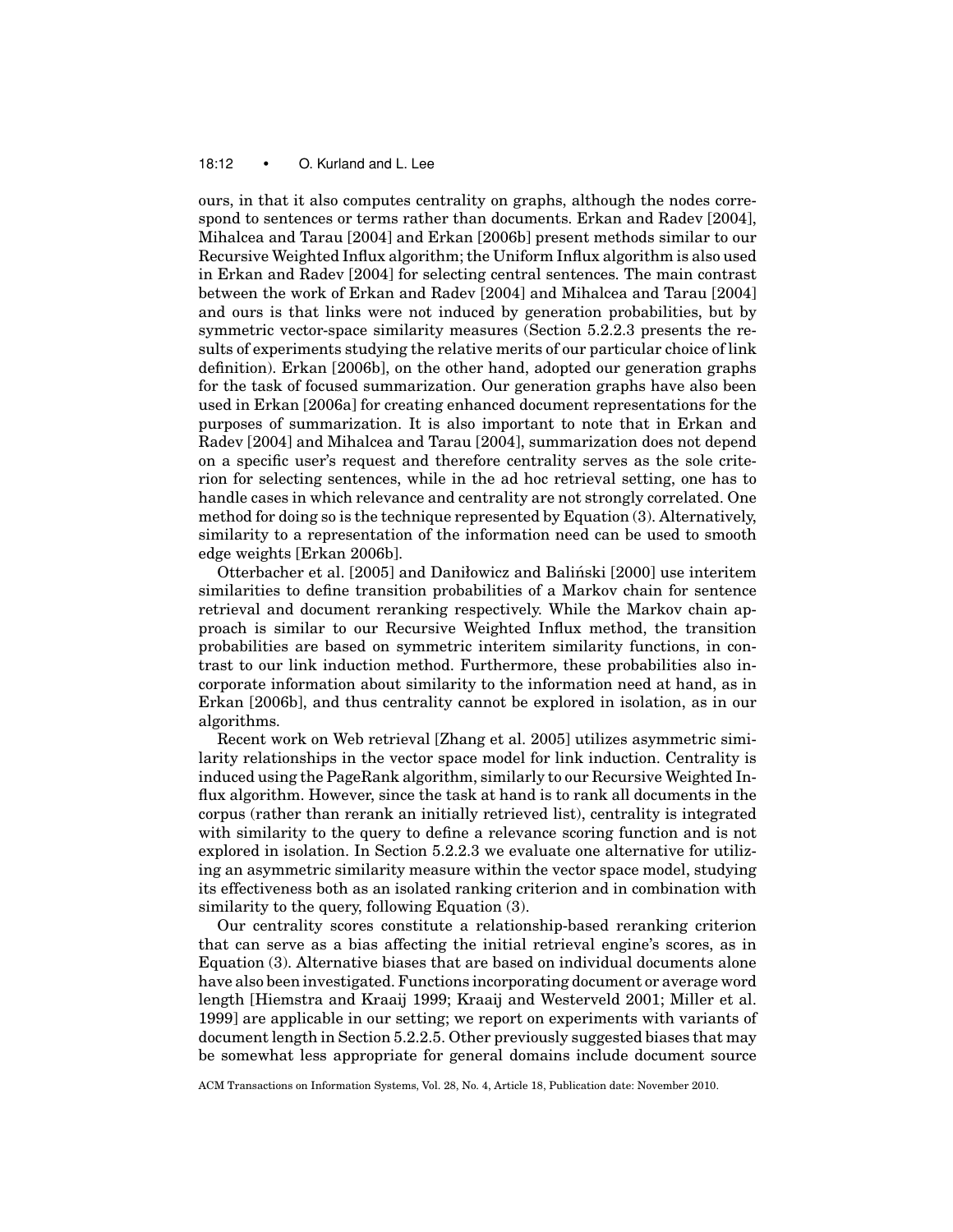[Miller et al. 1999] and creation time [Li and Croft 2003], as well as Web page hyperlink in-degree and URL form [Kraaij et al. 2002].

# 5. EVALUATION

In what follows, we describe an array of experiments for evaluating the effectiveness of our algorithms in reranking an initial retrieved list to improve precision at top ranks. As part of this array, we compare the performance of our methods with that of a state-of-the-art pseudo-feedback-based query expansion method, namely, the relevance model [Lavrenko and Croft 2001]. We then study the ability to learn the values of the free parameters that our methods incorporate.

In further explorations, we perform a controlled study of the connection between centrality and relevance. As part of this study, we analyze the way relevant and nonrelevant documents are situated within our graphs. We then study the the effect of the initial list size on the performance of our algorithms. In addition, we study the importance of basing our graph formation on a language-modeling framework and generation probabilities by exploring an analogous framework using a vector-space representation and corresponding similarity measures. Furthermore, we demonstrate the importance of the directionality of our induced interdocument links. We also compare our algorithms with previously proposed measures for inducing centrality that are based on document-specific properties, and in doing so explore some new alternatives.

#### 5.1 Experimental Setting

The objective of structural reranking is to (re-)order an initially-retrieved document set,  $\mathcal{D}_{init}$ , so as to improve precision at the very top ranks of the final results. Therefore, we employed the following three evaluation metrics: the precision of the top 5 documents (prec@5), the precision of the top 10 documents (prec@10), and the mean reciprocal rank of the first relevant document (MRR) [Shah and Croft 2004].

We are interested in the general validity of the various structural reranking methods we have proposed. We believe that a good way to emphasize the effectiveness (or lack thereof) of the underlying principles is to downplay the role of parameter tuning. Therefore, we made the following design decisions, with the effect that the performance numbers we report are purposely not necessarily the best achievable by exhaustive parameter search.

—The initial ranking that created the set  $\mathcal{D}_{init}$  was built according to the function  $p_d^{KL,\mu}(q)$ , where the value of  $\mu$  was chosen to optimize the mean noninterpolated average precision (MAP) of the top 1000 retrieved documents. This is not one of our evaluation metrics, but is a reasonable generalpurpose optimization criterion. In fact, results with this initial ranking turned out to be statistically indistinguishable from the results obtained by optimizing with respect to the actual evaluation metrics, although of course they were lower in absolute terms.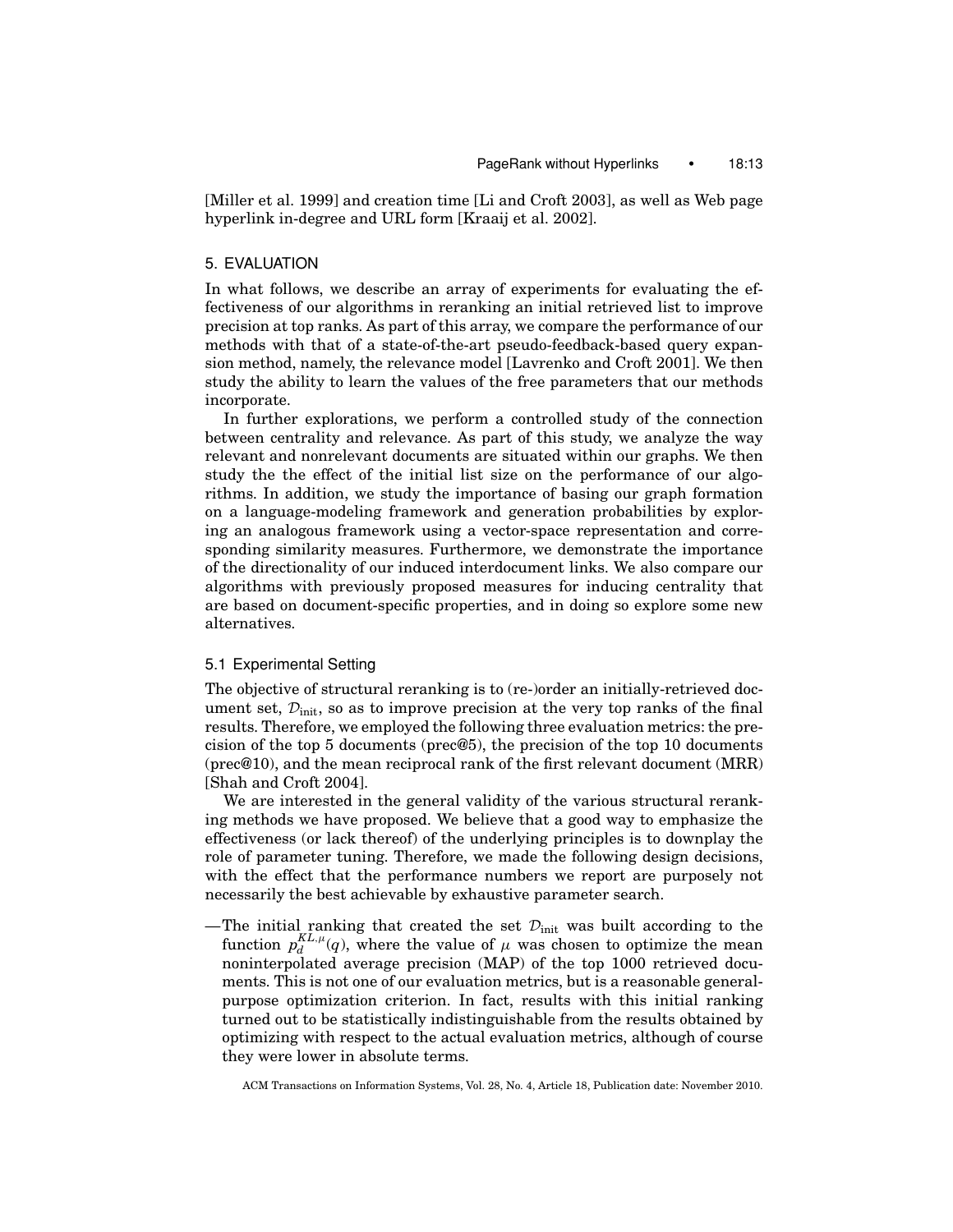## 18:14 • O. Kurland and L. Lee

—We only optimized settings for  $\alpha$  (the ancestry parameter controlling the number of top generators considered for each document) and  $\lambda$  (the edgeweight smoothing factor) with respect to the average precision among the top 5 documents<sup>6</sup> (prec@5) over the given set of queries; not with respect to all three evaluation metrics employed.<sup>7</sup>

The search ranges for the latter two parameters were:

 $\alpha: \quad 2, 4, 9, 19, \ldots, |\mathcal{D}_{\text{init}}| - 1$  $\lambda$ : 0.05, 0.1, 0.2, ..., 0.9, 0.95.

As it turned out, for many instances the optimal value of  $\alpha$  with respect to precision at 5 was either 4 or 9, suggesting that a relatively small number of generators per document should be considered when constructing the graph. In contrast,  $\lambda$  exhibited substantial variance in optimal value for precision at 5 in some of our datasets. We set  $|\mathcal{D}_{init}|$ , the number of initially-retrieved documents, to 50 in all the results reported in the following unless stated otherwise; we study the effect of varying  $|\mathcal{D}_{init}|$  on our algorithms' performance in Section 5.2.2.2.

It is important to point out that our approach of finding optimal freeparameter values with respect to the entire set of tested queries is intended for exploring the potential of the methods we present and the different factors that affect their performance, that is, the potential effectiveness of different ways of utilizing interdocument-similarities for reranking. We believe that such a study should be performed independently from the analysis of whether optimal parameter values generalize from one query to another. As we show in 5.2.1.2, wherein we present performance results for our methods and their reference comparisons with parameter values learned using cross-validation, this interquery parameter-values generalization (or lack thereof) can depend, for example, on the train/test split regime for the set of queries. This holds not only for our methods, but also for the reference comparisons we consider. These findings support previous reports about variability among queries, and consequently, the issues with inferring parameter values, and even appropriate retrieval methods from one query to another. (See Section 5.2.1.2 for elaborated discussion.)

The remaining details of the experimental setting are as follows. We conducted our experiments on the following three TREC corpora, $8$  which are

<sup>6</sup>If two parameter settings yield the same prec@5 performance, we choose the one minimizing prec@10 so as to provide a conservative estimate of expected performance. Similarly, if we have ties for both prec@5 and prec@10, we choose the setting minimizing MRR.

<sup>&</sup>lt;sup>7</sup>The document language model smoothing parameter,  $\mu$ , was set to 2000 in all our methods and reference comparisons, except for estimating  $p_d(q)$ , wherein we used the value of  $\mu$  that was used to create the initial ranking, so as to maintain consistency.

<sup>&</sup>lt;sup>8</sup>We do not use the AP89 corpus, which was used in the conference version of this article [Kurland] and Lee 2005], because for many of the corresponding queries there are no relevant documents in the initial list to be reranked, and, hence, the (average-)performance numbers are dominated by a small number of queries. In addition, some of the performance numbers (for the other three corpora) in this article are different than those in the conference version [Kurland and Lee 2005], as the latter accidentally reflect experiments utilizing a suboptimal choice of  $\mathcal{D}_{\text{init}}$ .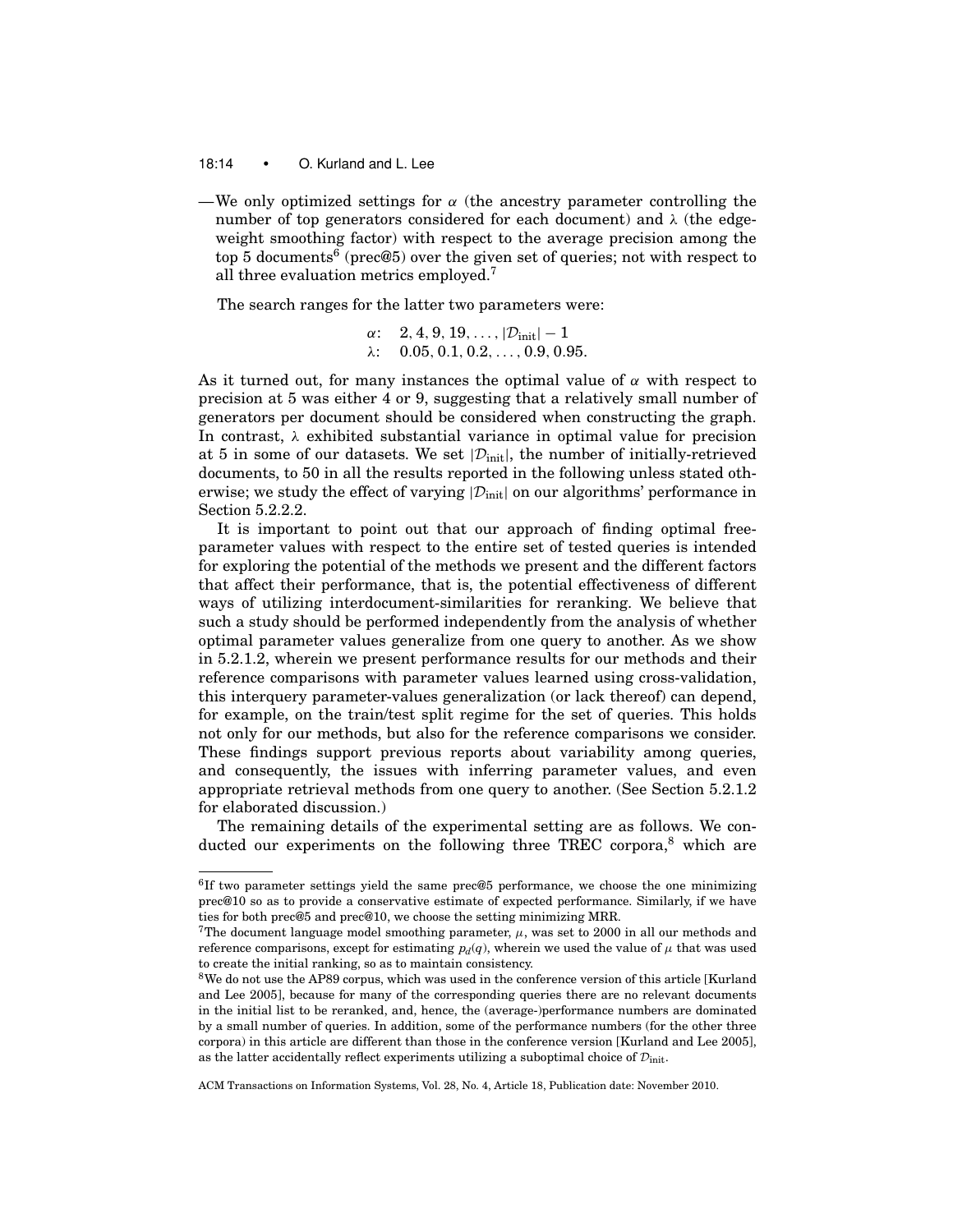| corpus            | # of docs | queries       | disk(s) |
|-------------------|-----------|---------------|---------|
| AP                | 242.918   | 51-64, 66-150 | $1-3$   |
| TREC <sub>8</sub> | 528.155   | 401-450       | 4-5     |
| WSJ               | 173,252   | 151-200       | $1 - 2$ |

standard benchmarks in IR research [Voorhees and Harman 2005].

Query 65 was omitted from AP because it had no relevant documents (as judged by TREC's human annotators). All documents and queries (in our case, TREC-topic titles) were stemmed using the Porter [1980] stemmer and tokenized, but no other preprocessing steps were applied. We used the Lemur toolkit<sup>9</sup> for language-model estimation. Statistically significant differences in performance were determined using the two-sided Wilcoxon test at a confidence level of  $95\%$ .<sup>10</sup>

*Efficiency considerations.* It is important to note that the computational overhead incurred by our reranking methods on top of the initial search is not significant. Since the initial list to be reranked consists of a few dozen documents (we demonstrate in Section 5.2.2.2 that reranking is mostly effective with relatively short lists, which is in accordance with other models for reranking [Diaz 2005]), then computing interdocument similarities within the list requires relatively little computational effort. Similar efficiency considerations were taken in work on using clusters of similar documents from the initially retrieved list so as to rerank it (e.g., Willett [1985], Liu and Croft [2004], and Kurland and Lee  $[2006]$ , and in other work on graph-based reranking  $[Baliński]$ and Daniłowicz 2005; Diaz 2005]. Moreover, similarities between snippets (e.g., query-dependent summaries) of documents can potentially serve as proxies for similarities between the full content of documents. Indeed, such an approach was taken in work on clustering the results of Web search engines [Zamir and Etzioni 1998]. Furthermore, computing centrality over graphs with a few dozens nodes using the recursive centrality definitions, which are computationally somewhat more demanding than the nonrecursive definitions, takes only a few iterations of the power method [Golub and Van Loan 1996]. It is also important to note that the size of the corpus (number of documents) has no practical effect on the efficiency of reranking since our methods only rerank the most highly ranked documents from an initial search.

# 5.2 Results

In the tables that follow, we use the following abbreviations for algorithm names.

<sup>9</sup>www.lemurproject.org.

 $10$ In what follows, we use alpha-numeric symbols as either superscripts or subscripts so as to denote statistically-significant differences between the performance (per evaluation metric) of two methods; e.g.,  $0.135^{M_2}$  or  $0.135_{M_2}$  represents an average performance of 0.135 that is statisticallysignificantly different from that of method *M*<sup>2</sup> for the same evaluation metric.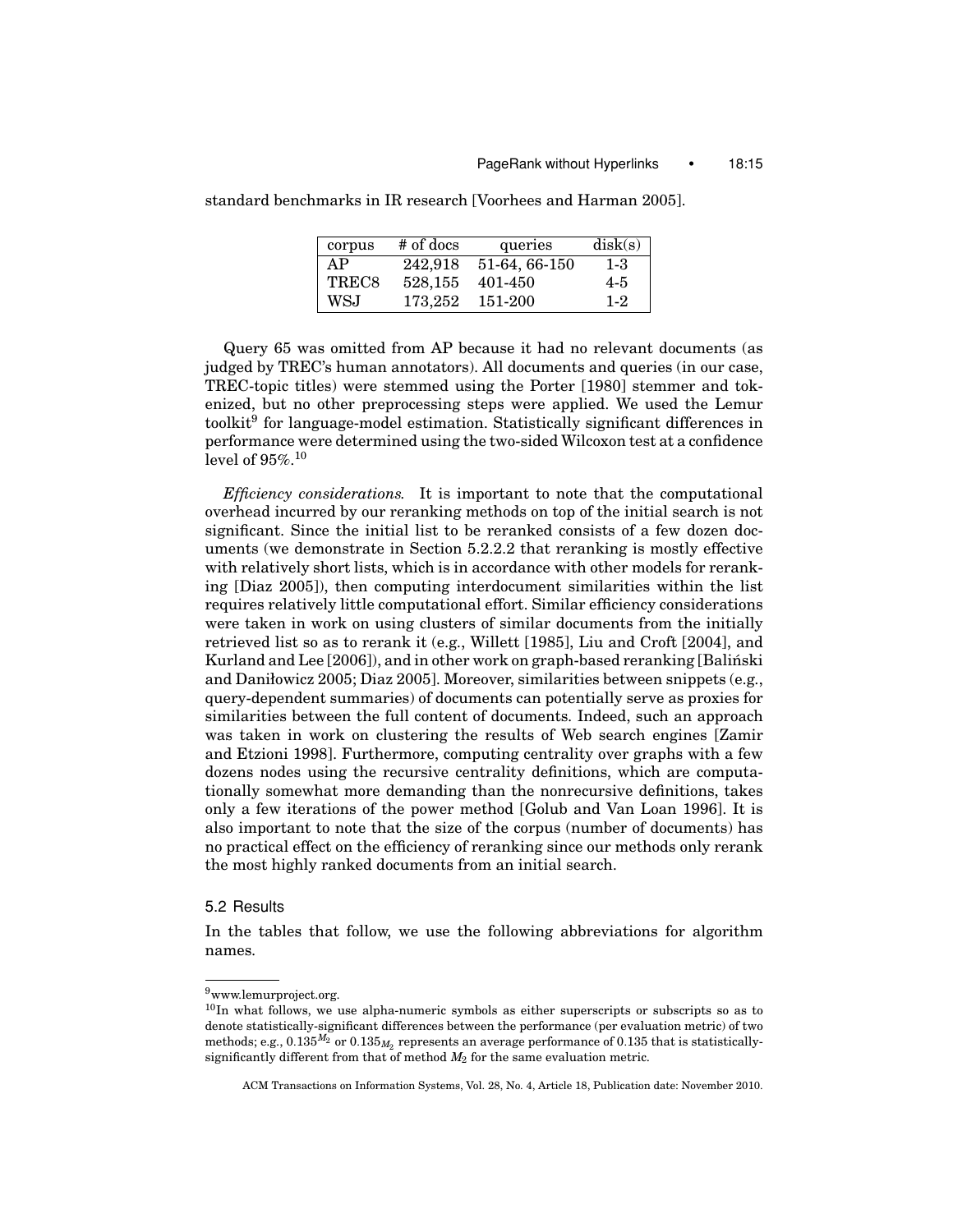#### 18:16 • O. Kurland and L. Lee

| U-In                     | Uniform Influx                    |
|--------------------------|-----------------------------------|
| W-In                     | Weighted Influx                   |
| $R-U-In$                 | Recursive Uniform Influx          |
| $R-W-In$                 | Recursive Weighted Influx         |
| $\overline{U - In} + LM$ | Uniform $Influx+LM$               |
| $W-In + LM$              | Weighted $Influx+LM$              |
| $R-U-In+LM$              | $Recursively\ Uniform\ Influx+LM$ |
| $R-W-In+LM$              | Recursive Weighted $Influx+LM$    |

#### Table I.

Primary experimental results, showing algorithm performance with respect to our 9 evaluation settings (3 performance metrics  $\times$  3 corpora). For each evaluation setting, improvements over the optimized baselines are given in italics; statistically significant differences between our structural reranking algorithms and the initial ranking and optimized baselines are indicated by *i* and *o* respectively; **bold** highlights the best results over all ten algorithms. Notice that even though the structural reranking algorithms were optimized for prec@5 only (and produce the best results for this metric), they still perform well with respect to the other two metrics.

|                |                        | AP                |            |        | TREC <sub>8</sub> |                      |                    | WSJ     |                   |
|----------------|------------------------|-------------------|------------|--------|-------------------|----------------------|--------------------|---------|-------------------|
|                | prec@5                 | prec@10           | <b>MRR</b> | prec@5 | prec@10           | $\operatorname{MRR}$ | prec@5             | prec@10 | <b>MRR</b>        |
| upper bound    | .876                   | .788              | .930       | .944   | .850              | .980                 | .896               | .800    | 1.000             |
| init. ranking  | .457                   | .432              | .596       | .500   | .456              | .691                 | .536               | .484    | .748              |
| opt. baselines | .465                   | .437              | .635       | .512   | .464              | .696                 | .560               | .494    | .772              |
|                |                        |                   |            |        |                   |                      |                    |         |                   |
| $U-In$         | .513                   | .492 $^{i}_{o}$   | .640       | .500   | .442              | .622                 | .512               | .472    | .673              |
| W-In           | .515                   | .487 <sup>1</sup> | .643       | .488   | .432              | .637                 | .520               | .470    | .644 <sub>o</sub> |
| $U-In+LM$      | .509                   | .494 <sup>l</sup> | .631       | .528   | .518 <sup>l</sup> | .665                 | .544               | .490    | .724              |
| $W-In + LM$    | .511 <sup>1</sup>      | .486 $^{l}_{o}$   | .630       | .516   | .464              | .703                 | .560               | .500    | .787              |
|                |                        |                   |            |        |                   |                      |                    |         |                   |
| $R$ -U-In      | .513                   | .477              | .625       | .520   | .446              | .665                 | .536               | .478    | .707              |
| $R-W-In$       | .519                   | .480              | .632       | .524   | .446              | .666                 | .536               | .486    | .699              |
| $R-U-In+LM$    | $.519l_{o}$            | .491 $^{l}$       | .652       | .556   | .460              | .684                 | $.576^{\iota}$     | .496    | .757              |
| $R-W-In+LM$    | $.531^{\iota}_{\circ}$ | .492 <sup>l</sup> | .630       | .560   | .460              | .676                 | $.572$ $^{\prime}$ | .496    | .747              |

5.2.1 *Primary Evaluations.* Our main experimental results are presented in Table I. The first three rows specify reference-comparison data. The initial ranking was, as just described, produced using  $p_d^{KL,\mu}(q)$ , with  $\mu$  chosen to optimize for noninterpolated precision at 1000. The empirical upper bound on reranking, which applies to any algorithm that reranks  $\mathcal{D}_{init}$ , indicates the performance that would be achieved if all the relevant documents within the initial fifty were placed at the top of the retrieval list. We also computed an optimized baseline for each metric  $m$  and test corpus  $C$ ; this consists of ranking all the documents (not just those in  $\mathcal{D}_{\text{init}}$ ) by  $p_d^{KL,\mu}(q)$ , with  $\mu$  chosen to yield the best *m*-results on C. As a sanity check, we observe that the performance of the initial retrieval method is always below that of the corresponding optimized baseline (though not statistically distinguishable from it).

The first question we are interested in is the performance of our structural reranking algorithms taken as a whole. As shown in Table I, our methods improve upon the initial ranking in many cases, specifically, roughly 2/3 of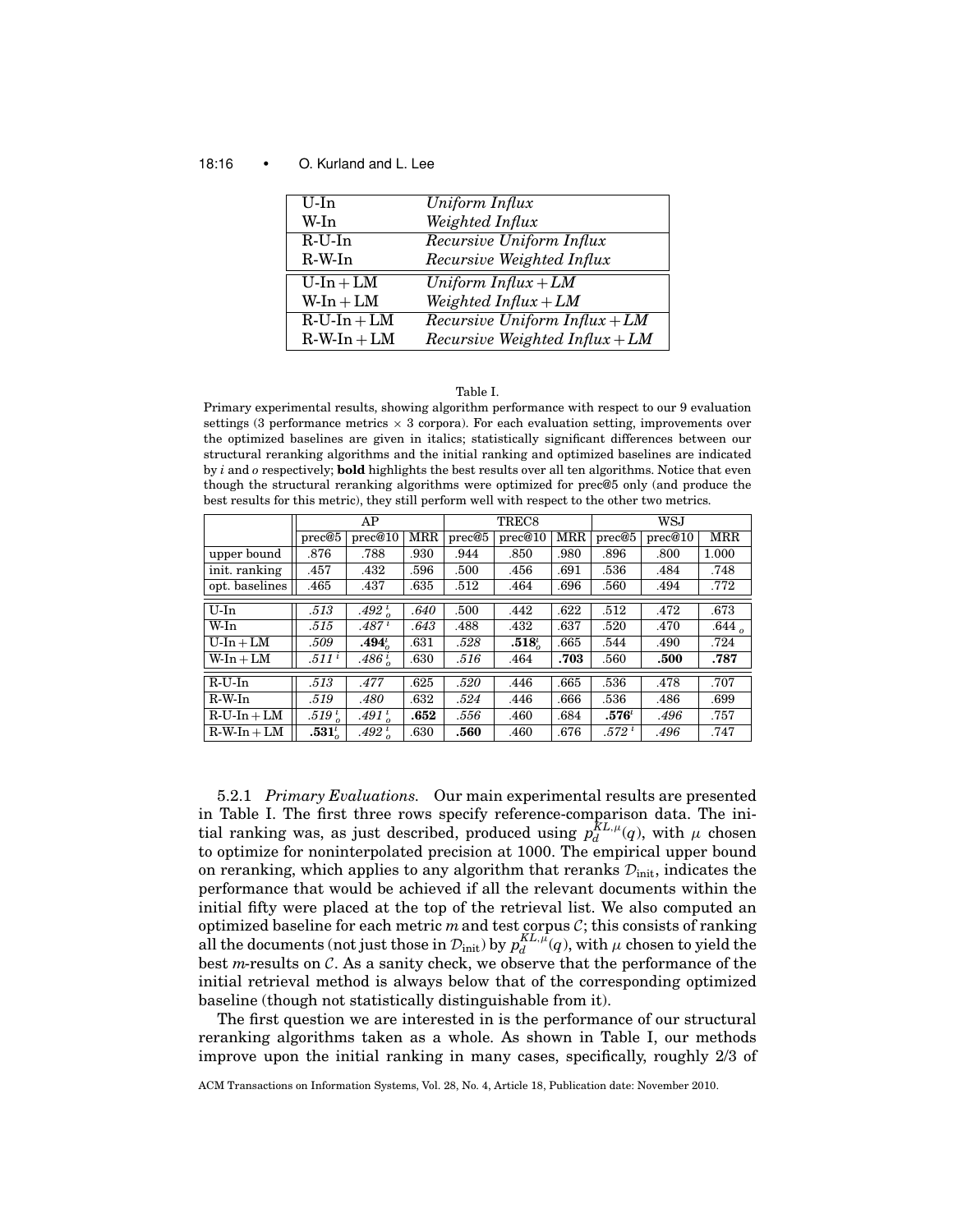#### PageRank without Hyperlinks • 18:17

the 72 relevant comparisons (8 centrality-based algorithms  $\times$  3 corpora  $\times$  3 evaluation metrics). An even more gratifying observation is that Table I shows (via italics and boldface) that in many cases, our algorithms, even though optimized for precision at 5, can outperform a language model optimized for a different (albeit related) metric, *m*, even when performance is measured with respect to *m*; see, for example, the results for precision at 10 on the AP corpus.

Closer examination of the results in Table I reveals that while our algorithms are effective when applied both to the graph  $G_W$  and to  $G_U$ , the former is in most cases a better choice when considering prec@5—the metric for which performance was optimized. These results imply that it is in general better to explicitly incorporate generation probabilities into the edge weights of our generation graphs than to treat all the top generators of a document equally.

Another observation we can draw from Table I is that incorporating querygeneration probabilities as weights on the centrality scores (see Equation (3)) tends to enhance performance. This can be seen by comparing rows labeled with some algorithm abbreviation "X" against the corresponding rows labeled " $X + LM$ ". About 84% of the 36 relevant comparisons exhibit this improvement. Most of the counterexamples occur in settings involving precision at 10 and MRR, for which we did not optimize our algorithms.

Similarly, by comparing "Y"-labeled rows with "R-Y"-labeled ones, we see that in about 70% of the 36 relevant comparisons, it is better to use the recursive formulation of Equation (2), where the centrality of a document is affected by the centrality of its offspring, than to ignore offspring centrality as is done by Equation (1).

Perhaps not surprisingly, then, the Recursive Uniform Influx  $+ LM$  and Recursive Weighted  $Influx+LM$  algorithms, which combine the two preferred features just described (recursive centrality computation and use of the initial search engine's score function) appear to be our best performing algorithms. Working from a starting point below the optimized baselines, they improve the initial retrieval set to yield results that, even at their worst, are not only better than the initial ranking for precision at 5 and 10, but are also nearly statistically indistinguishable from the optimized baselines. Moreover, in one setting (AP, precision at 10) they actually produce statistically significant improvements over the optimized baseline even though they were not optimized for that evaluation metric.<sup>11</sup>

5.2.1.1 *Comparison to Pseudo-Feedback-Based Retrieval*. Our structural reranking methods utilize interdocument relationships in the list,  $\mathcal{D}_{init}$ , to find relevant documents that it contains. Pseudo-feedback-based query-expansion methods [Buckley et al. 1994], on the other hand, exploit information from  $\mathcal{D}_{init}$ to define a *query model* to be used for reranking the entire corpus. To compare the two approaches with respect to their ability to attain high precision at top

<sup>&</sup>lt;sup>11</sup>We note that Recursive Weighted Influx  $+ LM$  also outperforms the initial ranking in terms of MAP(@50)—although not optimized for this evaluation metric—over AP and WSJ, while the reverse holds for TREC8. The MAP of the initial ranking is .093, 0.175, and 0.225 for AP, TREC8, and WSJ, respectively. The MAP of Recursive Weighted Influx + LM for the three corpora is .098, .171, and .226, respectively.

ACM Transactions on Information Systems, Vol. 28, No. 4, Article 18, Publication date: November 2010.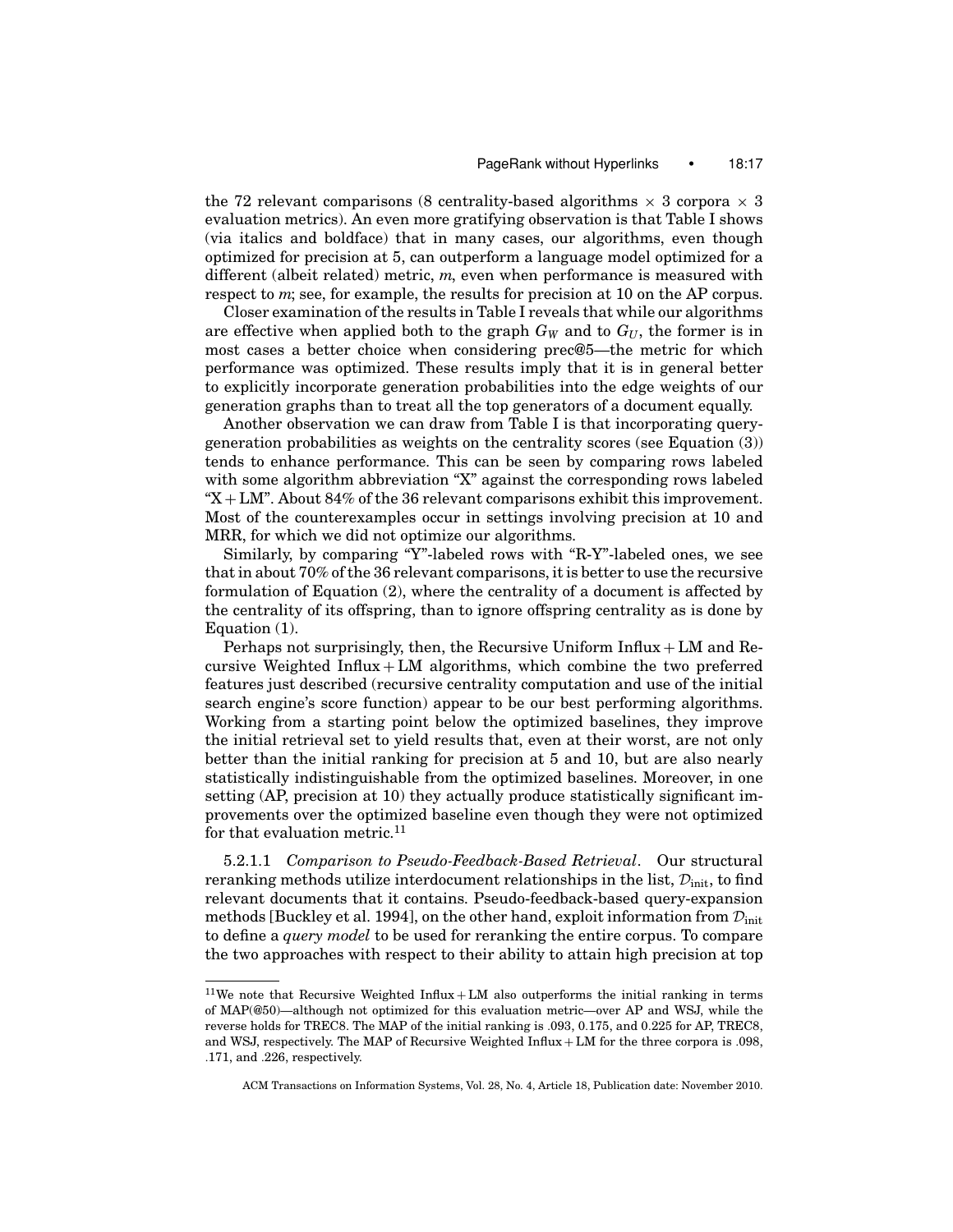## 18:18 • O. Kurland and L. Lee

Table II.

Performance comparison of our recursive weighted Influx + LM Algorithm with a relevance model that is either used to rank all documents in the corpus (Rel Model) or used to only rerank the documents in the initial list  $\mathcal{D}_{init}$  (Rel Model(Rerank)). The best result in a column is boldfaced and statistically significant differences with the initial ranking are marked with *i*.

|                   |                     | AP             |      |        | <b>TRECS</b> |            | WSJ                  |         |                  |
|-------------------|---------------------|----------------|------|--------|--------------|------------|----------------------|---------|------------------|
|                   | prec@5              | $prec@10$ MRR  |      | prec@5 | prec@10      | <b>MRR</b> | prec@5               | prec@10 | $M\overline{RR}$ |
| init. ranking     | 457                 | .432           | .596 | .500   | .456         | .691       | .536                 | .484    | .748             |
| Rel Model         | $.503^{\iota}$      | $.486^{\iota}$ | 585  | .544   | .494         | .671       | .584 <sup>t</sup>    | .510    | .759             |
| Rel Model(Rerank) | $.511^{\iota}$      | $.482^{\iota}$ | 598  | .544   | .486         | .679       | ${\bf .588}^{\iota}$ | .520    | .748             |
| $R-W-In+LM$       | $\mathbf{.531}^{t}$ | $.492^{\iota}$ | .630 | .560   | .460         | .676       | .572 <sup>t</sup>    | .496    | .747             |

ranks of the retrieved lists, we compare the performance of one of our best performing models, Recursive Weighted Influx  $+ LM$ , to that of a state-of-theart pseudo-feedback-based (query expansion) approach—the relevance model [Lavrenko and Croft 2001].

For comparison with Recursive Weighted Influx  $+ LM$ , we use both the standard relevance model (Rel Model), which is constructed from  $\mathcal{D}_{init}$  and is used to re-rank the entire corpus; and, an implementation denoted Rel Model(Rerank), wherein the relevance model is used to rerank *only*  $\mathcal{D}_{init}$ . Lemur's implementation of relevance models was used; see Appendix A for details.

We select the values of the three free parameters on which Rel Model and Rel Model(Rerank) depend (see Appendix A for details) so as to optimize precision at the top 5 documents; recall that our Recursive Weighted Influx  $+LM$ algorithm's free parameters—the graph out-degree  $\alpha$  and the edge-weight smoothing factor,  $\lambda$ —were also selected so as to optimize precision at 5. The performance results of the relevance models and Recursive Weighted  $Influx+LM$ algorithm are presented in Table II.

We can see in Table II that while the performance of Recursive Weighted Influx + LM and that of the relevance models is in general comparable, Recursive Weighted Influx + LM posts better prec $@5$ —the metric for which performance was optimized—for two out of the three corpora. (It is interesting to note that using the relevance model for reranking only the initial list is more effective than using it for ranking all documents in the corpus—as is standard practice—in most relevant comparisons.) We hasten to point out, however, that none of the performance differences between Recursive Weighted Influx  $+ LM$  and the relevance model implementations is statistically significant, and that all three methods (Recursive Weighted Influx + LM, Rel Model, and Rel Model(Rerank)) post statistically significant performance improvements over the initial ranking for the same reference comparisons.

*Performance robustness.* Pseudo-feedback-based query expansion approaches are known to post, on average, retrieval performance that is superior to that of using the original query for ranking. Indeed, the results in Table II attest to the effectiveness of pseudo-feedback-based relevance models. However, there are queries for which the performance of using an expanded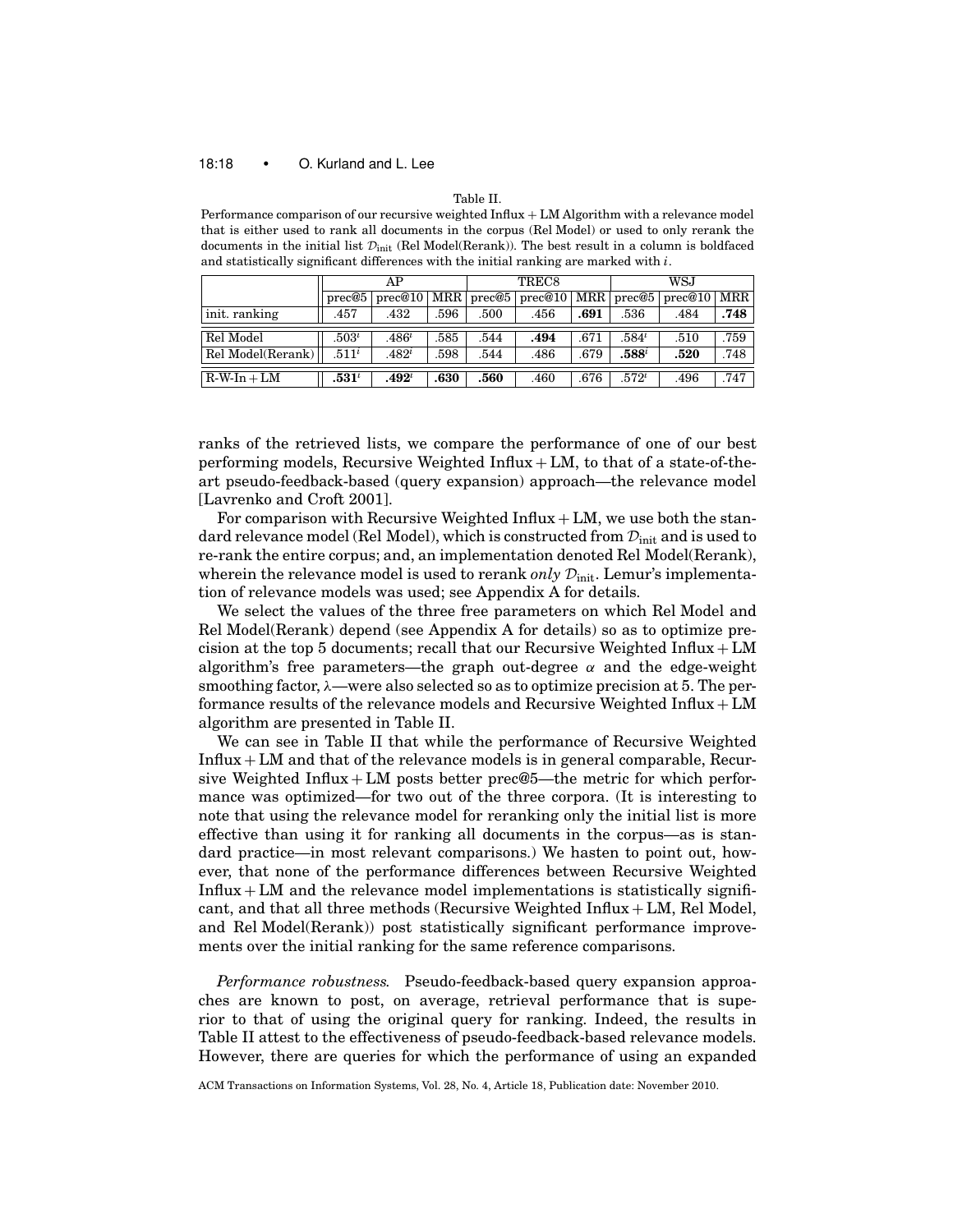Table III. Performance Robustness The percentage of queries for which the prec@5 of a method is inferior to that of the initial ranking. Best result in a column (i.e., lowest number) is boldfaced.

|                   | AР    | TREC8    | WSJ     |
|-------------------|-------|----------|---------|
| Rel Model         | 19.2% | $16.0\%$ | 8.0%    |
| Rel Model(Rerank) | 19.2% | $16.0\%$ | 14.0%   |
| $R-W-In+LM$       | 19.2% | $20.0\%$ | $2.0\%$ |

query is inferior to that of using the original query without expansion. This problem is often referred to as the robustness problem of pseudo-feedbackbased retrieval [Amati et al. 2004; Cronen-Townsend et al. 2004; Collins-Thompson and Callan 2007; Lee et al. 2008]. The performance results in Table II for the relevance models over TREC8 can potentially attest to such a robustness issue, as none of them are statistically significant better than those of the initial ranking, although they are better on average.

To study the performance robustness of our Recursive Weighted Influx  $+LM$ reranking algorithm with respect to that of the relevance models, we report in Table III the percentage of queries for which a method posts prec@5 performance that is inferior to that of the initial ranking. As we can see, the performance of Recursive Weighted  $Influx+LM$  is as robust as that of the relevance models in most cases.

All in all, perhaps the most important conclusion that we can draw from the comparison to relevance models is that our graph-based reranking paradigm is a highly effective approach for obtaining high precision at top ranks of the retrieved list. In fact, our algorithms can potentially help to improve the performance of pseudo-feedback-based approaches, if they are used to select the documents considered as (pseudo-)relevant; for example, instead of constructing a relevance model from the top-*k* initially ranked documents, one can construct the model from the top-*k* documents in the (re-)ranking produced by our methods.

5.2.1.2 *Learning Parameter Values*. Heretofore our evaluation focused on the potential effectiveness of utilizing interdocument-similarities for reranking using graph-based approaches. To study the performance characteristics of the different methods, we have neutralized issues rising from the values of the free parameters that the methods incorporate by examining the optimal attainable performance over the entire set of queries with respect to these parameters' values. Now, we turn to examine the application of our methods where free parameters of an algorithm are set for a specific query to values determined optimal for other queries, that is, we learn parameter values.

Learning parameter values for a retrieval algorithm per query is inherently a very difficult challenge as each query potentially poses a new task. A case in point: ambiguous queries might call for a different analysis than nonambiguous queries. Furthermore, a retrieval method that is very effective for one query might post quite poor performance for others. For example, Jelinek-Mercer smoothing of document language models is more effective than Dirichlet smoothing for long queries, while the reverse holds for short queries [Zhai and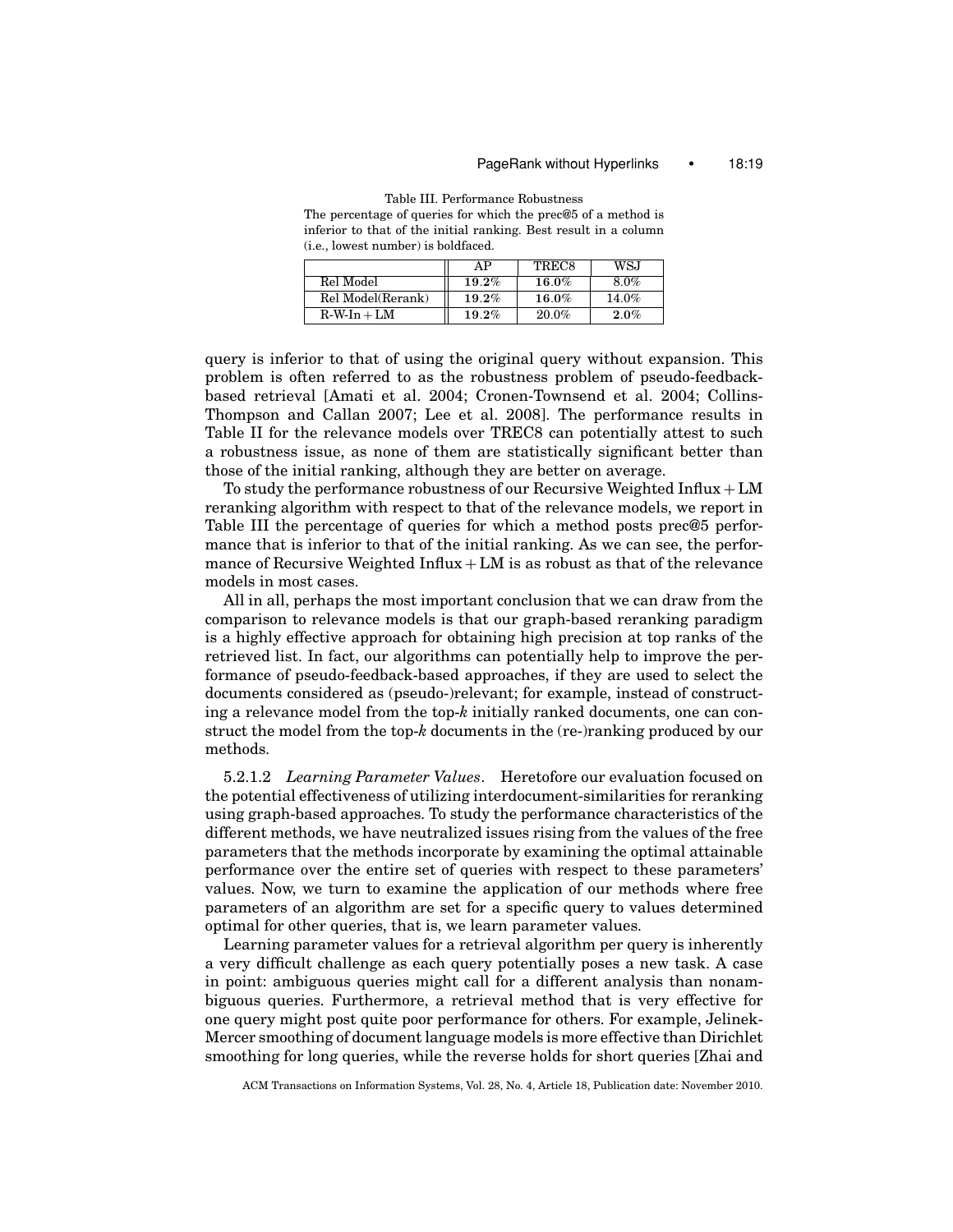## 18:20 • O. Kurland and L. Lee

Lafferty 2001b]. Another example is the difference between content-based and named-page-finding queries in Web retrieval [Zhou and Croft 2007].

Another prominent well-known example of the difficulty in learning parameter values is query expansion. As noted, there are many queries for which the performance of query expansion is inferior to that of using no query expansion. However, automatically determining whether to perform expansion for a given query is a highly difficult and open research problem [Amati et al. 2004; Cronen-Townsend et al. 2004]. Note that this question in the relevance-model case amounts to the choice of the value of the free interpolation parameter,  $\eta$ , in Equation (7) (Appendix A); if  $\eta = 0$  then no expansion is performed, while  $\eta > 0$ results in utilizing expansion terms. Indeed, there has been quite a lot of work on tackling the sensitivity of expansion methods with respect to free parameter values (e.g., Tao and Zhai [2006] and Winaver et al. [2007]). More generally, there is growing research attention in the information retrieval community to issues that stem from query-variability; for example, refer to the TREC's Robust track [Voorhees 2005], and to work on predicting query difficulty (e.g., Cronen-Townsend et al. [2002] and Yom-Tov et al. [2005]).

Thus, the decision of which queries are to be used as the basis for determining parameter values, that is, the training set, and which queries should serve as the test set, becomes a crucial issue. Another important issue that we have to consider is metric divergence [Azzopardi et al. 2003; Morgan et al. 2004; Metzler and Croft 2005], that is, if learning is based on a specific evaluation metric, then the performance over the test set with respect to other evaluation metrics might be far from optimal.

Having these issues in mind, we have taken the following experimentaldesign decisions. We have restricted the learning/testing to be performed to using queries for the same corpus. That is, the train-set of queries is for the same corpus as that from which the test-set of queries is chosen. This is highly important so as to avoid intercorpora issues.12 In addition, instead of learning parameter values with respect to each evaluation measure separately, which is a nonrealistic scenario, we have used prec@5, our main evaluation metric, as the criterion for optimizing performance over the train set.13 Since each of the three tested collections has a relatively small number of queries, we have taken a cross-validation approach to learning/testing. Furthermore, to study the potential impact of query-variability, we present performance results for three regimes of train/test split of the queries used in a cross-validation manner: leave-one-out (loo), 10-fold, and 2-fold (split). All train/test splits are based on random selection of queries.<sup>14</sup> The performance numbers of our methods, where parameter values are learned, are presented

<sup>12</sup>A good example for an intercorpora issue is passage-based document retrieval. While utilizing passage information is known to be highly effective for corpora containing topically-heterogeneous documents [Callan 1994; Liu and Croft 2002; Bendersky and Kurland 2008], this is not the case for corpora containing homogeneous documents.

 $^{13}$ In the learning process, if two parameter settings yield the same prec@5, we use prec@10, as the optimization criterion; similarly, if we have ties for both prec@5 and prec@10, we use MRR as the optimization criterion.

<sup>14</sup>The folds in the 10-fold regime were selected to be subsets of those in the 2-fold (split) regime.

ACM Transactions on Information Systems, Vol. 28, No. 4, Article 18, Publication date: November 2010.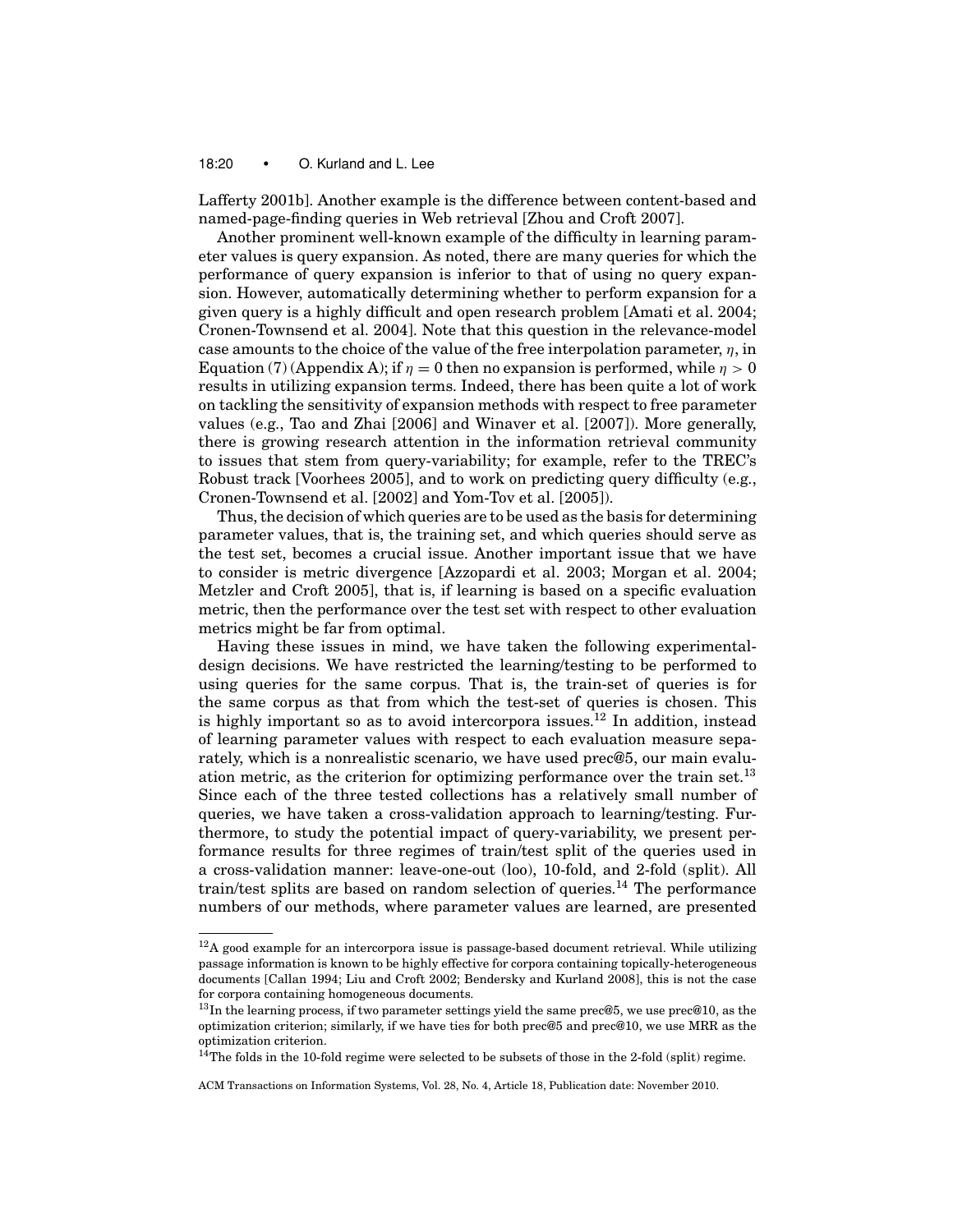#### PageRank without Hyperlinks • 18:21

#### Table IV.

Performance of main algorithms wherein the values of the free parameters of all methods (except for those of the initial ranking and optimized baselines) are learned using cross-validation. (Recall that the performance numbers in Table I are obtained by maximizing performance over the entire set of queries.) Learning is performed with one of three regimes for splitting the query-set into learn/test sets: Leave-One-Out (loo), 10-Fold, and 2-Fold (Split). The best result in a column is boldfaced; i and o mark statistically significant differences with the initial ranking and optimized baselines, respectively.

|                                                  |                | AP                             |            |                   | TREC <sub>8</sub> |            |                                | WSJ               |                                |
|--------------------------------------------------|----------------|--------------------------------|------------|-------------------|-------------------|------------|--------------------------------|-------------------|--------------------------------|
|                                                  | prec@5         | prec@10                        | <b>MRR</b> | prec@5            | prec@10           | <b>MRR</b> | prec@5                         | prec@10           | <b>MRR</b>                     |
| upper bound                                      | .876           | .788                           | .930       | .944              | .850              | .980       | .896                           | .800              | 1.000                          |
| init. ranking                                    | .457           | .432                           | .596       | .500              | .456              | .691       | .536                           | .484              | .748                           |
| opt. baselines                                   | .465           | .437                           | .635       | .512              | .464              | .696       | .560                           | .494              | .772                           |
| loo U-In                                         | .513           | $.492^{l}_{o}$                 | .640       | .500              | .442              | .622       | .512                           | .472              | .673                           |
| 10fold U-In                                      | .513           | $.492^{i}_{o}$                 | .640       | .468              | .440              | .622       | .512                           | .472              | .673                           |
| split U-In                                       | .513           | $.492^{i}_{o}$                 | .640       | .500              | .442              | .622       | .512                           | .472              | .673                           |
| $\log$ W-In                                      | .515           | $.487$ <sup>i</sup>            | .643       | .488              | .432              | .637       | .520                           | .470              | .644 <sub>o</sub>              |
| 10fold W-In                                      | .515           | $.487$ <sup>i</sup>            | .643       | .488              | .432              | .637       | .504                           | .462              | .641 <sub>o</sub>              |
| split W-In                                       | .489           | .475                           | .600       | .448              | .426              | .568       | .520                           | .470              | .644 <sub>o</sub>              |
| $\overline{loo U\text{-} \text{In} + \text{LM}}$ | .509           | $.494^{i}_{o}$                 | .631       | .528              | $.518^{i}_{o}$    | .665       | .480 <sub>o</sub> <sup>i</sup> | .454 <sup>i</sup> | .655 <sup>i</sup> <sub>o</sub> |
| $10fold$ U-In+LM                                 | .509           | $.494^{i}_{o}$                 | .631       | .496              | .480              | .666       | .504 <sub>o</sub>              | .486              | .652 <sub>o</sub>              |
| $split$ U-In + LM                                | .491           | $.484^{i}_{o}$                 | .633       | .516              | .504 <sup>i</sup> | .686       | .504 <sub>o</sub>              | .474              | .706                           |
| $loo$ W-In + LM                                  | .467           | .483 <sub>o</sub>              | .620       | .456              | .470              | .668       | .560                           | .500              | .787                           |
| 10fold W-In + $LM$                               | .497           | .491 <sub>o</sub>              | .637       | .460              | .458              | .636       | .536                           | .492              | .756                           |
| $split$ W-In + LM                                | .493           | .488 <sub>o</sub>              | .645       | .516              | .496 <sup>i</sup> | .645       | .532                           | .490              | .745                           |
| $\log$ R-U-In                                    | .469           | .479                           | .642       | .488              | .438              | .652       | .504                           | .476              | .686                           |
| 10fold R-U-In                                    | .489           | .481                           | .621       | .484              | .438              | .627       | .512                           | .472              | .698                           |
| split R-U-In                                     | .462           | .445                           | .609       | .508              | .430              | .663       | .508                           | .490              | .661                           |
| $\log R$ -W-In                                   | .485           | .478                           | .630       | .424 <sub>o</sub> | $.398^{i}_{o}$    | .561       | .492                           | .478              | .663                           |
| 10fold R-W-In                                    | .493           | .482                           | .632       | .464              | .426              | .592       | .488                           | .474              | .648 <sub>o</sub>              |
| $split$ R-W-In                                   | .499           | $.482^{i}$                     | .626       | .492              | .470              | .632       | .504                           | .500              | .664                           |
| $loo$ R-U-In + LM                                | .483           | .463                           | .640       | .464              | .438              | .635       | $.576^i$                       | .496              | .757                           |
| 10fold $R-U-In+LM$                               | .505           | $.486^{i}_{o}$                 | .639       | .496              | .454              | .658       | .548                           | .486              | .731                           |
| $split$ R-U-In + LM                              | .481           | $.472^{i}$                     | .625       | .516              | .486              | .680       | .532                           | .500              | .719                           |
| $\log R$ -W-In + LM                              | $.529^{i}_{o}$ | .492 <sub>o</sub> <sup>i</sup> | .630       | .560              | .460              | .676       | $.484^{i}_{o}$                 | .472              | $.665^i_\circ$                 |
| $10fold$ R-W-In $+$ LM $\,$                      | $.515^{i}_{o}$ | $.488^{i}_{o}$                 | .633       | .528              | .454              | .662       | $.492^{i}_{o}$                 | .492              | .694                           |
| $split$ R-W-In + LM                              | .509           | $.483^i$                       | .628       | .512              | $.462^{i}$        | .663       | .516                           | .484              | .747                           |

in Table IV. (Recall that in Table I the performance numbers correspond to the best prec@5 performance with respect to the entire set of queries.) In Table V we present a comparison of our Recursive Weighted  $Influx+LM$  algorithm with the relevance models when the free parameter values of all algorithms are learned.

We can see in Table IV that, as expected, the performance numbers when learning parameter values are lower than those in Table I, which reports the best performance with respect to all queries. However, in many cases, the performance of our methods is still better than that of the initial ranking (and that of the optimized baselines), especially for the AP corpus; furthermore, many improvements over the initial ranking for AP are also statistically significant. For TREC8 there are fewer improvements over the initial ranking, although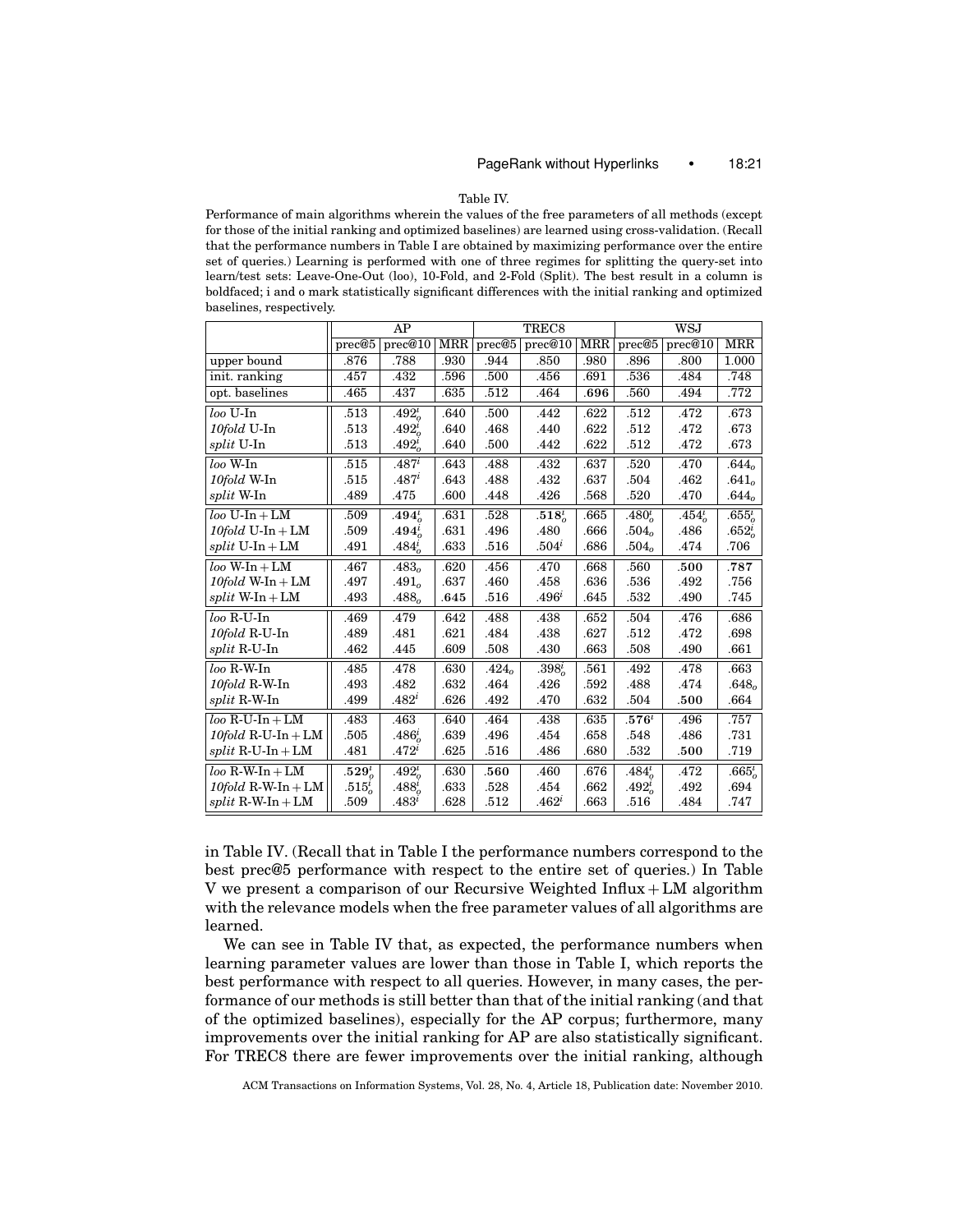#### 18:22 • O. Kurland and L. Lee

#### Table V.

Comparison with relevance models wherein the values of the free parameters of all methods (except for those of the initial ranking) are learned using cross-validation. (Recall that the performance numbers in Table II are obtained by maximizing performance over the entire set of queries.) Learning is performed with one of three regimes for splitting the query-set into learn/test sets: Leave-One-Out (loo), 10-Fold, and 2-Fold (Split). The best result in a column is boldfaced and statistically significant differences with the initial ranking are marked with i; r and e mark statistically significant performance differences of an algorithm under a certain train/test regime with Rel Model and Rel Model(Rerank), respectively, implemented with the same regime; l and f mark statistically significant performance differences of an algorithm and a train/set regime with its implementation with the loo and 10-Fold Regimes, respectively.

|                           |                      | AP                |                   |                    | TREC <sub>8</sub>  |                   | WSJ                   |                    |                   |
|---------------------------|----------------------|-------------------|-------------------|--------------------|--------------------|-------------------|-----------------------|--------------------|-------------------|
|                           |                      | prec@5 prec@10    | MRR               |                    | prec@5 prec@10 MRR |                   |                       | prec@5 prec@10 MRR |                   |
| init. ranking             | .457                 | .432              | .596              | .500               | .456               | .691              | .536                  | .484               | .748              |
| loo Rel Model             | .499                 | .485 <sup>t</sup> | .582              | .508               | .494               | .662              | .548                  | .510               | .756              |
| 10fold Rel Model          | .477 <sub>l</sub>    | .471              | .584              | .516               | .506               | .673              | .536                  | .498               | .766              |
| split Rel Model           | .479                 | .458 <sub>1</sub> | $.617_{lf}$       | .516               | .494               | .660              | .548                  | .518f              | .780              |
| loo Rel Model(Rerank)     | .511 <sup>t</sup>    | .482 <sup>t</sup> | .598 <sup>r</sup> | .504               | .476               | .650              | .520 <sup>r</sup>     | .506               | .721              |
| 10fold Rel Model(Rerank)  | $.511$ <sup>ir</sup> | .482 <sup>i</sup> | .598 <sup>r</sup> | .504               | .492               | .663              | .548 <sub>l</sub>     | .512               | .741              |
| split Rel Model(Rerank)   | $.485_{lf}$          | .481 <sup>t</sup> | .607              | .520               | .494               | .667 <sup>r</sup> | .548                  | .520               | $.764_l$          |
| $ $ loo R-W-In + LM       | .529 <sup>t</sup>    | .492 <sup>t</sup> | .630              | .560 <sup>re</sup> | .460               | .676              | .484 <sup>tr</sup>    | .472 <sup>r</sup>  | $.665^i$          |
| 10fold $R-W-In+LM$        | $.515^{\iota}$       | .488 <sup>t</sup> | .633              | .528               | .454 <sup>r</sup>  | .662              | $.492$ <sup>tre</sup> | .492 <sub>l</sub>  | .694              |
| $\frac{split}{R-W-In+LM}$ | .509                 | .483 <sup>t</sup> | .628              | .512               | $.462^{\iota}$     | .663              | .516                  | .484 <sup>re</sup> | .747 <sub>l</sub> |

the performance of Recursive Weighted  $Influx+LM$  is in most cases as good as that of the optimized baselines for prec@5 and prec@10, and better than that of the initial ranking.

For the WSJ corpus, learning parameter values yields in many cases performance inferior to that of the initial ranking—even significantly so in some cases for the Recursive Weighted  $Influx+LM$  algorithm. These differences of performance patterns over different corpora can potentially be attributed to the fact that while for AP there are 99 queries, for TREC8 and WSJ there are 50 queries. Hence, learning for AP is based on many more queries than learning for TREC8 and WSJ. Furthermore, perhaps the most important conclusion that we can draw from Table IV is that query-variability potentially plays a crucial role, as the performance numbers for different train/test split regimes can vary substantially. More specifically, no regime consistently dominates the other. A case in point: for AP and TREC8 the Recursive Weighted  $Influx+LM$ algorithm performs best with the leave-one-out (loo) regime, while for WSJ the 2-fold (split) regime yields the best performance. In fact, for AP loo results in statistically significant performance improvements over the initial ranking and optimized baselines for prec@5 and prec@10, while split does not; yet, for WSJ split yields performance that is statistically indistiguishable from that of the initial ranking, while loo yields performance that is statistically significantly worse than that of the initial ranking.

We can further observe the impact of the train/test split regime on retrieval performance in Table V, wherein we compare Recursive Weighted  $Influx+LM$ with the relevance models. For example, we observe that the split regime can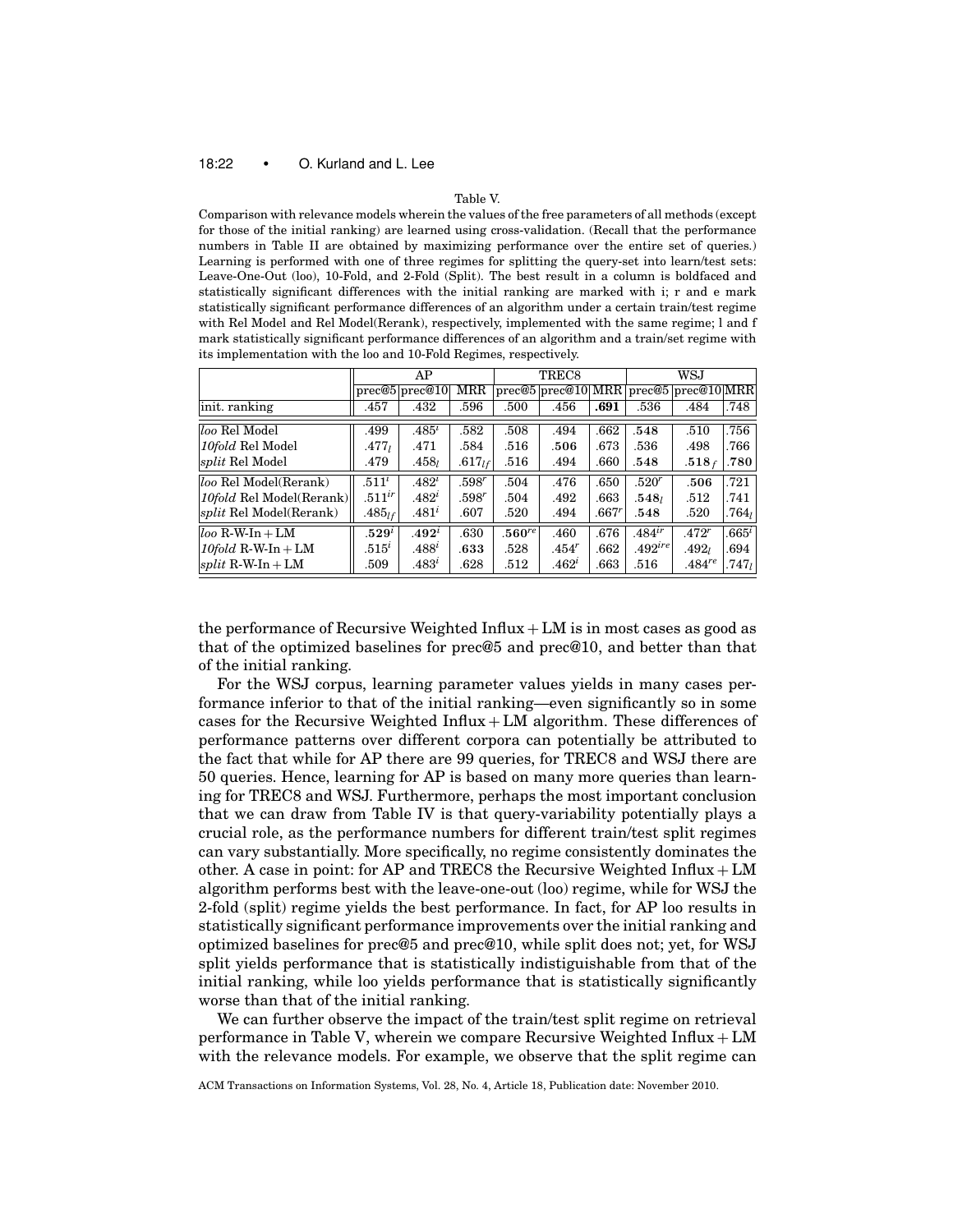have a significant impact on the performance of the relevance model; for example, for the AP corpus when using the relevance model to rank the entire corpus the 10-fold regime yields p@5 performance that is statistically significantly worse than that of the loo regime, while for TREC8 the 10-fold regime yields p@5 that is better than that of the loo regime. Another observation that we make based on Table V is that Recursive Weighted  $Influx+LM$  posts superior performance to that of the relevance models in most cases for all three split regimes over AP, and in many cases for the loo and 10-fold regimes over TREC8 (with the reverse holding for the split regime). On the other hand, the relevance models post better performance over WSJ.

All in all, we conclude that while learning free parameter values in our algorithms can yield very good performance (as is the case for AP), it is still a very challenging task (as the low performance numbers for WSJ attest). We have argued and shown that this challenge characterizes not only our algorithms, but other algorithms as well (specifically, the relevance model). Hence, we intend to further study the issue of effectively setting free-parameter values in our algorithms in future work.

5.2.2 *Further Explorations.* We now turn to further study the characteristics of our reranking methods, and factors that can impact their performance. To neutralize free-parameter value effects in the analysis to follow, we fix the free parameters of the methods to values that optimize prec@5 performance over the entire set of queries, as was the case for Tables I and II.

5.2.2.1 *Centrality and Relevance.* As stated in Section 1, one of the advantages in taking a reranking approach to the retrieval problem is that the ratio of relevant to nonrelevant documents in the initial list,  $\mathcal{D}_{init}$ , is in general much higher than that in the entire corpus. However, the percentage of relevant documents in  $\mathcal{D}_{\text{init}}$  varies across different queries. Therefore, we now turn to analyze the effect of this percentage on the performance of our centralitybased algorithms. Specifically, we study the connection between centrality in  $\mathcal{D}_{\text{init}}$  and relevance, by exploring the performance of the Weighted Influx and Recursive Weighted Influx algorithms—both of which rank documents only by their induced centrality values—when factoring out the differences in the percentage of relevant documents in  $\mathcal{D}_{init}$  (across queries) using the following experimental setting.

For each query, we scan the original ranked list of documents from which  $\mathcal{D}_{\text{init}}$  was created from the highest-ranked document to the document at rank 1000, and collect *n* relevant documents. Queries with fewer than *n* relevant documents among the top-1000 are discarded; we experimented with  $n = 5, 10, 20, 30,$  and 40. Then, we perform another pass over the ranked list (top to bottom) and accumulate  $50 - n$  nonrelevant documents.  $\mathcal{D}_{init}$  is then the set of 50 collected documents, *n* of which are relevant. Thus, our list construction is guided by the initial ranking and we can follow our general approach of reranking an initial list of documents that was retrieved in response to a query.

Figure 2 presents the prec@5 performance of our Weighted Influx and Recursive Weighted Influx algorithms when the percentage of relevant documents in

ACM Transactions on Information Systems, Vol. 28, No. 4, Article 18, Publication date: November 2010.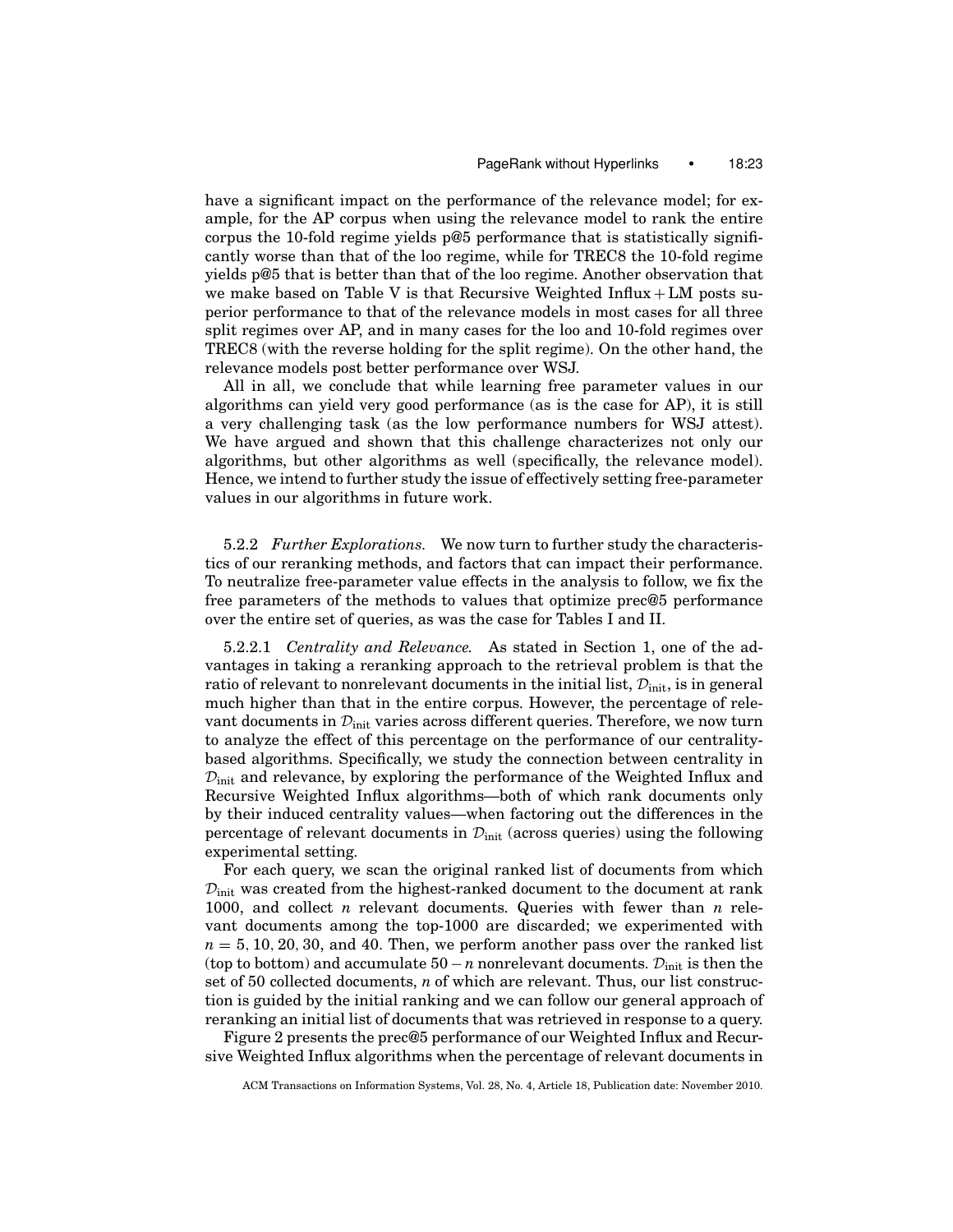



Fig. 2. The effect of the percentage of relevant documents in the initial list,  $\mathcal{D}_{init}$ , on the prec@5 performance of the Weighted Influx and Recursive Weighted Influx algorithms; the prec@5 performance of random selection of documents is presented for reference.

 $\mathcal{D}_{\text{init}}$  is fixed as described. (We present only the prec@5—the metric for which performance was optimized—numbers to avoid cluttering the figures; prec@10 performance results exhibit the same patterns as those for prec@5.)

Our first observation with respect to Figure 2 is that for all three corpora, centrality as induced by either of the two algorithms is connected with relevance. The performance curves of both algorithms are above the diagonal line, which represents random ordering of documents in  $\mathcal{D}_{init}$ . We also note that for both algorithms, the performance is monotonically increasing with respect to the percentage of relevant documents over all tested corpora—a property expected from any reranking algorithm. However, our algorithms' performance on TREC8 is somewhat closer to that of random choice than on WSJ and AP. We attribute this finding to the fact that TREC8 is a much more heterogeneous corpus than the other two, and that the corresponding queries are considered challenging [Hu et al. 2003; Voorhees 2005].

In comparing the performance of the Weighted Influx and Recursive Weighted Influx algorithms in Figure 2 we clearly see that the latter is at least as effective as the former for all tested values of relevant-document percentage and over all three corpora. This finding gives further support to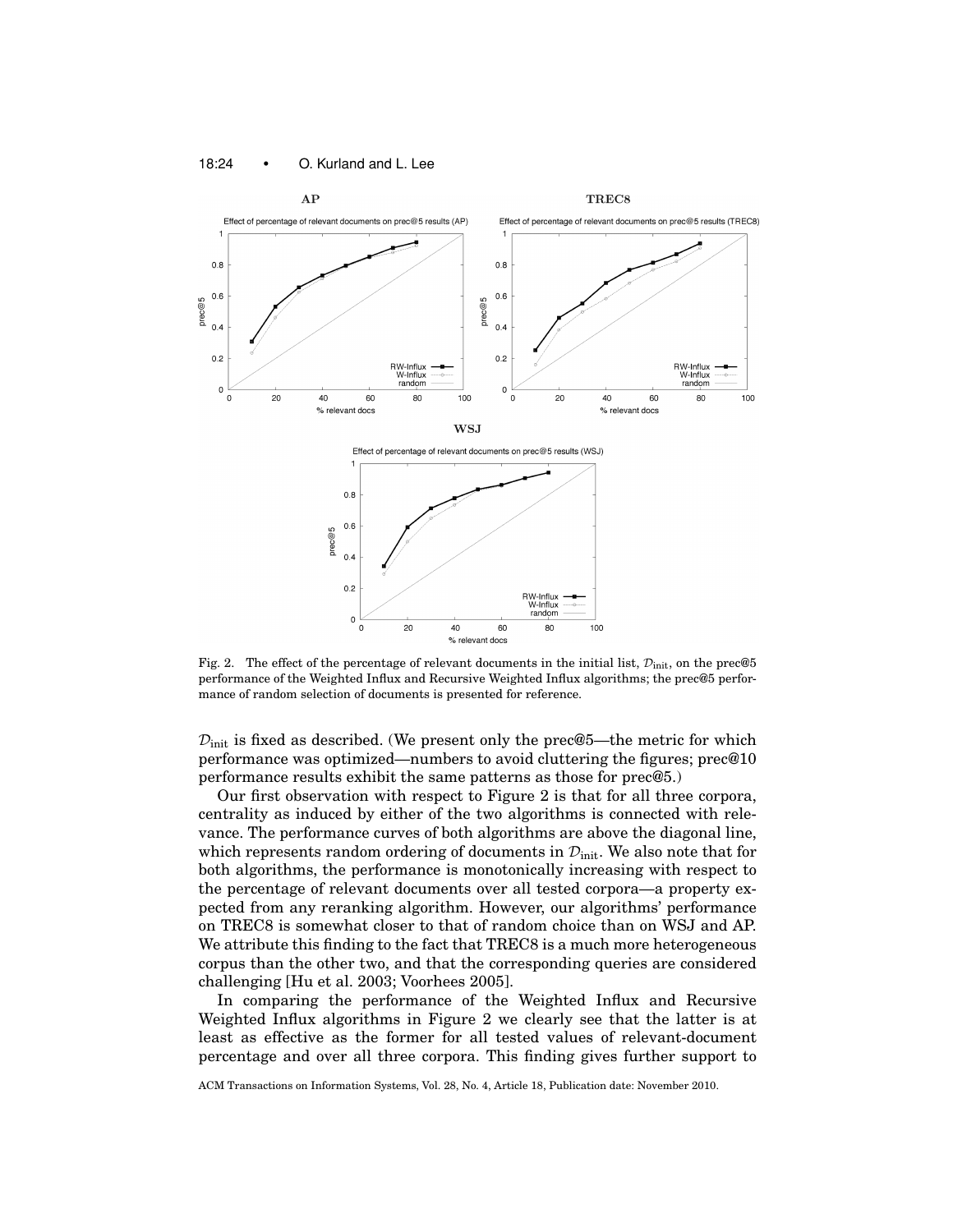the hypothesis that for determining the centrality of a document, the centrality of its offspring documents should be considered, as was also shown in Section 5.2.1.

*The Structure of*  $\mathcal{D}_{init}$ . An interesting question with respect to the graphs we construct is how relevant and nonrelevant documents are situated within them. More specifically, we would like to know whether the top generators of relevant documents tend to themselves be relevant, and whether the top generators of nonrelevant documents tend to also be nonrelevant. Such an analysis is closely related to van Rijsbergen's cluster hypothesis: *"Closely associated documents tend to be relevant to the same requests"* [van Rijsbergen 1979, chapter 3]. This hypothesis has motivated many cluster-based retrieval approaches (e.g., Jardine and van Rijsbergen [1971] and Croft [1980]) and has also been explored in the reranking setting [Leuski and Allan 1998; Hearst and Pedersen 1996; Tombros 2002].

To perform this analysis, we measure the relative weights on edges from a (non-)relevant document to its top generators that are also (non-)relevant with respect to the total sum of weights on the document's outgoing edges. Indeed, this measure, when applied to the uniform-edge-weight graph, *GU*, is exactly Voorhees' [1985] cluster-hypothesis test applied to the reranking setting. Figure 3 presents the values of this estimate when applied to the  $G_W$  graph (wherein edge weights represent generation probabilities) constructed with  $\alpha = 5$  (we consider for each document its 5 top generators).<sup>15</sup> We present the resultant numbers as a function of the percentage of relevant documents in  $\mathcal{D}_{\text{init}}$ . We control this percentage as previously described.

Perhaps the most important conclusion based on Figure 3 can be drawn by observing the generation-weight spread when 50% of the documents in  $\mathcal{D}_{\text{init}}$  are relevant. In these cases, at least 75% of the generation weight that a relevant document spreads to its top-generators is transferred to relevant documents, while more than 45% of the generation weight that a nonrelevant document spreads is transferred to relevant documents. Therefore, while the set of relevant documents in  $\mathcal{D}_{init}$  keeps centrality-support within the set, the set of nonrelevant documents leaks such support to relevant documents. This observation sheds some light on the connection between centrality (as induced by our methods) and relevance, which was demonstrated by our findings.

5.2.2.2 *The Effect of the Size of D*<sub>init</sub>. We posed our centrality-computation techniques as methods for improving the results returned by an initial retrieval engine, and showed that they are successful at accomplishing this goal when the set of top retrieved documents  $(\mathcal{D}_{init})$  is relatively small. (Recall that  $|\mathcal{D}_{init}| = 50$ .) We now study the effect of including more documents from the initial ranking in  $\mathcal{D}_{init}$  on the performance of our algorithms. Figure 4 presents the performance results of the Weighted Influx, Recursive Weighted Influx, Weighted Influx + LM and Recursive Weighted Influx + LM algorithms when the number of documents in  $\mathcal{D}_{init}$  is varied. We set  $|\mathcal{D}_{init}|$ to values in {50, 100, 500, 1000}.

<sup>&</sup>lt;sup>15</sup>Results for  $G_U$  exhibit the same exact patterns as those for  $G_W$  and are therefore omitted.

ACM Transactions on Information Systems, Vol. 28, No. 4, Article 18, Publication date: November 2010.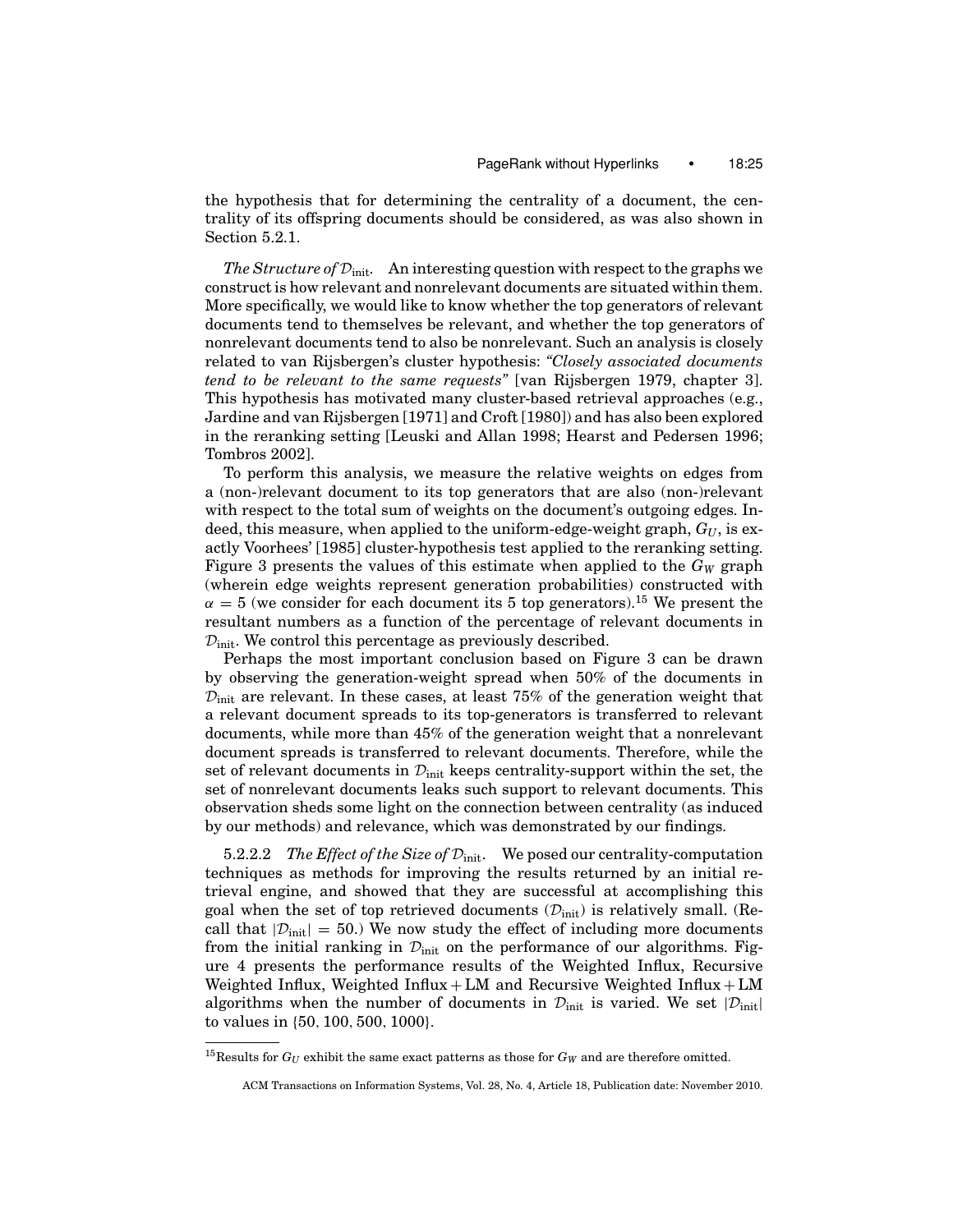

18:26 • O. Kurland and L. Lee

Fig. 3. The average relative spread of generation weight from a relevant document to other relevant documents (denoted "wR2R") and from a nonrelevant document to other nonrelevant documents (denoted "wN2N") as a function of the percentage of relevant documents in  $\mathcal{D}_{\text{init}}$ ; the graph out-degree,  $\alpha$ , is fixed at 5.

The first observation that can be made from Figure 4 is that the performance of the Weighted Influx and Recursive Weighted Influx algorithms, which use centrality values as the sole criteria for ranking, quickly degrades with increasing numbers of documents in  $\mathcal{D}_{init}$ . We do not see this finding as surprising, since such an increase necessarily results in a severe decrease in the ratio between the number of relevant documents to nonrelevant documents in  $\mathcal{D}_{init}$ . As hypothesized in Section 3 and as was shown in Section 5.2.2.1, this ratio can have a major effect on the correlation between centrality and relevance.

We also observe in Figure 4 that the performance decrease of the Weighted Influx  $+ LM$  and Recursive Weighted Influx  $+ LM$  algorithms in light of an increase of the size of  $\mathcal{D}_{init}$  is much more gradual than that observed for the respective Weighted Influx and Recursive Weighted Influx algorithms. Furthermore, the Recursive Weighted  $Influx+LM$  algorithm posts performance that is better than that of the initial ranking for all tested values of  $|\mathcal{D}_{init}|$  on all three corpora. These performance patterns can be attributed to the initial ranking score embedded in the scoring functions of the Weighted Influx  $+LM$ and Recursive Weighted Influx  $+LM$  algorithms (see Equation (3) in Section 3.3), which actually plays a dual role when increasing the size of  $\mathcal{D}_{init}$ : it lowers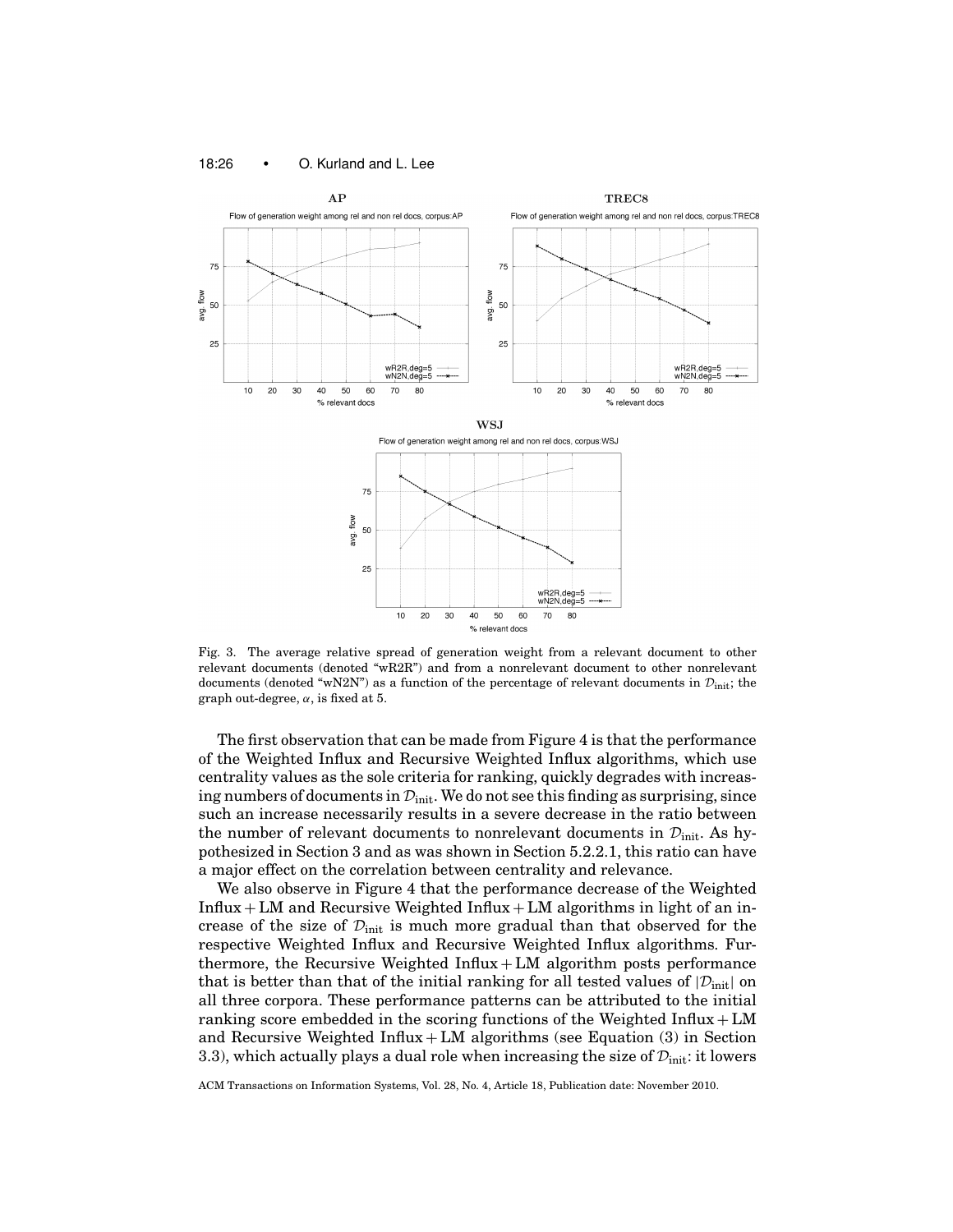

Fig. 4. The effects of varying the size of the initial list  $\mathcal{D}_{\text{init}}$  on prec@5 performance.

the final score of documents initially ranked low in the list, which therefore are less likely to be relevant, and helps to handle cases in which centrality and relevance are not strongly correlated (as explained in Section 3.3).

Another point that is evident in Figure 4 is that the recursive algorithms post better performance than that of their nonrecursive analogs for almost all values of  $|\mathcal{D}_{init}|$ . This gives further support to the observation that in computing the centrality of a document, the centrality of its offspring documents should be considered as well.

5.2.2.3 *Information Representation and Similarity Measures*. We have advocated the use of generation relationships to define centrality, where these asymmetric relationships are based on language-model probabilities. To compare our choice with previously proposed notions of interdocument relationships, we first distinguish between two aspects. The first is *information representation*; in our framework, documents are represented via their induced unigram language models. Another well-known alternative is the vector-space representation [Salton et al. 1975]. *Similarity measure* is the second aspect we have to consider. Models based on a vector-space representation often use the cosine as a symmetric similarity measure. Indeed, as we mentioned, previous work in summarization [Erkan and Radev 2004] used the cosine to determine centrality in ways very similar to the ones we have considered.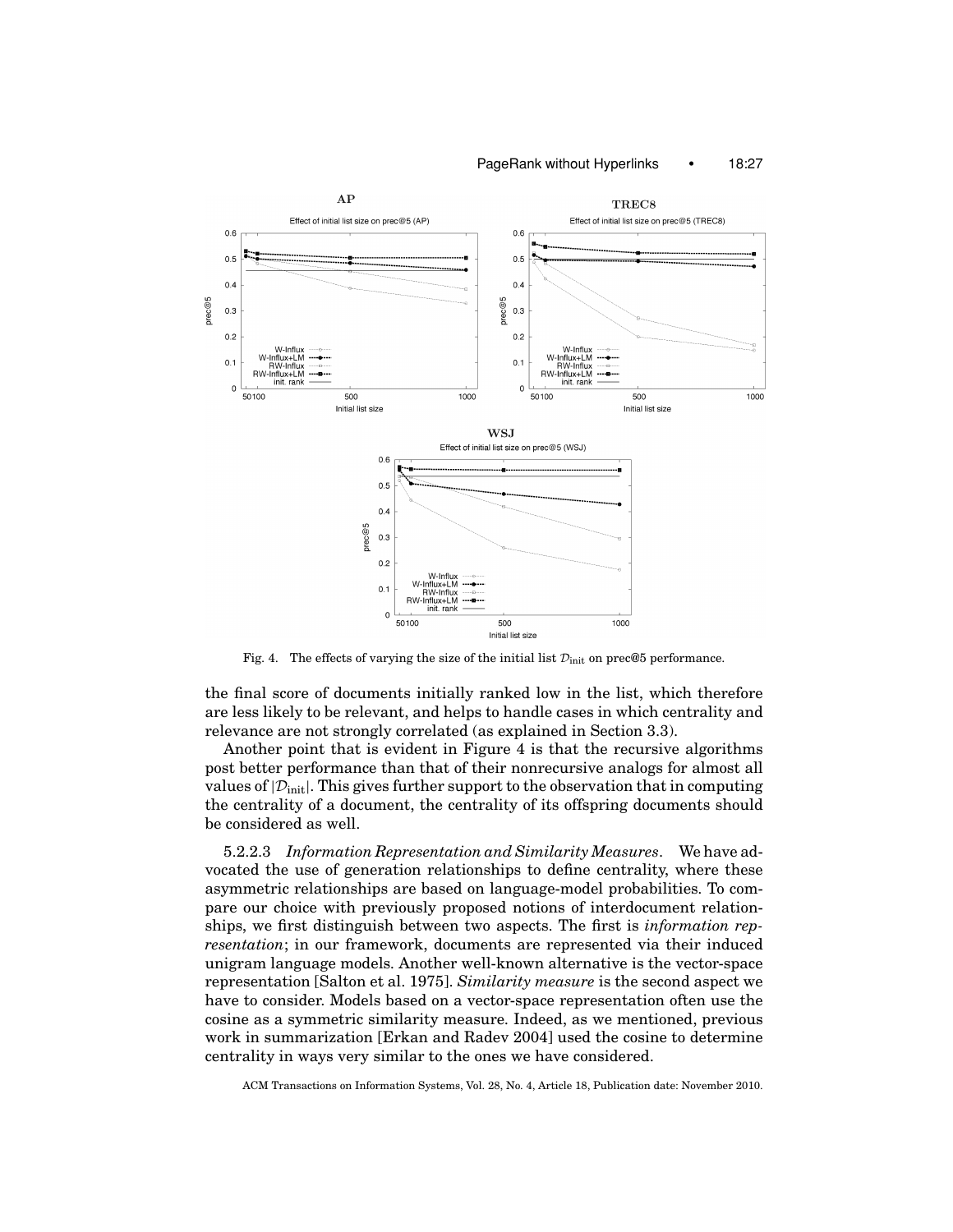## 18:28 • O. Kurland and L. Lee

| Method | Information representation | Similarity measure $(\sin(d_1, d_2))$ |                                                                                                        |
|--------|----------------------------|---------------------------------------|--------------------------------------------------------------------------------------------------------|
|        | language model             | LM generation probability             | $(1-D)\sqrt{\widetilde{p}_{d_1}^{MLE}}$<br>$\widetilde{p}_{d_2}^{\, [\mu]}(\cdot)$<br>exp <sub>1</sub> |
| S      | language model             | symmetric LM-based measure            | $\widetilde{p}_{d_2}^{[\mu]}(\cdot)$<br>, $-J\left( \widetilde{p}_{d_{1}}^{MLE}\right)$ .<br>exp       |
|        | vector space               | cosine                                | $cos(d_1, d_2)$                                                                                        |
| $\tau$ | vector space               | inner product                         | $d_1 \cdot d_2$                                                                                        |
|        | vector space               | "asymmetric cosine (inner product)"   | $d_1 \cdot d_2$<br>$= cos(d_1, d_2) \times   d_1  _2$<br>$\overline{\lceil d_2 \rceil}$                |

(a) Methods for forming generation graphs. Depending on the information representation approach,<br>  $d_i$  ( $i = 1, 2$ ) refers either to the term sequence that  $d_i$  is composed of (language model) or to  $d_i$ 's vectorial representation (vector space).  $D$  and J denote KL divergence and J divergence, respectively  $(J (p || q) = D (p || q) + D (q || p)).$ 

|       |         | $U-In$          | W-In                 | $U$ -In+LM           | $W-In+LM$                          | $R-U-In$                  | R-W-In                | $R-U-In+LM$                           | $R-W-In+LM$                     |
|-------|---------|-----------------|----------------------|----------------------|------------------------------------|---------------------------|-----------------------|---------------------------------------|---------------------------------|
|       | prec @5 | $_{LCAT}$       | LACT                 | $\tilde{\bm{T}} LCA$ | $\hat{{\cal L}}\hat{C}\hat{A}T$    | $\tilde{C} \tilde{A} L T$ | LCAT                  | $\hat{{\cal L}}\hat{C}\hat{A}\hat{T}$ | $\hat{{\cal L}}\hat{C}\hat{A}T$ |
| AP    | prec@10 | $\mathit{LCTA}$ | $\hat{{\cal L}} CAT$ | $\hat{L}\hat{T}CA$   | $\hat{{\cal L}} \hat{A} \hat{C} T$ | $\hat{C} \hat{A} L T$     | $\hat{C} \hat{A} L T$ | $\hat{{\cal L}}\hat{C}\hat{A}\hat{T}$ | $\hat{C}\hat{A}\hat{L}\hat{T}$  |
|       | MRR     |                 |                      |                      | L                                  |                           |                       | $_{\it LCA}$                          | $_{\it LCA}$                    |
|       | prec @5 |                 |                      |                      |                                    |                           |                       |                                       | $_{LCA}$                        |
| TREC8 | prec@10 |                 |                      | $\hat{{\cal L}}CA$   |                                    |                           |                       | ĈÂ                                    |                                 |
|       | MRR     |                 |                      |                      | T                                  |                           |                       |                                       |                                 |
|       | prec @5 |                 | C                    | CTA                  | ACT                                |                           | CA                    | $\hat{T} \hat{C} \hat{A} \hat{L}$     | TCAL                            |
| WSJ   | prec@10 |                 |                      |                      | CA                                 |                           |                       |                                       | ĈÂ                              |
|       | MRR     |                 |                      | ۰Ĥ                   | L                                  |                           |                       | $\hat{C} \hat{A} T$                   |                                 |

(b) Comparison of the different methods specified in Table (a) for graph formation. In each entry, methods that post a relative improvement of at least 5% over the initial ranking are ordered left to right in nonascending order of performance (the best performing method in each entry, that is, the leftmost one, is boldfaced). A hat ("") marks methods that post a statistically significant improvement with respect to the initial ranking.

| method       | best     | better than init. ranking | significantly better than init. ranking |
|--------------|----------|---------------------------|-----------------------------------------|
|              | 47.2%    | 63.9%                     | 16.7%                                   |
|              | $1.4\%$  | 26.4%                     | 0%                                      |
|              | $36.1\%$ | $72.2\%$                  | 18.1%                                   |
| $\mathbf{u}$ | 12.5%    | 56.9%                     | 11.1%                                   |
| А            | $2.8\%$  | $70.8\%$                  | 18.1%                                   |

(c) Summary of the relative performance of methods in Table (a). For each method, the percentage of cases for which it performs the best, outperforms the initial ranking (by any margin) and significantly outperforms the initial ranking is presented. Percentages refer to the 72 relevant comparisons: 8 centrality-based algorithms  $\times$  3 corpora  $\times$  3 evaluation metrics. Bold: highest percentage per column.

#### Fig. 5. Comparison of different methods for defining generation graphs.

Figure 5 presents a comparison of the different methods we experimented with to define generation graphs. We focus on unigram language models and tf.idf vectors for document representation, as they represent two approaches that have formed the basis for numerous approaches in information retrieval. While there are a huge number of similarity measures one can think of, we focus on a few simple but representative choices, rather than attempt to exhaustively search the enormous space of possible models of similarity.

Table (a) of Figure 5 provides the specification of the methods we compare, focusing on differences in choice of representation and similarity measure. The first two methods are based on a smoothed unigram language-model representation. The *L* method is the one we advocated throughout this article, language models with generation probabilities (details in Section 3.4). Method *S*utilizes the J divergence [Jeffreys 1946], resulting in a symmetric variant of the generation probabilities in  $L$ ; for two probability distributions  $p$  and  $q$  over terms,  $J(p || q) = D(p || q) + D(q || p).$ 

The next three methods utilize the vector-space representation based on tf.idf weights. In *C*, the cosine of the angle between the vector representations of  $d_1$ and  $d_2$  determines similarity, whereas in method  $T$  we use the inner product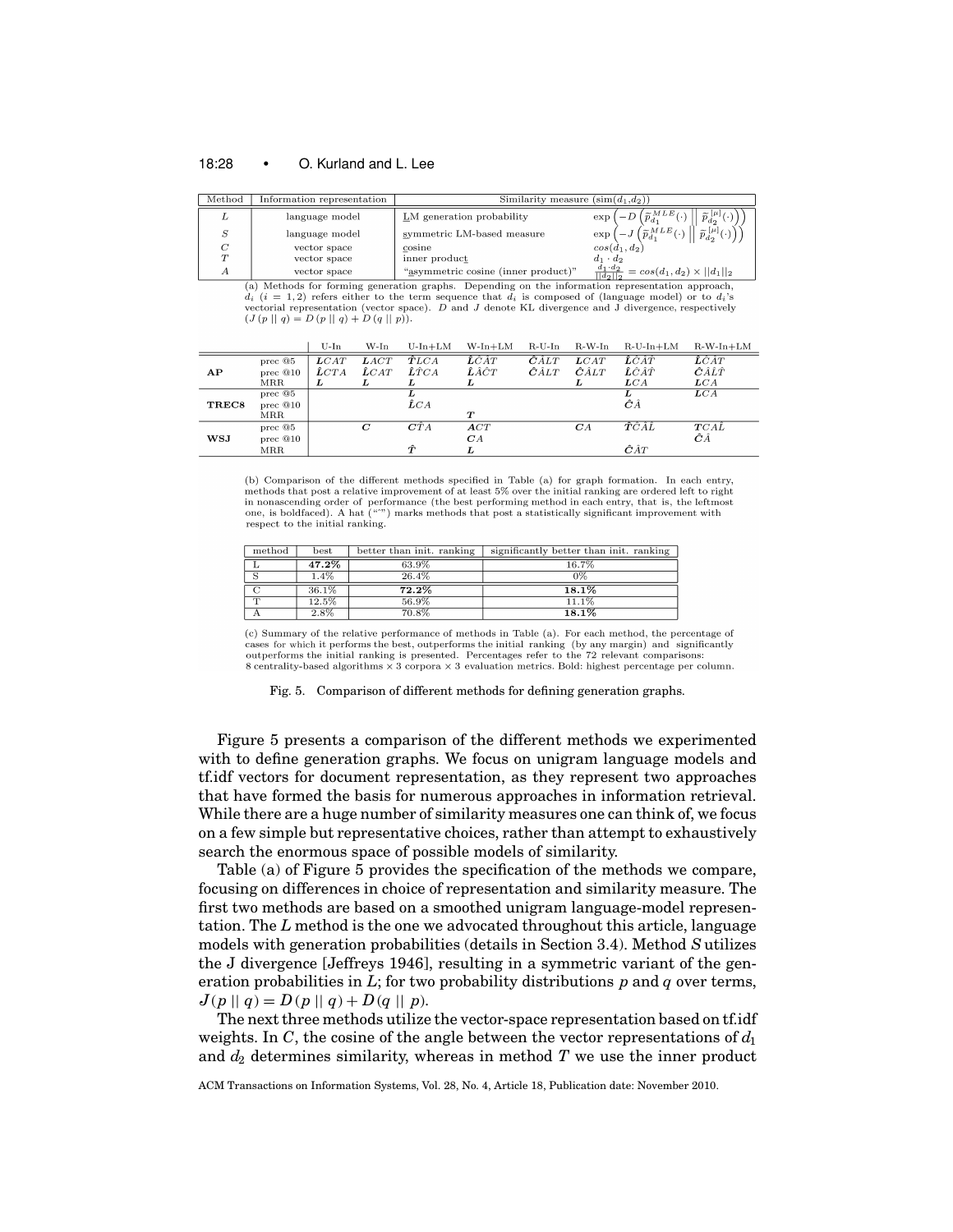between the respective vectors. Method *A* presents an asymmetric variant of the previous two measures (recall that  $cos(\bar{d}_1, d_2) = \frac{d_1 \cdot d_2}{||d_1||_2 \cdot ||d_2||_2}$ ). It is interesting to note that this measure incorporates length normalization of  $d_2$ , which is similar in spirit to the normalization embedded in our estimates of languagemodel generation probabilities (refer back to Section 3.4 for details). To run the evaluation for methods *S*, *C*, *T*, and *A* we simply modify Definition (1) to use the corresponding similarity measure as the basis for determining the edge weights of our graphs.

Note that the fact that a measure is symmetric does not imply that edges  $(v_1, v_2)$  and  $(v_2, v_1)$  get the same weight even in our nonsmoothed graphs document  $d_1$  being a top generator of  $d_2$  with respect to the measure does not imply the reverse. It should also be observed that the language-model weights on centrality scores (the  $p_d(q)$  term in Equation (3), on which the + LM algorithms are based) were not replaced with the similarity measure values, which makes sense since we want our comparison to focus on the effect of different means of computing graph-based centrality.

Tables (b) and (c) in Figure 5 depict the relative performance of the different methods. In Table (b), for each choice of algorithm, evaluation measure, and dataset, we present the methods in nonascending order of performance (ordered left to right); a method is presented only if it posts a 5% relative improvement or more over the initial ranking with respect to the specific evaluation metric. In addition, Table (c) provides a summary of the relative performance of the different methods. For each method, we present as a percentage (out of the 72 relevant comparisons—8 centrality-based algorithms  $\times$  3 corpora  $\times$  3 evaluation metrics) the relative number of times it,  $(1)$  performs the best,  $(2)$  posts improvement over the initial ranking, and (3) significantly improves over the initial ranking.

As can be seen in Table (c), the *L* method (language-model generation probabilities) is the best performing method in a majority of the relevant comparisons. Indeed, in Table (b) we see that on AP and TREC8, *L* dominates the other methods. Additional pairwise comparisons between the different methods attest to the superiority of *L*.

Table (c) (Figure 5) also shows that both the *C* (cosine) and *A* (its asymmetric variant) methods are very effective, as can be seen by the percentage of times they significantly improve on the initial ranking. Pairwise comparisons between the two showed that neither substantially outperforms the other.

In comparing symmetric with asymmetric measures, we first see in Tables (b) and (c) that our original proposal of asymmetric generation probabilities (*L*) is much more effective than its symmetric version (*S*). When comparing the inner product  $(T)$  with its asymmetric variant  $(A)$ , we see that the latter is more effective with respect to improvements over the initial ranking (and their significance). Furthermore, pairwise comparisons of the two methods give further support to the superiority of the asymmetric variant (*A*). However, when comparing *C* and *A* (which is *C*'s asymmetric variant) via a pairwise comparison, neither of the two methods is superior to the other. (Although according to the best-performing criterion one might suggest that *C* is superior.) It is important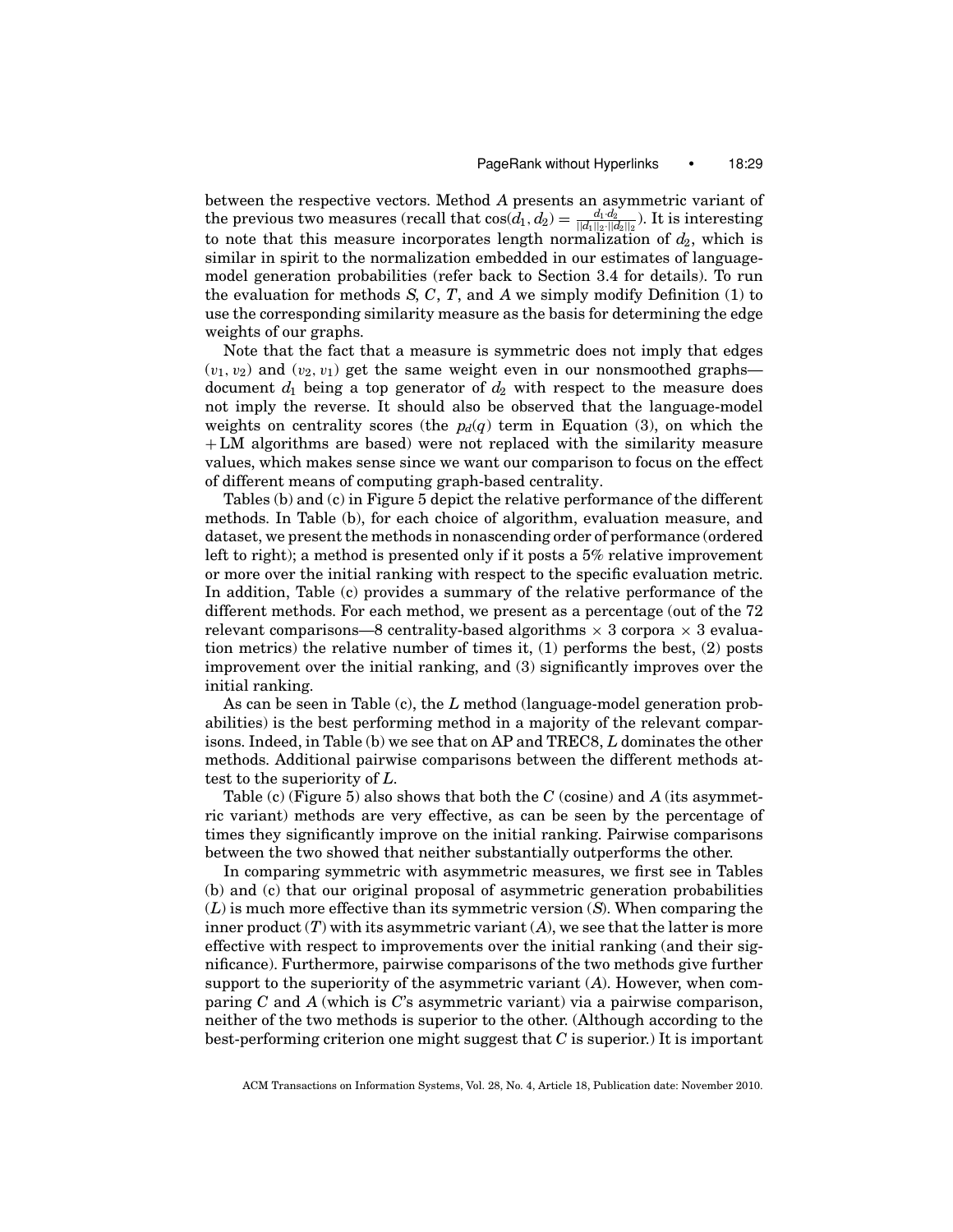## 18:30 • O. Kurland and L. Lee

to point out, however, that our methods *S* and *A* are not necessarily the most effective ones for (a-)symmetrizing other measures.

Overall, while language-model generation probabilities indeed seem to be an attractive choice compared to other interdocument relationships considered in past literature, we believe that the important message emerging from our findings is that the overall reranking approach is a flexible and effective paradigm that can incorporate different types of interdocument relationships when appropriate.

5.2.2.4 *Central Generators vs. Central Offspring*. So far, our use of language-model generation probabilities for graph formation was based on the idea of searching for central generators in the initial list,  $\mathcal{D}_{\text{init}}$ , that is, seeking documents with language models that assign high probability to terms in many other central documents. (Refer back to the discussion in Section 3.1 and to the example in Figure 1.) To validate the importance (or lack thereof) of this approach of utilizing generation probabilities, we study an alternative graph formation method that is based on searching for central offspring documents documents with term sequences that are assigned high probability by many documents either directly or indirectly.

To explore a central-offspring search approach, we first flip the directionality of the similarity estimate that we have used; for documents  $d_1, d_2 \in \mathcal{D}_{init}$  we define the offspring-directed similarity:

$$
p_{d_1}^{off}(d_2) \stackrel{def}{=} p_{d_2}(d_1). \tag{5}
$$

We then use this estimate in Definition (1) (Section 3) to construct graphs that describe centrality-status propagation from documents to their top offspring. Note that the resulting graphs do not necessarily reflect an edge inversion of the original graphs, since the fact that *g* is a top generator of *o* does not imply that *o* is a top offspring of *g*. (Recall our discussion in Section 3 with regard to the asymmetry embedded in our link induction method.) Also, we note that both types of graphs have an  $\alpha$  out-degree parameter.

Thus, the Uniform Influx, Weighted Influx, Recursive Uniform Influx and Recursive Weighted Influx algorithms implemented over the new graphs rank documents in  $\mathcal{D}_{init}$  by their induced offspring-centrality. However, for the +LM algorithms (see Equation (3) in Section 3.3) we still use  $p_d(q)$  as bias on the centrality value, as we are only interested in testing the effectiveness of the offspring-search approach.

In Table VI we compare the performance numbers of our reranking algorithms when implemented either on the original graphs that describe flow from offspring to generators—the performance numbers are those that were presented in Table I—with the performance numbers of their implementation on the new graphs that describe flow from generators to offspring. (The latter results are denoted with an [off] prefix.)

The message arising from Table VI is clear: it is much better to use our original proposal of searching for central generators than to use the searching for central offspring approach; for all algorithms, it is almost always the case that the implementation over the original graphs results in substantially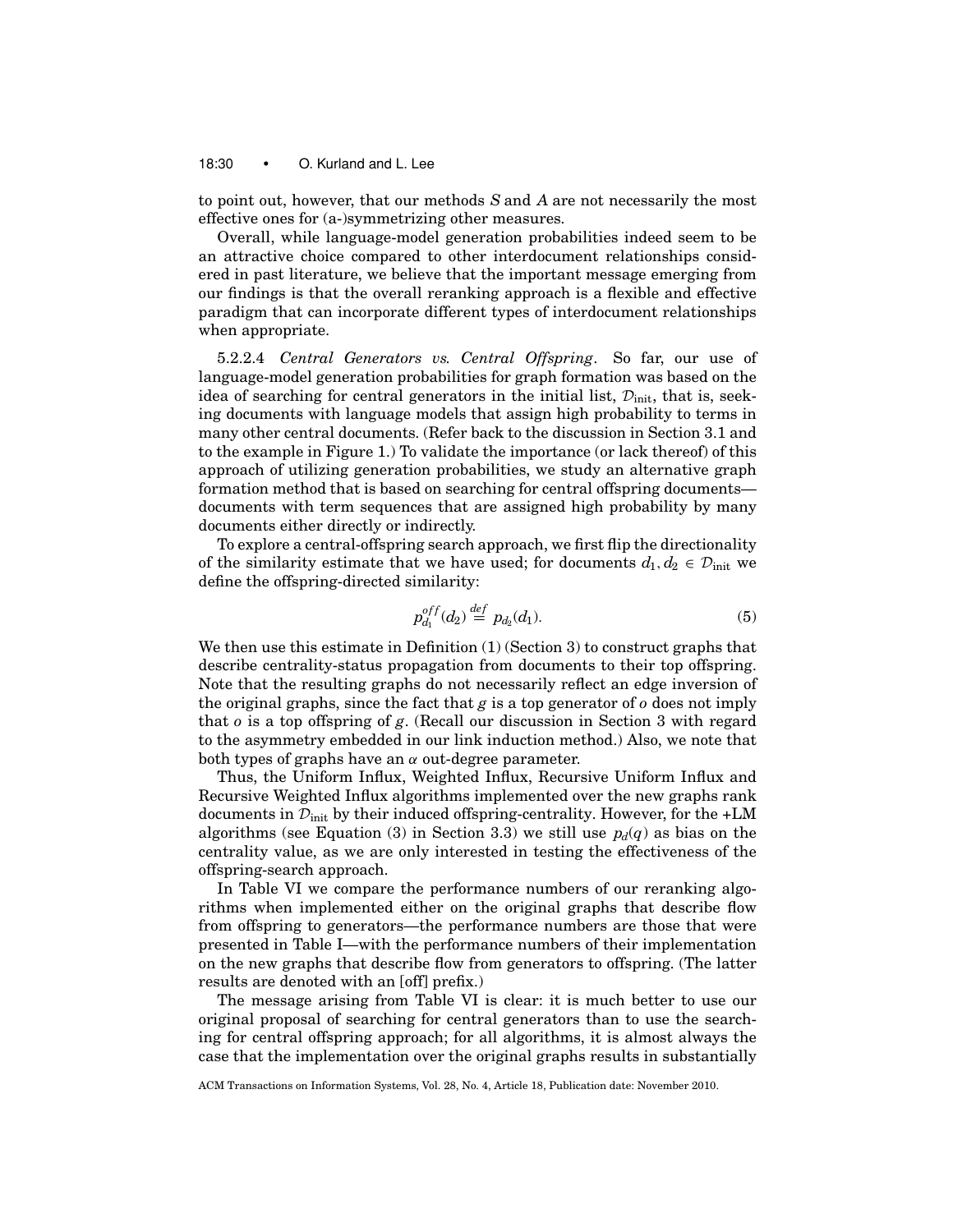#### PageRank without Hyperlinks • 18:31

#### Table VI.

Reranking documents by their centrality as generators versus their centrality as offspring (denoted with the [off] prefix). *Italics* mark the best performance in a block (algorithm  $\times$  corpus  $\times$  evaluation metric) and boldface highlights the best performance in a column. Statistically significant differences with the initial ranking are marked with i.

|                            |                | AP                    |                   |                   | TREC <sub>8</sub> |                |                   | WSJ               |                   |
|----------------------------|----------------|-----------------------|-------------------|-------------------|-------------------|----------------|-------------------|-------------------|-------------------|
|                            | prec@5         | prec@10               | MRR               | prec@5            | prec@10           | MRR            | prec@5            | prec@10           | MRR               |
| init. rank                 | .457           | .432                  | .596              | .500              | .456              | .691           | .536              | .484              | .748              |
| U-In                       | .513           | $.492^{i}$            | .640              | .500              | .442              | .622           | .512              | .472              | .673              |
| [off]U-In                  | $.384^{\iota}$ | $.385^{\iota}$        | $.496^{\iota}$    | .348 <sup>t</sup> | .322 <sup>t</sup> | $.543^{\iota}$ | .400 <sup>t</sup> | $.382^{i}$        | $.504^{\iota}$    |
| W-In                       | .515           | $.487^{i}$            | .643              | .488              | .432              | .637           | .520              | .470              | .644              |
| [off]W-In                  | $.388^{\iota}$ | .372 <sup>t</sup>     | .519 <sup>t</sup> | .340 <sup>t</sup> | $.334^{i}$        | $.537^{\iota}$ | .400 <sup>t</sup> | .392 <sup>t</sup> | .492 <sup>t</sup> |
| $U-In+LM$                  | .509           | $\boldsymbol{.494}^i$ | .631              | .528              | $.518^i$          | .665           | .544              | .490              | .724              |
| [off]U-In + LM             | .457           | .432                  | .596              | .508              | .458              | .710           | .544              | .468              | .756              |
| $W-In + LM$                | $.511^{i}$     | $.486^{i}$            | .630              | .516              | .464              | .703           | .560              | .500              | .787              |
| [off]W-In + LM             | .436           | .428                  | .555              | .504              | .444              | .685           | .536              | .460              | .691              |
| R-U-In                     | .513           | .477                  | .625              | .520              | .446              | .665           | .536              | .478              | .707              |
| [off]R-U-In                | .408           | .405                  | .513              | .352 <sup>t</sup> | $.322^{1}$        | $.539^{\iota}$ | $.412^{i}$        | $.396^{\iota}$    | .524 <sup>t</sup> |
| R-W-In                     | .519           | .480                  | .632              | .524              | .446              | .666           | .536              | .486              | .699              |
| [off]R-W-In                | .410           | .403                  | .530              | $.344^{i}$        | $.334^{i}$        | $.527^i$       | .404 <sup>i</sup> | $.386^{\iota}$    | $.506^i$          |
| $R-U-In+LM$                | $.519^{1}$     | .491 <sup>t</sup>     | .652              | .556              | .460              | .684           | $.576^{\iota}$    | .496              | .757              |
| [off]R-U-In + $LM$         | .461           | .431                  | $.610^{\iota}$    | .520              | .458              | .711           | .556              | .482              | .726              |
| $R-W-In + LM$              | $.531^{i}$     | $.492^{i}$            | .630              | .560              | .460              | .676           | $.572^{1}$        | .496              | .747              |
| $\text{[off]}$ R-W-In + LM | .463           | .442                  | .595              | .504              | .462              | .693           | .560              | .480              | .683              |

better performance than that obtained using the implementation over graphs constructed with the estimate from Equation (5). (That is, italics markups that indicate which of the two graph-formation approaches is more effective almost always appear in rows corresponding to the original implementation of our algorithms.)

5.2.2.5 *Nonstructural Reranking*. So far, we have discussed the use of graph-based centrality as a reranking criterion, the idea being that relationships between documents can serve as an additional source of information. Our best empirical results seem to be produced by using the weighted formulation given in Equation (3) from Section 3.3:

# $C$ *en*( $d$ ;  $G$ ) ·  $p_d(q)$ .

Since in this equation  $Cen(d; G)$  can be regarded as a "prior" on documents, it is natural to ask whether other previously-proposed biases on generation probabilities might prove similarly useful. The comparison is especially interesting because these biases have tended to be isolated-document heuristics; we thus refer to their use as a replacement for  $Cen(d; G)$  as nonstructural reranking.

Document length has been employed several times in the past to model the intuition that longer texts contain more information [Hiemstra and Kraaij 1999; Kraaij and Westerveld 2001; Miller et al. 1999]. We refine this hypothesis to disentangle several distinct notions of information: the number of tokens in a document, the distribution of these tokens, and the number of types

ACM Transactions on Information Systems, Vol. 28, No. 4, Article 18, Publication date: November 2010.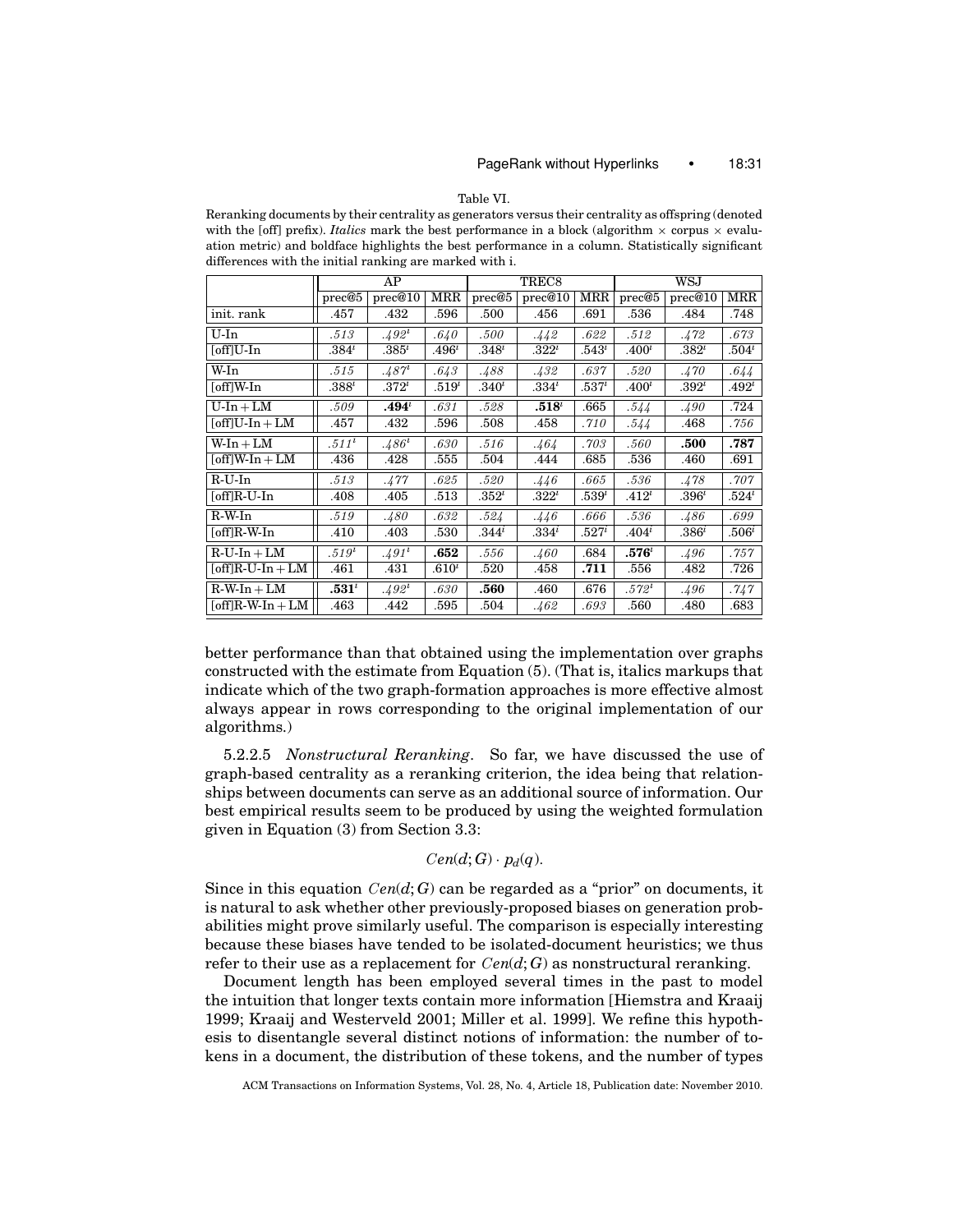## 18:32 • O. Kurland and L. Lee

#### Table VII.

Comparison between our use of language-model-based structural-centrality scores in Equation (3) vs. nonstructural reranking heuristics. For each evaluation setting, *italics* mark improvements over the default baseline of uniform centrality scores, stars (\*) indicate statistically significant differences with this default baseline, and **Bold** highlights the best results over all eight algorithms.

|                    |         | AP      |      |        | TREC <sub>8</sub> |         | WSJ     |         |            |
|--------------------|---------|---------|------|--------|-------------------|---------|---------|---------|------------|
|                    | prec@5  | prec@10 | MRR  | prec@5 | prec@10           | MRR     | prec@5  | prec@10 | <b>MRR</b> |
| uniform $(=$ init) | .457    | .432    | .596 | .500   | .456              | .691    | .536    | .484    | .748       |
| W-In               | $.511*$ | $.486*$ | .630 | .516   | .464              | .703    | .560    | .500    | .787       |
| $R-W-In$           | $.531*$ | $.492*$ | .630 | .560   | .460              | .676    | $.572*$ | .496    | .747       |
| length             | .416    | .414    | .551 | .472   | .414              | .642    | .480    | .446    | .694       |
| log(length)        | .453    | .432    | .606 | .496   | .468              | .692    | .552    | .484    | .717       |
| entropy            | .461    | .425    | .608 | .496   | .468              | $.717*$ | .544    | .486    | .722       |
| uniqTerms          | .420    | .413    | .560 | .492   | .442              | .712    | .508    | .456    | .698       |
| log(uniqTerms)     | .459    | .423    | .608 | .496   | .472              | .700    | .544    | .490    | .723       |

("Salvador Salvador Salvador" contains three tokens but only one type). Thus, as substitutions for centrality in this expression, we consider not only document length, but also the entropy of the term distribution and the number of unique terms, the latter statistic having served as the basis for pivoted unique normalization in Singhal et al. [1996]. As baseline, we took the initial retrieval results; note that doing so corresponds to using a uniform bias, or equivalently, using no bias at all.

As can be seen in Table VII, taking the log of token or type count is an improvement over using the raw frequencies, often yielding above-baseline performance. The entropy is more effective than raw frequency of either tokens or types, and in one case leads to the best performance overall. However, in the majority of settings, structural reranking gives the highest accuracies.

# 6. CONCLUSION

For search engines, obtaining high precision at the top ranks of a retrieved list of documents is of utmost importance. In this article, we have adapted ideas from Web retrieval to settings with no hyperlink information to improve this precision. We have proposed and evaluated a number of methods for structural reranking (reranking an initially retrieved list based on interdocument similarities) using inter-document generation relationships based on language models. Our experimental results demonstrate the effectiveness of our methods in improving performance over that of the initial ranking upon which reranking is performed; moreover, one of our most effective methods posts performance that favorably compares with that of a state-of-the-art pseudo-feedback-based query expansion approach. Further analysis revealed that generation relationships seem more effective within our centrality-computation framework than relationships based on vector-space proximity, and that using interdocument relationships seems to be a promising alternative to employing the isolated-document heuristics we implemented (several of which were novel to this study).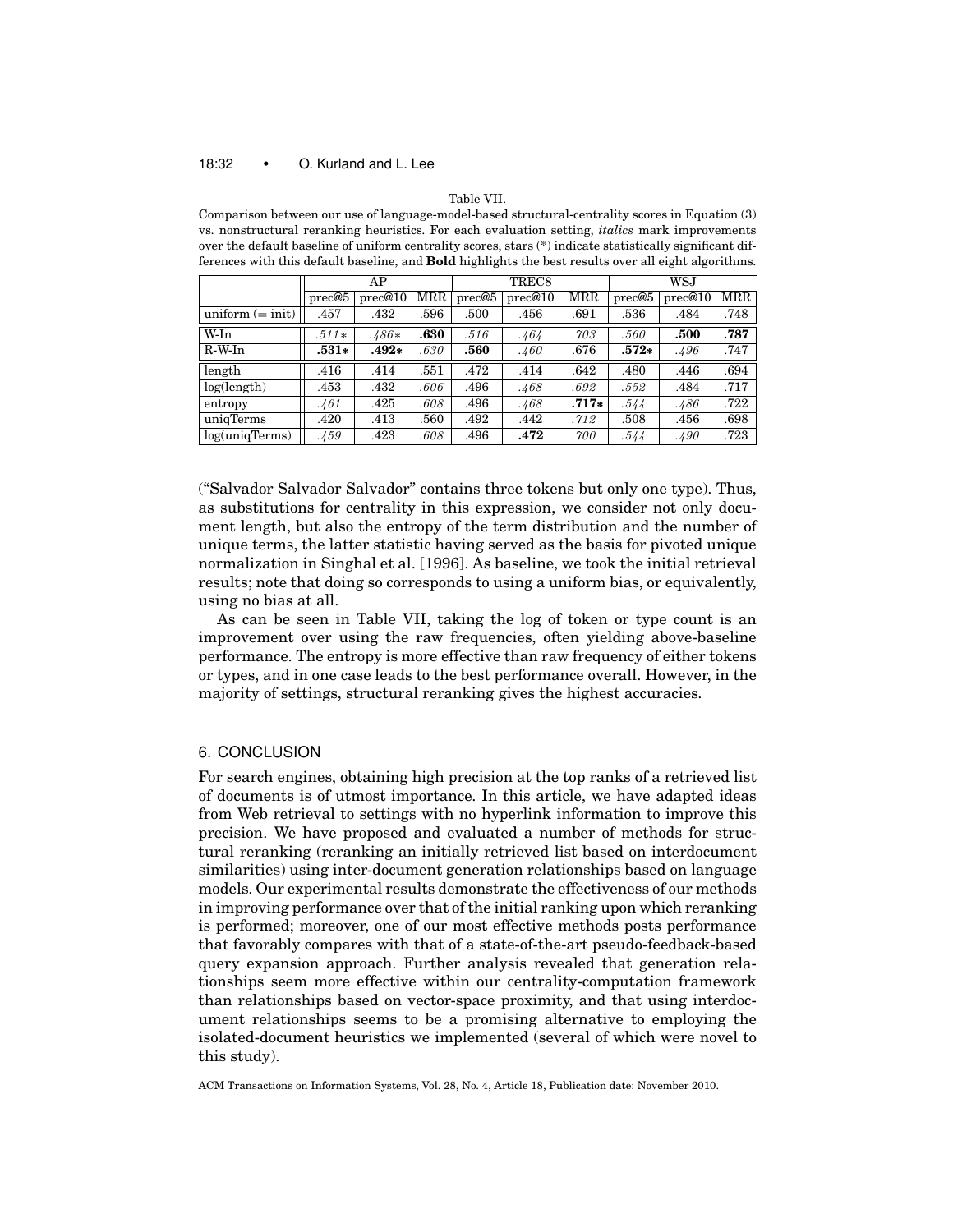# APPENDIX

# A. RELEVANCE MODEL

The relevance model approach [Lavrenko and Croft 2001] is based on the assumption that there is an underlying relevance language model  $R$  that generates the the terms both in the query and in the relevant documents. We follow Lavrenko and Croft [2003] and estimate  $R$  from documents in  $\mathcal{D}_{init}$  using the Independent Identically Distributed approach; the resultant relevance model is known as RM1.

Specifically, we use Jelinek-Mercer smoothing to estimate the probability assigned by a language model induced from document  $d \in \mathcal{D}_{init}$  to term w:

$$
\widetilde{p}_d^{JML\beta}(w) \stackrel{def}{=} \beta \widetilde{p}_d^{MLE}(w) + (1 - \beta) \widetilde{p}_c^{MLE}(w).
$$

 $(\beta)$  is a free parameter; refer back to Section 3.4 for details about the MLE estimate.)

We can then define the relevance language model  $R$  as:

$$
\widetilde{p}_{\mathcal{R}}(w;\beta) \stackrel{def}{=} \sum_{d_i \in \mathcal{D}_{\text{init}}} \widetilde{p}_{d_i}^{JM[\beta]}(w) \cdot p(d_i|q),\tag{6}
$$

,

where for document  $d \in \mathcal{D}_{init}$  we write (assuming  $q = q_1, \ldots, q_l$ , where *l* is the query length):

$$
p(d|q) = \frac{p(d) \prod_{j} \widetilde{p}_d^{JM[\beta]}(q_j)}{\sum_{d_i \in \mathcal{D}_{\text{init}}} p(d_i) \prod_{j} \widetilde{p}_{d_i}^{JM[\beta]}(q_j)}
$$

and set  $p(d_i)$  to a constant, thereby assuming a uniform distribution over documents.

While  $\widetilde{p}_{\mathcal{R}}(\cdot;\beta)$  is a probability distribution defined over the entire vocabulary, it is a common practice to clip it by using only the  $\gamma$  terms to which the highest probability is assigned so as to result in improved performance [Connell et al. 2004; Cronen-Townsend et al. 2004; Metzler et al. 2005; Diaz and Metzler 2006]. We denote the resultant clipped model—obtained after normalization is performed to yield a valid probability distribution<sup>16</sup>—as  $\ddot{p}_R(\cdot;\beta,\gamma)$ .

An additional step that has recently been suggested [Abdul-Jaleel et al. 2004; Diaz and Metzler 2006] for preventing query drift [Mitra et al. 1998] is to anchor the relevance model to the original query by interpolation; the resultant interpolated relevance model (RM3) is defined as:

$$
\ddot{p}_{TR}(w;\beta,\gamma,\eta) \stackrel{def}{=} (1-\eta)\widetilde{p}_q^{MLE}(w) + \eta\ddot{p}_R(w;\beta,\gamma),\tag{7}
$$

where  $\eta$  is a free interpolation parameter. We can then rank all the documents in the corpus by their KL divergence from the interpolated relevance model  $D(p_{\text{IR}}(\cdot;\beta,\gamma,\eta)) \parallel \widetilde{p}_d^{[\mu]}(\cdot)$  [Lavrenko and Croft 2003]; we refer to this implementation as Rel Model. ( $\mu$  is set to 2000 as in all our algorithms.)

 $^{16}\mathrm{We}$  used Lemur's implementation of the relevance model. As the implementation does not perform normalization of term probabilities after clipping, we introduced such normalization. We note that both approaches of normalizing and not-normalizing have merits.

ACM Transactions on Information Systems, Vol. 28, No. 4, Article 18, Publication date: November 2010.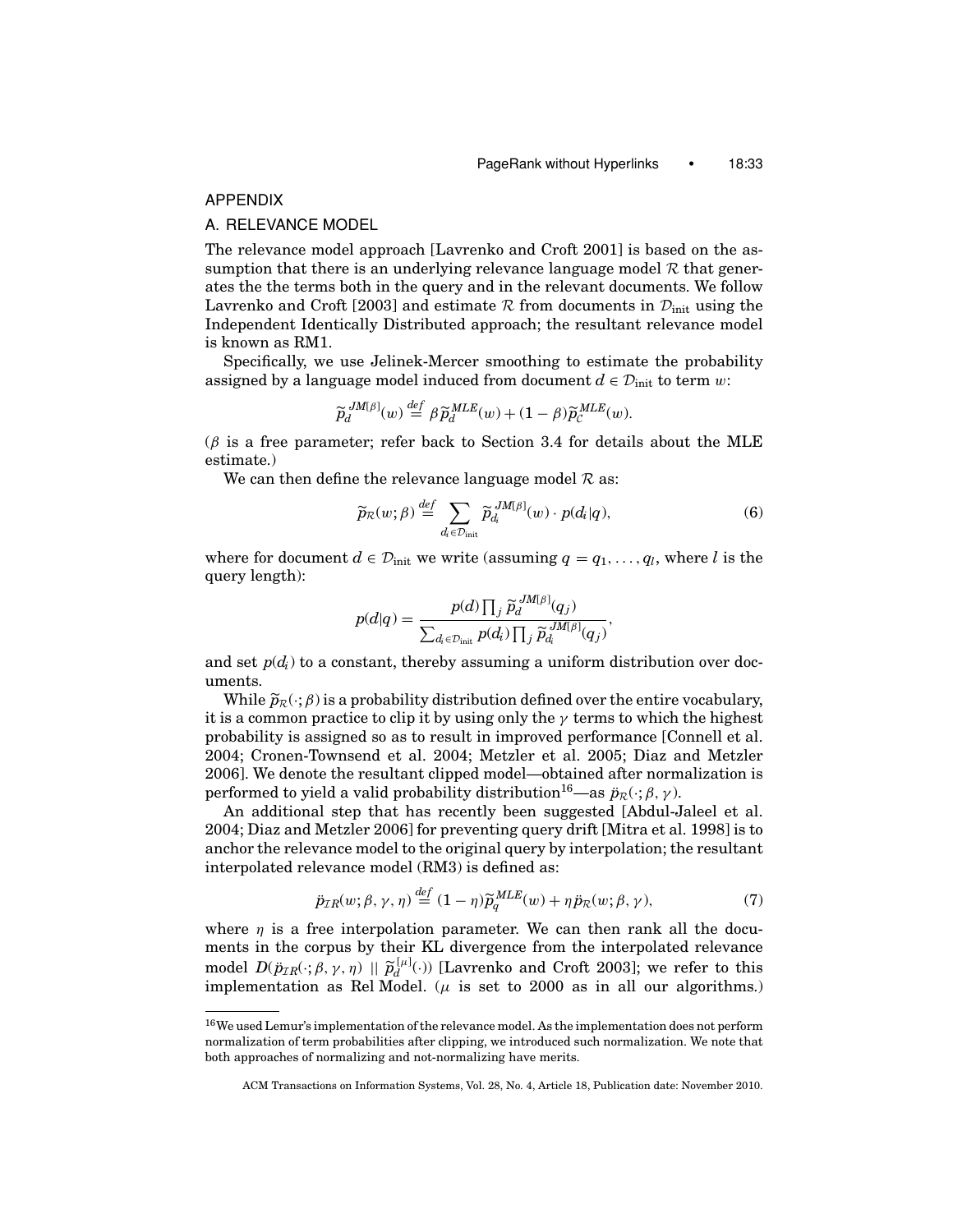## 18:34 • O. Kurland and L. Lee

Since our structural reranking algorithms rerank only the initial list,  $\mathcal{D}_{init}$ , we also examine the performance of using the interpolated relevance model for reranking only documents in  $\mathcal{D}_{init}$  and refer to this implementation as Rel Model(Rerank).

We select the values of the free parameters on which Rel Model and Rel Model(Rerank) are dependent, namely  $\beta$ ,  $\gamma$ , and  $\eta$  from {0.1, 0.3, 0.5, 0.7, 0.9, 1}, {25, 50, 75, 100, 500, 1000, 5000, *ALL*} ("ALL" refers to all terms in the vocabulary, that is, no term clipping is performed) and  $\{0.1,\ldots,1\}$  respectively.

## ACKNOWLEDGMENTS

We thank James Allan, Jamie Callan, Bruce Croft, Carmel Domshlak, Jon Kleinberg, Fernando Pereira and the anonymous reviewers for valuable discussions and comments. We also thank Carnegie Mellon University for its hospitality during the academic year 2004-2005.

#### REFERENCES

- ABDUL-JALEEL, N., ALLAN, J., CROFT, W. B., DIAZ, F., LARKEY, L., LI, X., SMUCKER, M. D., AND WADE, C. 2004. UMASS at TREC 2004—novelty and hard. In *Proceedings of the 13th Text Retrieval Conference (TREC-13)*. 715–725.
- AMATI, G., CARPINETO, C., AND ROMANO, G. 2004. Query difficulty, robustness, and selective application of query expansion. In *Proceedings of European Conference on IR Research (ECIR)*. 127–137.
- AZZOPARDI, L., GIROLAMI, M., AND VAN RIJSBERGEN, K. 2003. Investigating the relationship between language model preplexity and IR precision-recall measures. In *Proceedings of the ACM Special Interest Group on Information Retrieval (SIGIR)*. 369–370. Poster.
- BALINSKI, J. AND DANIŁOWICZ, C. 2005. Re-ranking method based on inter-document distances. *Inform. Process. Manag. 41,* 4, 759–775.
- BARZILAY, R. AND LAPATA, M. 2005. Collective content selection for concept-to-text generation. In *Proceedings of the Human Language Technology/Empirical Methods in Natural Language Processing Conference (HLT/EMNLP)*. 331–338.
- BENDERSKY, M. AND KURLAND, O. 2008. Utilizing passage-based language models for document retrieval. In *Proceedings of European Conference on IR Research (ECIR)*. 162–174.
- BRIN, S. AND PAGE, L. 1998. The anatomy of a large-scale hypertextual Web search engine. In *Proceedings of the 7th International World Wide Web Conference*. 107–117.
- BUCKLEY, C., SALTON, G., ALLAN, J., AND SINGHAL, A. 1994. Automatic query expansion using SMART: TREC3. In *Proceedings of the 3rd Text Retrieval Conference (TREC-3)*. 69–80.
- CALLAN, J. P. 1994. Passage-level evidence in document retrieval. In *Proceedings of the ACM Special Interest Group on Information Retrieval (SIGIR)*. 302–310.
- COLLINS-THOMPSON, K. AND CALLAN, J. 2005. Query expansion using random walk models. In *Proceedings of the 14th International Conference on Information and Knowledge Management (CIKM)*. 704–711.
- COLLINS-THOMPSON, K. AND CALLAN, J. 2007. Estimation and use of uncertainty in pseudorelevance feedback. In *Proceedings of the ACM Special Interest Group on Information Retrieval (SIGIR)*. 303–310.
- CONNELL, M., FENG, A., KUMARAN, G., RAGHAVAN, H., SHAH, C., AND ALLAN, J. 2004. UMass at TDT. TDT2004 System Description.
- CROFT, W. B. 1980. A model of cluster searching based on classification. *Inform. Syst. 5*, 189– 195.
- CROFT, W. B. AND LAFFERTY, J., Eds. 2003. *Language Modeling for Information Retrieval*. Number 13 in Information Retrieval Book Series. Kluwer.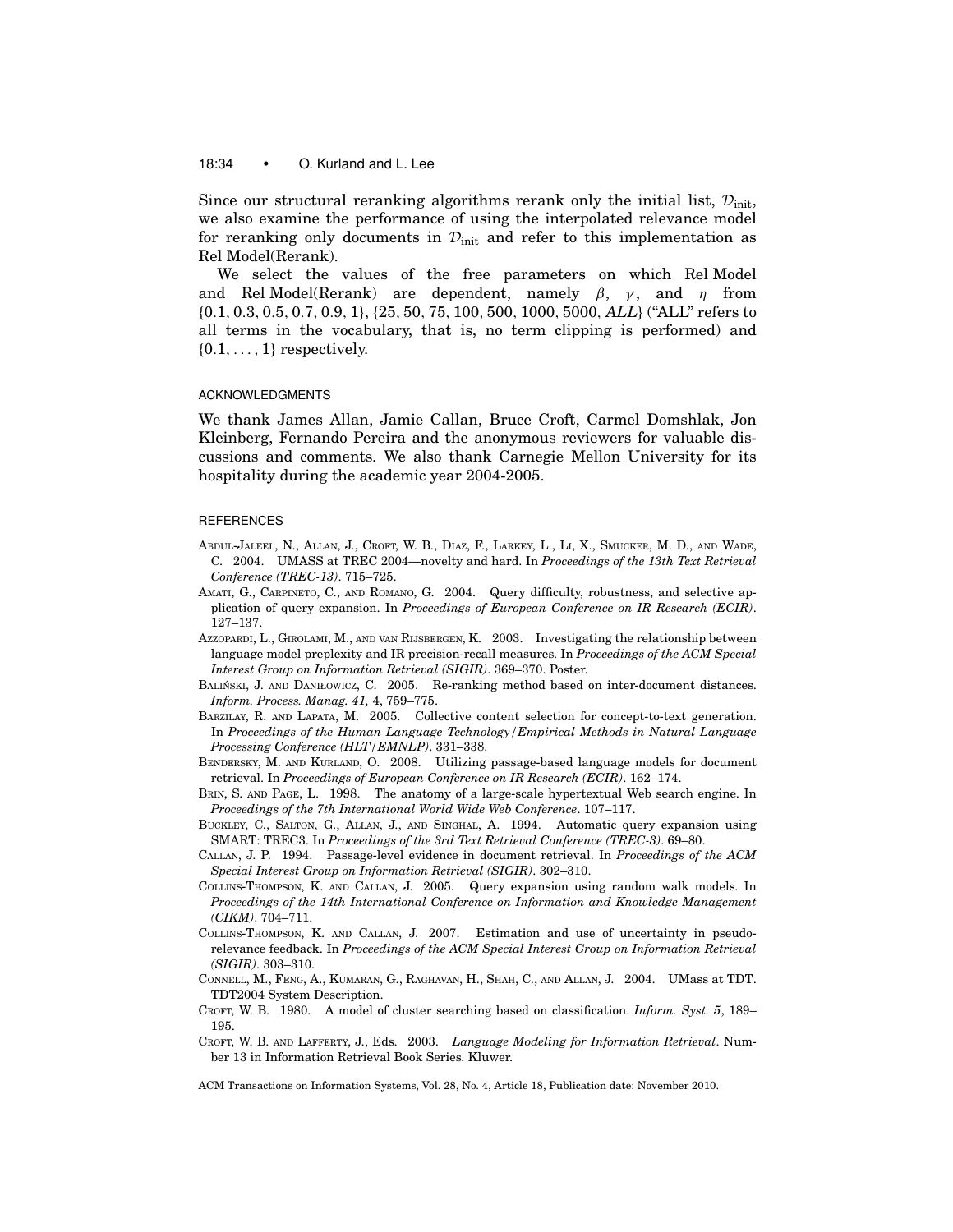- CRONEN-TOWNSEND, S., ZHOU, Y., AND CROFT, W. B. 2002. Predicting query performance. In *Proceedings of the ACM Special Interest Group on Information Retrieval (SIGIR)*. 299–306.
- CRONEN-TOWNSEND, S., ZHOU, Y., AND CROFT, W. B. 2004. A language modeling framework for selective query expansion. Tech. rep. IR-338, Center for Intelligent Information Retrieval, University of Massachusetts.
- DANIŁOWICZ, C. AND BALIŃSKI, J. 2000. Document ranking based upon Markov chains. *Inform. Proc. Manag. 41,* 4, 759–775.
- DHILLON, I. 2001. Co-clustering documents and words using bipartite spectral graph partitioning. In *Proceedings of the 17th ACM Special Interest Group on Knowledge Discovery and Data Mining (SIGKDD) Conference*. 269–274.
- DIAZ, F. 2005. Regularizing ad hoc retrieval scores. In *Proceedings of the 14th International Conference on Information and Knowledge Management (CIKM)*. 672–679.
- DIAZ, F. AND METZLER, D. 2006. Improving the estimation of relevance models using large external corpora. In *Proceedings of the ACM Special Interest Group on Information Retrieval (SIGIR)*. 154–161.
- ERKAN, G. 2006a. Language model based document clustering using random walks. In *Proceedings of the Human Language Technology/North American Chapter of the Association for Computational Linguistics (HLT/NAACL)*.
- ERKAN, G. 2006b. Using biased random walks for focused summarization. In *Proceedings of Document Understanding Conference (DUC)*.
- ERKAN, G. AND RADEV, D. R. 2004. LexRank: Graph-based lexical centrality as salience in text summarization. *J. Artif. Intell. Res. 22*, 457–479.
- GARFIELD, E. 1972. Citation analysis as a tool in journal evaluation. *Science 178*, 471–479.
- GOLUB, G. H. AND VAN LOAN, C. F. 1996. *Matrix Computations*, Third ed. The Johns Hopkins University Press.
- GRASSMANN, W. K., TAKSAR, M. I., AND HEYMAN, D. P. 1985. Regenerative analysis and steady state distributions for Markov chains. *Oper. Res. 33,* 5, 1107–1116.
- GRIMMETT, G. R. AND STIRZAKER, D. R. 2001. *Probability and Random Processes*, Third ed. Oxford Science Publications.
- HATZIVASSILOGLOU, V. AND MCKEOWN, K. 1997. Predicting the semantic orientation of adjectives. In *Proceedings of the 35th Association for Computational Linguistics (ACL)/8th European Association for Computational Linguistics (EACL)*. 174–181.
- HEARST, M. A. AND PEDERSEN, J. O. 1996. Reexamining the cluster hypothesis: Scatter/Gather on retrieval results. In *Proceedings of the ACM Special Interest Group on Information Retrieval (SIGIR)*. 76–84.
- HIEMSTRA, D. AND KRAAIJ, W. 1999. Twenty-One at TREC7: Ad hoc and cross-language track. In *Proceedings of the 7th Text Retrieval Conference (TREC-7)*. 227–238.
- HU, X., BANDHAKAVI, S., AND ZHAI, C. 2003. Error analysis of difficult TREC topics. In *Proceedings of the ACM Special Interest Group on Information Retrieval (SIGIR)*. 407–408. Poster.
- JARDINE, N. AND VAN RIJSBERGEN, C. J. 1971. The use of hierarchic clustering in information retrieval. *Inform. Storage Retrieval 7,* 5, 217–240.
- JEFFREYS, H. 1946. An invariant form for the prior probability in estimation problems. *Proceedings of the Royal Society of London. Series A, Mathematical and Physical Sciences 186,* 1007, (Sept.) 453–461.
- JOACHIMS, T. 2003. Transductive learning via spectral graph partitioning. In *Proceedings of the International Conference on Machine Learning (ICML)*. 290–297.
- KLEINBERG, J. 1997. Authoritative sources in a hyperlinked environment. Tech. rep. Research Report RJ 10076, IBM. May.
- KLEINBERG, J. 1999. Authoritative sources in a hyperlinked environment. *J. ACM 46*, 604–632.
- KRAAIJ, W. AND WESTERVELD, T. 2001. TNO-UT at TREC9: How different are Web documents? In *Proceedings of the 9th Text Retrieval Conference (TREC-9)*. 665–671.
- KRAAIJ, W., WESTERVELD, T., AND HIEMSTRA, D. 2002. The importance of prior probabilities for entry page search. In *Proceedings of the ACM Special Interest Group on Information Retrieval (SIGIR)*. 27–34.
- KURLAND, O. 2006. Inter-document similarities, language models, and ad hoc retrieval. Ph.D. thesis, Cornell University.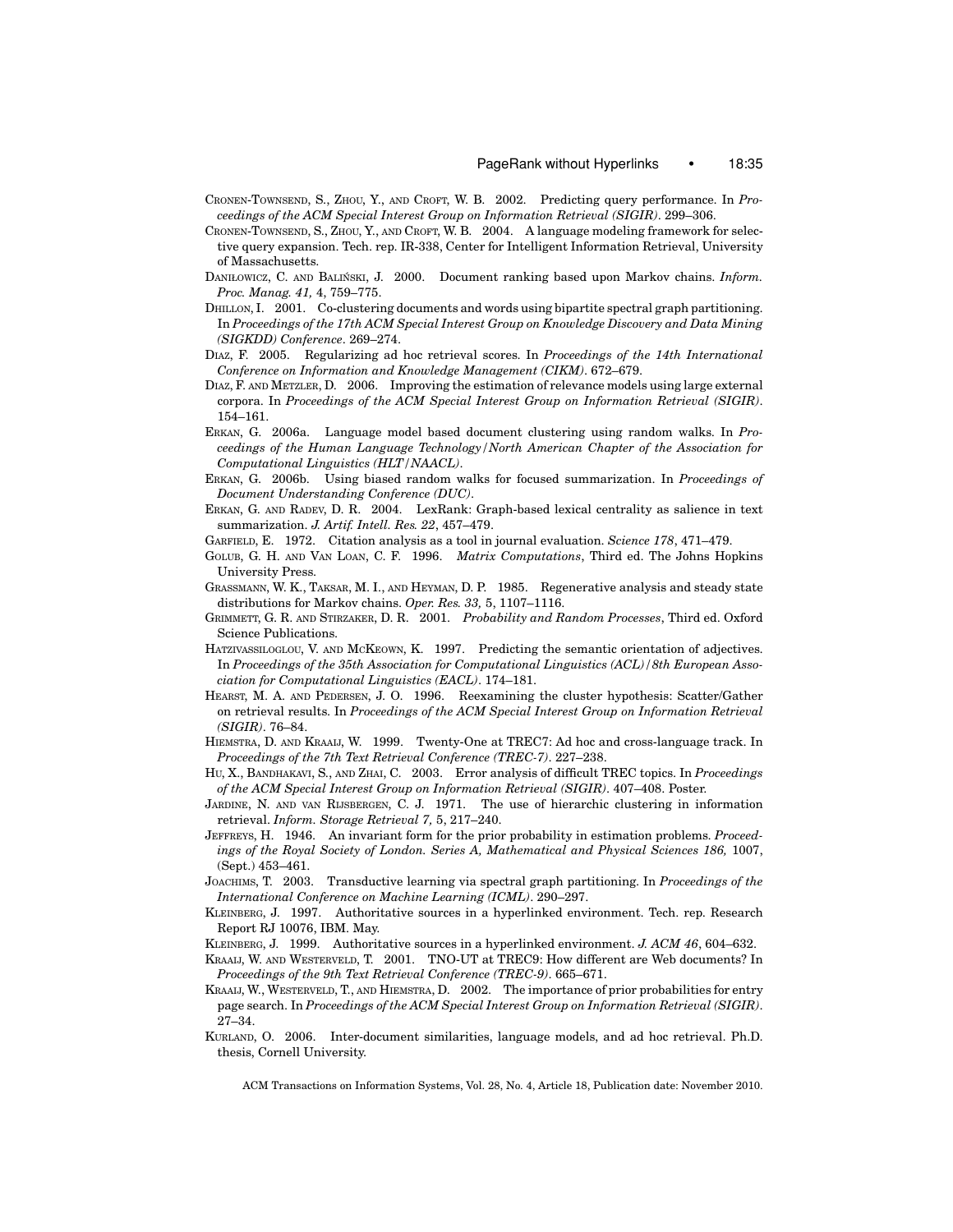## 18:36 • O. Kurland and L. Lee

- KURLAND, O. AND LEE, L. 2004. Corpus structure, language models, and ad hoc information retrieval. In *Proceedings of the ACM Special Interest Group on Information Retrieval (SIGIR)*. 194–201.
- KURLAND, O. AND LEE, L. 2005. PageRank without hyperlinks: Structural re-ranking using links induced by language models. In *Proceedings of the ACM Special Interest Group on Information Retrieval (SIGIR)*. 306–313.
- KURLAND, O. AND LEE, L. 2006. Respect my authority! HITS without hyperlinks utilizing clusterbased language models. In *Proceedings of the ACM Special Interest Group on Information Retrieval (SIGIR)*. 83–90.
- KURLAND, O., LEE, L., AND DOMSHLAK, C. 2005. Better than the real thing? Iterative pseudo-query processing using cluster-based language models. In *Proceedings of the ACM Special Interest Group on Information Retrieval (SIGIR)*. 19–26.
- LAFFERTY, J. D. AND ZHAI, C. 2001. Document language models, query models, and risk minimization for information retrieval. In *Proceedings of the ACM Special Interest Group on Information Retrieval (SIGIR)*. 111–119.
- LAVRENKO, V. 2004. A generative theory of relevance. Ph.D. thesis, University of Massachusetts Amherst.
- LAVRENKO, V., ALLAN, J., DEGUZMAN, E., LAFLAMME, D., POLLARD, V., AND THOMAS, S. 2002. Relevance models for topic detection and tracking. In *Proceedings of the Human Language Technology Conference (HLT)*. 104–110.
- LAVRENKO, V. AND CROFT, W. B. 2001. Relevance-based language models. In *Proceedings of the ACM Special Interest Group on Information Retrieval (SIGIR)*. 120–127.
- LAVRENKO, V. AND CROFT, W. B. 2003. Relevance models in information retrieval. In W. B. Croft and J. Lafferty (Eds)., *Language Modeling for Information Retrieval*, Number 13 in Information Retrieval BookSeries, Kluwer. 11–56.
- LEE, K.-S., CROFT, W. B., AND ALLAN, J. 2008. A cluster-based resampling method for pseudorelevance feedback. In *Proceedings of the ACM Special Interest Group on Information Retrieval (SIGIR)*. 235–242.
- LEUSKI, A. 2001. Evaluating document clustering for interactive information retrieval. In *Proceedings of the 10th International Conference on Information and Knowledge Management (CIKM)*. 33–40.
- LEUSKI, A. AND ALLAN, J. 1998. Evaluating a visual navigation system for a digital library. In *Proceedings of the 2nd European Conference on Research and Advanced Technology for Digital Libraries (ECDL)*. 535–554.
- LI, X. AND CROFT, W. B. 2003. Time-based language models. In *Proceedings of the 12th International Conference on Information and Knowledge Management (CIKM)*. 469–475.
- LIU, X. AND CROFT, W. B. 2002. Passage retrieval based on language models. In *Proceedings of the 11th International Conference on Information and Knowledge Management (CIKM)*. 375–382.
- LIU, X. AND CROFT, W. B. 2004. Cluster-based retrieval using language models. In *Proceedings of the ACM Special Interest Group on Information Retrieval (SIGIR)*. 186–193.
- LIU, X. AND CROFT, W. B. 2006a. Experiments on retrieval of optimal clusters. Tech. Rep. IR-478, Center for Intelligent Information Retrieval (CIIR), University of Massachusetts.
- LIU, X. AND CROFT, W. B. 2006b. Representing clusters for retrieval. In *Proceedings of the ACM Special Interest Group on Information Retrieval (SIGIR)*. 671–672. Poster.
- METZLER, D. AND CROFT, W. B. 2005. A Markov random field model for term dependencies. In *Proceedings of the ACM Special Interest Group on Information Retrieval (SIGIR)*. 472–479.
- METZLER, D., DIAZ, F., STROHMAN, T., AND CROFT, W. B. 2005. Using mixtures of relevance models for query expansion. In *Proceedings of the 14th Text Retrieval Conference (TREC)*.
- MIHALCEA, R. 2004. Graph-based ranking algorithms for sentence extraction, applied to text summarization. In *The Companion Volume to the Proceedings of the 42nd Annual Meeting of the Association for Computational Linguistics*. 170–173.
- MIHALCEA, R. AND TARAU, P. 2004. TextRank: Bringing order into texts. In *Proceedings of the Empirical Methods of Natural Language Processing (EMNLP)*. 404–411. Poster.
- MILLER, D. R. H., LEEK, T., AND SCHWARTZ, R. M. 1999. A hidden Markov model information retrieval system. In *Proceedings of the ACM Special Interest Group on Information Retrieval (SIGIR)*. 214–221.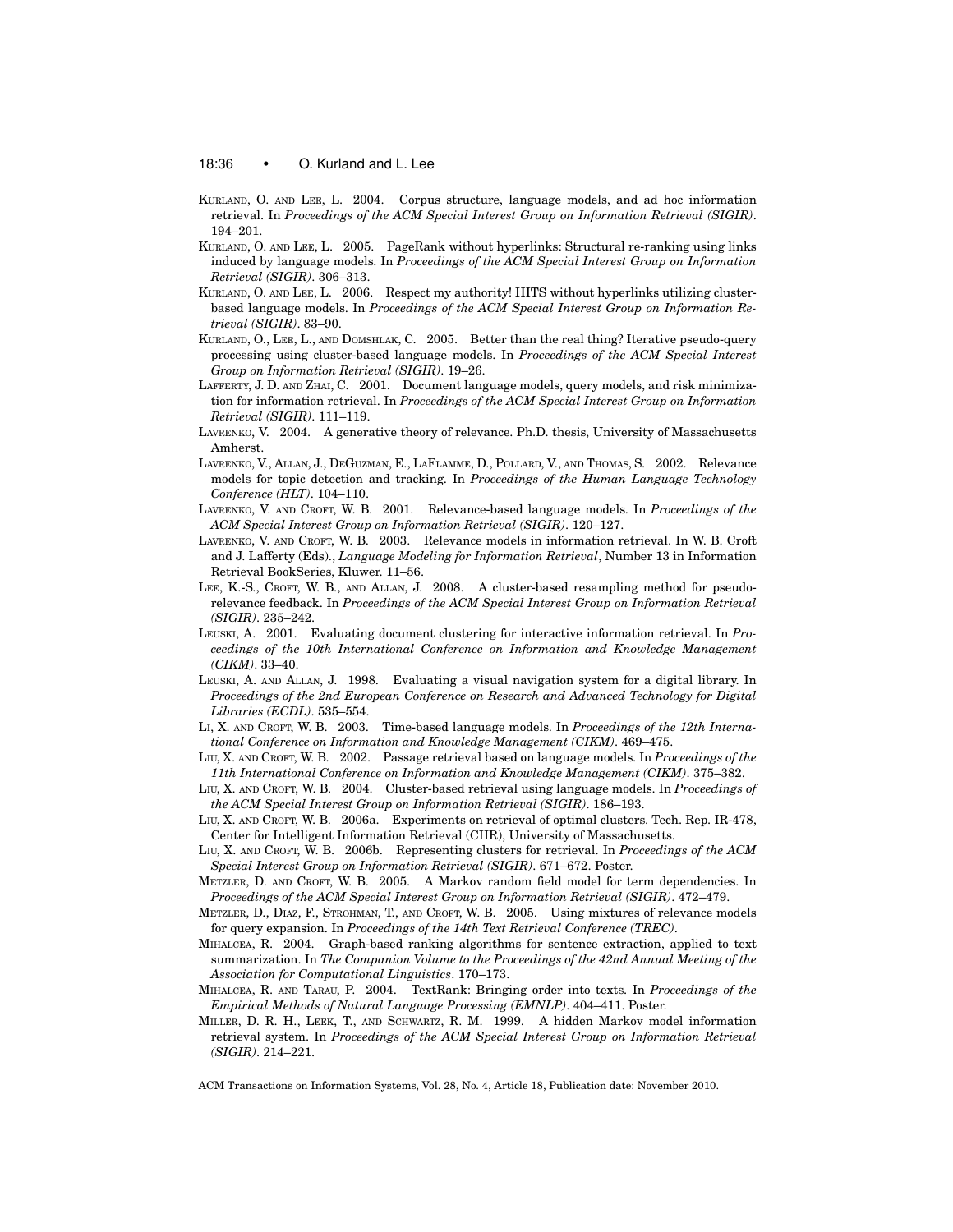- MITRA, M., SINGHAL, A., AND BUCKLEY, C. 1998. Improving automatic query expansion. In *Proceedings of Special Interest Group on Information Retrieval (SIGIR)*. 206–214.
- MORGAN, W., GREIFF, W., AND HENDERSON, J. 2004. Direct maximization of average precision by hillclimbing, with a comparison to a maximum entropy approach. Tech. rep. 04-0367, The MITRE Corporation.
- NG, A. Y., ZHENG, A. X., AND JORDAN, M. I. 2001. Stable algorithms for link analysis. In *Proceedings of the ACM Special Interest Group on Information Retrieval (SIGIR)*. 258–266.
- NG, K. 2000. A maximum likelihood ratio information retrieval model. In *Proceedings of the 8th Text Retrieval Conference (TREC-8)*. 483–492.
- OTTERBACHER, J., ERKAN, G., AND RADEV, D. R. 2005. Using random walks for question-focused sentence retrieval. In *Proceedings of Human Language Technology Conference and Conference on Empirical Methods in Natural Language Processing (HLT/EMNLP)*. 915–922.
- PANG, B. AND LEE, L. 2004. A sentimental education: Sentiment analysis using subjectivity summarization based on minimum cuts. In *Proceedings of the Association for Computational Linguistics (ACL)*. 271–278.
- PINSKI, G. AND NARIN, F. 1976. Citation influence for journal aggregates of scientific publications: Theory, with application to the literature of physics. *Inform. Proc. Manag. 12*, 297–312.
- PONTE, J. M. AND CROFT, W. B. 1998. A language modeling approach to information retrieval. In *Proceedings of the ACM Special Interest Group on Information Retrieval (SIGIR)*. 275–281.
- PORTER, M. F. 1980. An algorithm for suffix stripping. *Program 14,* 3, 130–137.
- PREECE, S. E. 1973. Clustering as an output option. In *Proceedings of the American Society for Information Science*. 189–190.
- ROCCHIO, J. J. 1971. Relevance feedback in information retrieval. In *The SMART Retrieval System: Experiments in Automatic Document Processing*, G. Salton, Ed. Prentice Hall, 313–323.
- RUTHVEN, I. AND LALMAS, M. 2003. A survey on the use of relevance feedback for information access systems. *Knowl. Eng. Rev. 18,* 2, 95–145.
- SALTON, G. AND BUCKLEY, C. 1988. On the use of spreading activation methods in automatic information retrieval. In *Proceedings of the ACM Special Interest Group on Information Retrieval (SIGIR)*. 147–160.
- SALTON, J., WONG, A., AND YANG, C. S. 1975. A vector space model for automatic indexing. *Commun. ACM 18,* 11, 613–620.
- SHAH, C. AND CROFT, W. B. 2004. Evaluating high accuracy retrieval techniques. In *Proceedings of the ACM Special Interest Group on Information Retrieval (SIGIR)*. 2–9.
- SINGHAL, A., BUCKLEY, C., AND MITRA, M. 1996. Pivoted document length normalization. In *Proceedings of the ACM Special Interest Group on Information Retrieval (SIGIR)*. 21–29.
- STEWART, W. J. 1994. *Introduction to the Numerical Solution of Markov chains*. Princeton University Press.
- TAO, T. AND ZHAI, C. 2006. Regularized esitmation of mixture models for robust pseudo-relevance feedback. In *Proceedings of the ACM Special Interest Group on Information Retrieval (SIGIR)*. 162–169.
- TISHBY, N. AND SLONIM, N. 2000. Data clustering by Markovian relaxation and the information bottleneck method. In *Advances in Neural Information Processing Systems (NIPS) 14*. 640–646.
- TOMBROS, A. 2002. The effectiveness of hierarchic query-based clustering of documents for information retrieval. Ph.D. thesis, Department of Computing Science, University of Glasgow.
- TOMBROS, A., VILLA, R., AND VAN RIJSBERGEN, C. 2002. The effectiveness of query-specific hierarchic clustering in information retrieval. *Inform. Proc. Manag. 38,* 4, 559–582.
- TOUTANOVA, K., MANNING, C. D., AND NG, A. Y. 2004. Learning random walk models for inducing word dependency distributions. In *Proceedings of the International Conference on Machine Learning (TCML)*.
- VAN RIJSBERGEN, C. J. 1979. *Information Retrieval*, second ed. Butterworths.
- VOORHEES, E. M. 1985. The cluster hypothesis revisited. In *Proceedings of the ACM Special Interest Group on Information Retrieval (SIGIR)*. 188–196.
- VOORHEES, E. M. 1993. Using WordNet to disambiguate word senses for text retrieval. In *Proceedings of the ACM Special Interest Group on Information Retrieval (SIGIR)*. 171–180.
- VOORHEES, E. M. 2002. Overview of the TREC 2002 question answering track. In *The 11th Text Retrieval Conference (TREC-11)*. 115–123.